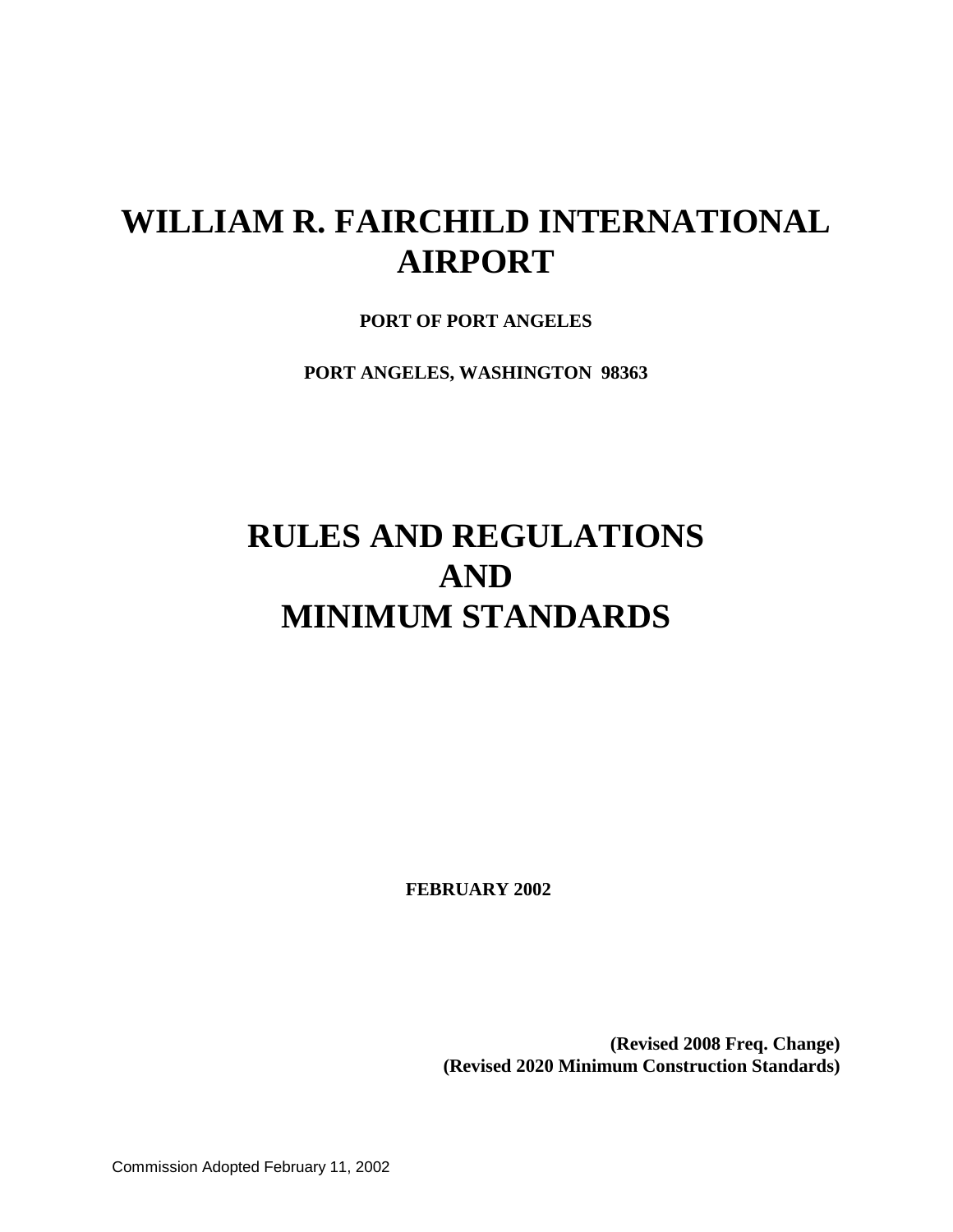# **ACKNOWLEDGMENT**

<span id="page-1-0"></span>The Port of Port Angeles Commission appointed a citizens advisory committee for William R. Fairchild International Airport in April 2000 and gave them the task of reviewing airport rules and regulations and revising as needed. After 18 months of hard work and dedication, the Airport Advisory Committee submitted draft Rules & Regulations to the Port of Port Angeles Commission.

These new procedures incorporate the best ideas of the advisory committee, airport users, and the Port of Port Angeles and will ensure smooth operations at the airport for years to come. The Port of Port Angeles Commission would like to thank all committee members for their sustained effort and quality work.

## **CONTACT INFORMATION**

<span id="page-1-1"></span>

| <b>Mailing Address:</b><br>William R. Fairchild<br><b>International Airport</b><br>P.O. Box 1350<br>Port Angeles, WA 98362 | DanG@PortofPA.com                  | E-mail Address:<br><b>Airport Manager</b> |
|----------------------------------------------------------------------------------------------------------------------------|------------------------------------|-------------------------------------------|
| Position                                                                                                                   | Telephone                          | Fax                                       |
| <b>Airport Manager</b>                                                                                                     | 417-3376                           | 417-3461                                  |
| Clallam Bay Fire District 5                                                                                                | 963-2371                           |                                           |
| <b>Operations Administrator</b>                                                                                            | 417-3363                           | 417-3461                                  |
| Maintenance Supervisor                                                                                                     | 417-3438                           | 417-3445                                  |
| Port Security                                                                                                              | 457-1909                           | 452-1129                                  |
| Port of Port Angeles Administration                                                                                        | 457-8527                           | 452-3959                                  |
| <b>Executive Director</b>                                                                                                  | 417-3424                           | 452-3959                                  |
| Port of Port Angeles Commissioners                                                                                         | <b>Contact Port Administration</b> |                                           |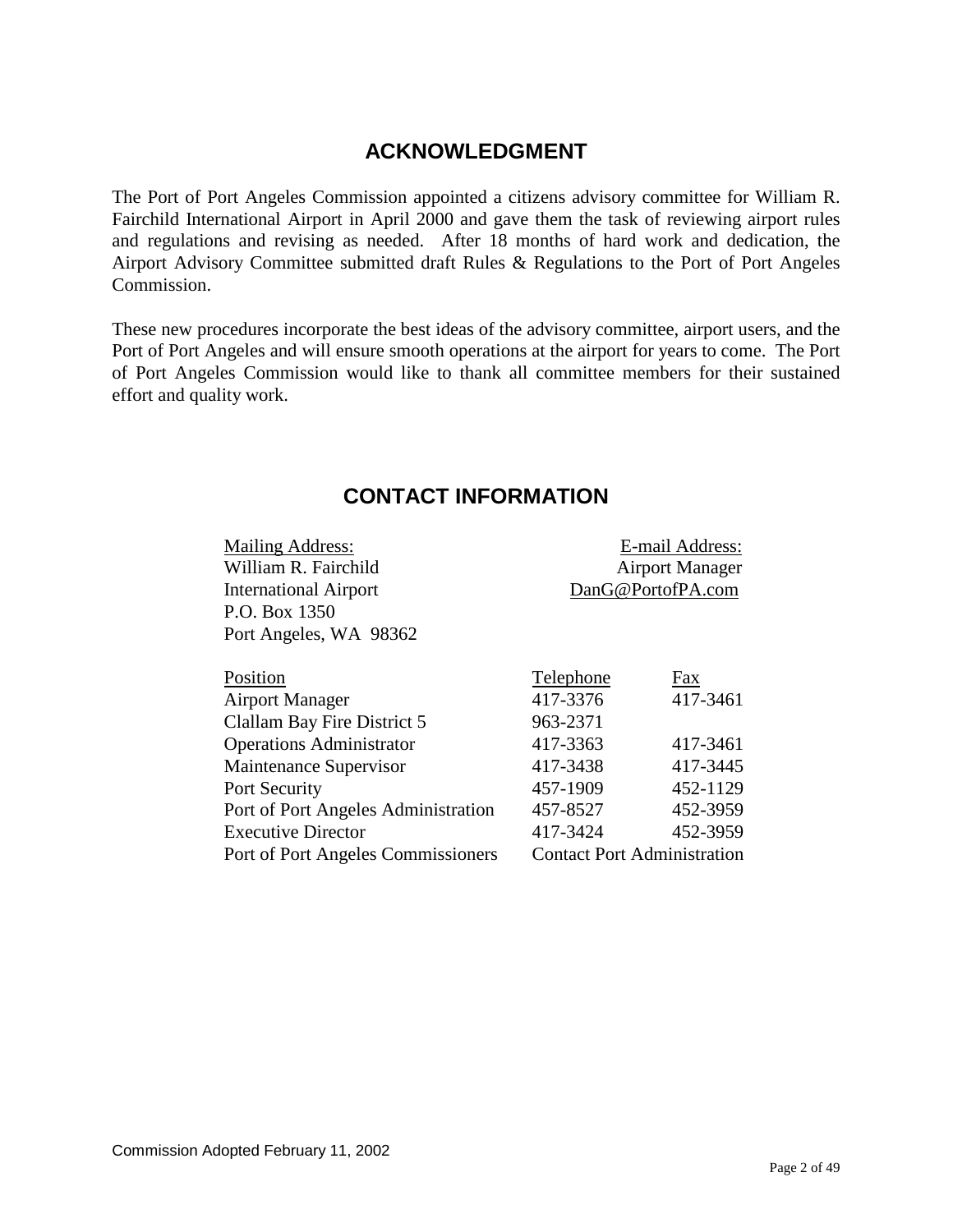# **TABLE OF CONTENTS**

| 1.01<br>2.01<br>2.02 |
|----------------------|
|                      |
|                      |
|                      |
|                      |
|                      |
|                      |
| 2.03                 |
| 2.04                 |
| 2.05                 |
| 2.06                 |
| 2.07                 |
| 2.08                 |
| 2.09                 |
| 2.10<br>2.11         |
|                      |
| 2.12<br>2.13         |
| 2.14                 |
| 2.15                 |
| 2.16                 |
| 217                  |
| 2.18                 |
| 2.19                 |
| 2.20                 |
| 2.21                 |
| 2.22                 |
| 2.23                 |
| 2.24                 |
| 2.25                 |
| 2.26                 |
|                      |
| 3.01                 |
| 3.02                 |
| 3.03                 |
| 3.04                 |
| 3.05                 |
| 3.06                 |
| 3.07                 |
| 3.08                 |
| 3.09                 |
| 3.10                 |
|                      |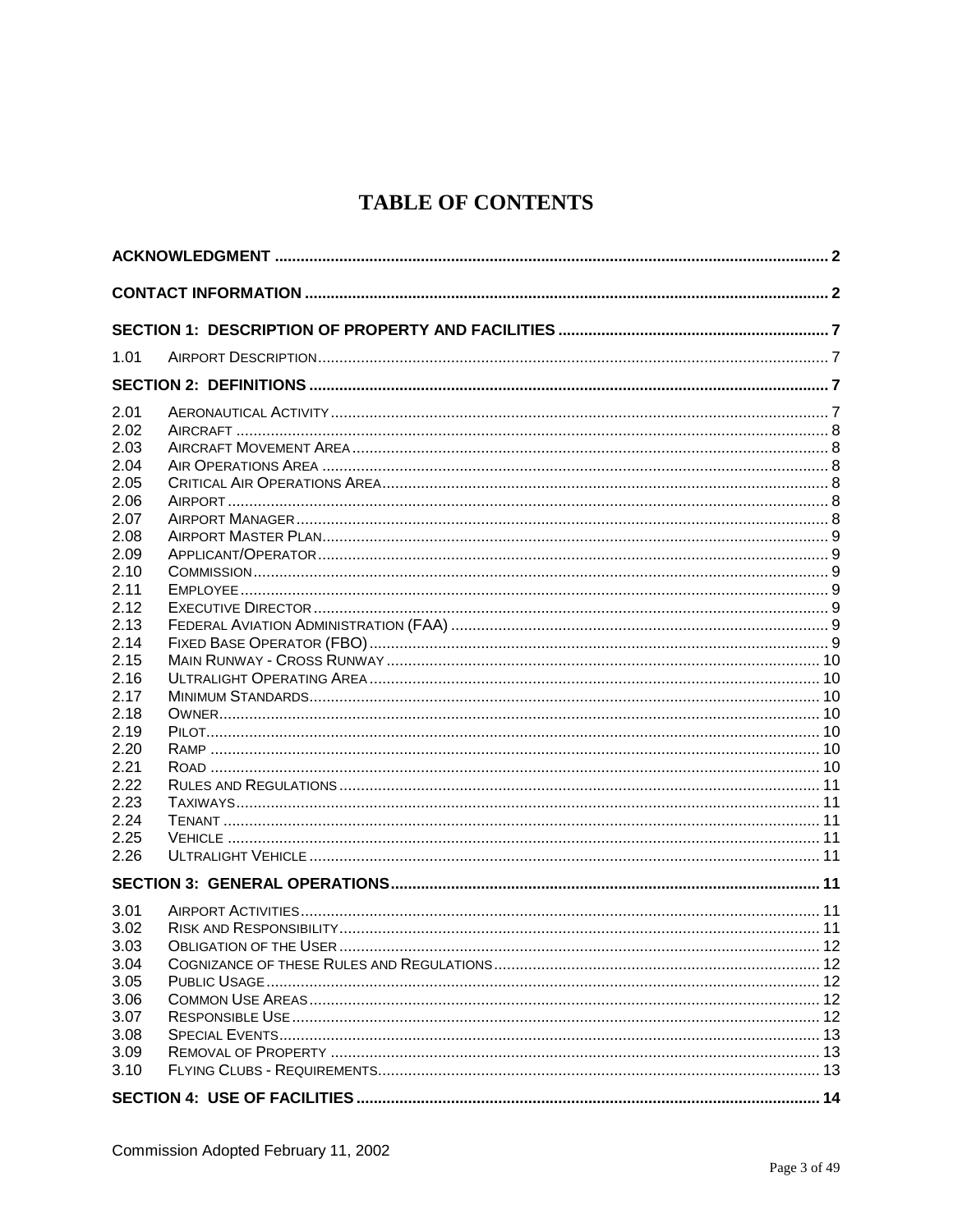| 4.01 |                                                                              |  |
|------|------------------------------------------------------------------------------|--|
| 4.02 |                                                                              |  |
| 4.03 |                                                                              |  |
| 4.04 |                                                                              |  |
| 4.05 |                                                                              |  |
| 4.06 | PROCEDURES FOR IMPOUNDMENT AND SALE OF AIRCRAFT WITH DELINQUENT ACCOUNTS  15 |  |
| 4.07 |                                                                              |  |
| 4.08 |                                                                              |  |
| 4.09 |                                                                              |  |
| 4.10 |                                                                              |  |
| 4.11 |                                                                              |  |
| 4.12 |                                                                              |  |
| 4.13 |                                                                              |  |
| 4.14 |                                                                              |  |
| 4.15 |                                                                              |  |
|      |                                                                              |  |
| 5.01 |                                                                              |  |
| 5.02 |                                                                              |  |
| 5.03 |                                                                              |  |
| 5.04 |                                                                              |  |
| 5.05 |                                                                              |  |
| 5.06 |                                                                              |  |
| 5.07 |                                                                              |  |
| 5.08 |                                                                              |  |
| 5.09 |                                                                              |  |
| 5.10 |                                                                              |  |
| 5.11 |                                                                              |  |
| 5.12 |                                                                              |  |
| 5.13 |                                                                              |  |
|      |                                                                              |  |
| 6.01 |                                                                              |  |
| 6.02 |                                                                              |  |
| 6.03 |                                                                              |  |
| 6.04 |                                                                              |  |
| 6.05 |                                                                              |  |
| 6.06 |                                                                              |  |
| 6.07 |                                                                              |  |
| 6.08 |                                                                              |  |
| 6.09 |                                                                              |  |
| 6.10 |                                                                              |  |
| 6.11 |                                                                              |  |
| 6.12 |                                                                              |  |
| 6.13 |                                                                              |  |
| 6.14 |                                                                              |  |
| 6.15 |                                                                              |  |
|      |                                                                              |  |
| 7.01 |                                                                              |  |
| 7.02 | FUELING WHILE ENGINE IS RUNNING OR IN ENCLOSED PLACES PROHIBITED  24         |  |
| 7.03 |                                                                              |  |
| 7.04 |                                                                              |  |
| 7.05 |                                                                              |  |
| 7.06 |                                                                              |  |
|      |                                                                              |  |
| 7.07 |                                                                              |  |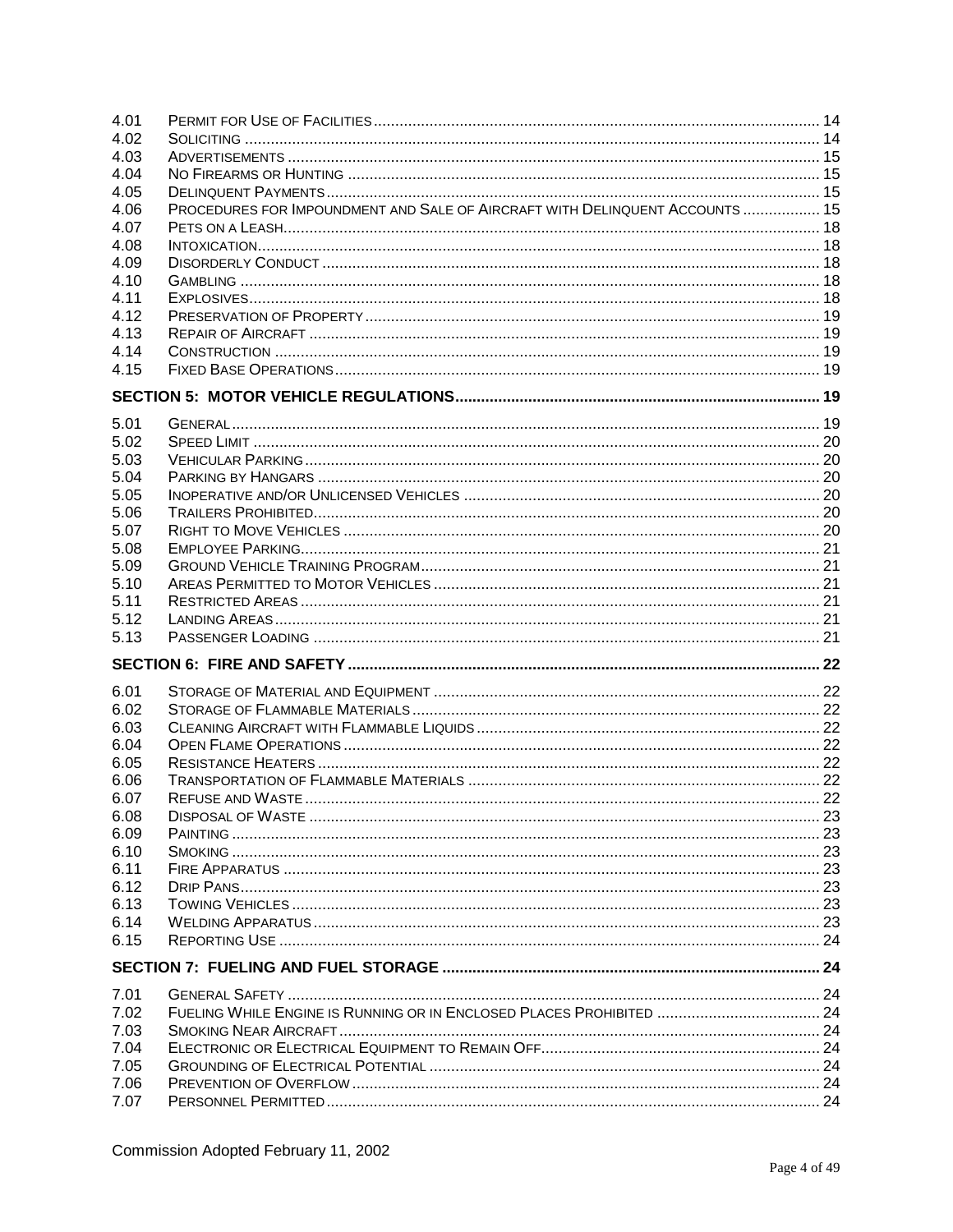| 7.08<br>7.09<br>7.10<br>7.11<br>7.12<br>7.13<br>7.14<br>7.15<br>7.16 |  |
|----------------------------------------------------------------------|--|
|                                                                      |  |
| 8.01                                                                 |  |
| 8.02                                                                 |  |
| 8.03                                                                 |  |
| 8.04                                                                 |  |
| 8.05                                                                 |  |
| 8.06                                                                 |  |
| 8.07                                                                 |  |
| 8.08                                                                 |  |
| 8.09                                                                 |  |
| 8.10                                                                 |  |
| 8.11                                                                 |  |
| 8.12                                                                 |  |
| 8.13                                                                 |  |
| 8.14                                                                 |  |
| 8.15                                                                 |  |
| 8.16<br>8.17                                                         |  |
|                                                                      |  |
| 8.18                                                                 |  |
|                                                                      |  |
| 9.01                                                                 |  |
| 9.02                                                                 |  |
| 9.03                                                                 |  |
|                                                                      |  |
| 10.01                                                                |  |
| 10.02                                                                |  |
| 10.03                                                                |  |
| 10.04                                                                |  |
| 10.05                                                                |  |
|                                                                      |  |
| 11.01                                                                |  |
| 11.02                                                                |  |
| 11.03                                                                |  |
| 11.04                                                                |  |
| 11.05                                                                |  |
| 11.06                                                                |  |
| 11.07                                                                |  |
|                                                                      |  |
|                                                                      |  |
| 12.01                                                                |  |
| 12.02                                                                |  |
| 12.03                                                                |  |
| 12.04                                                                |  |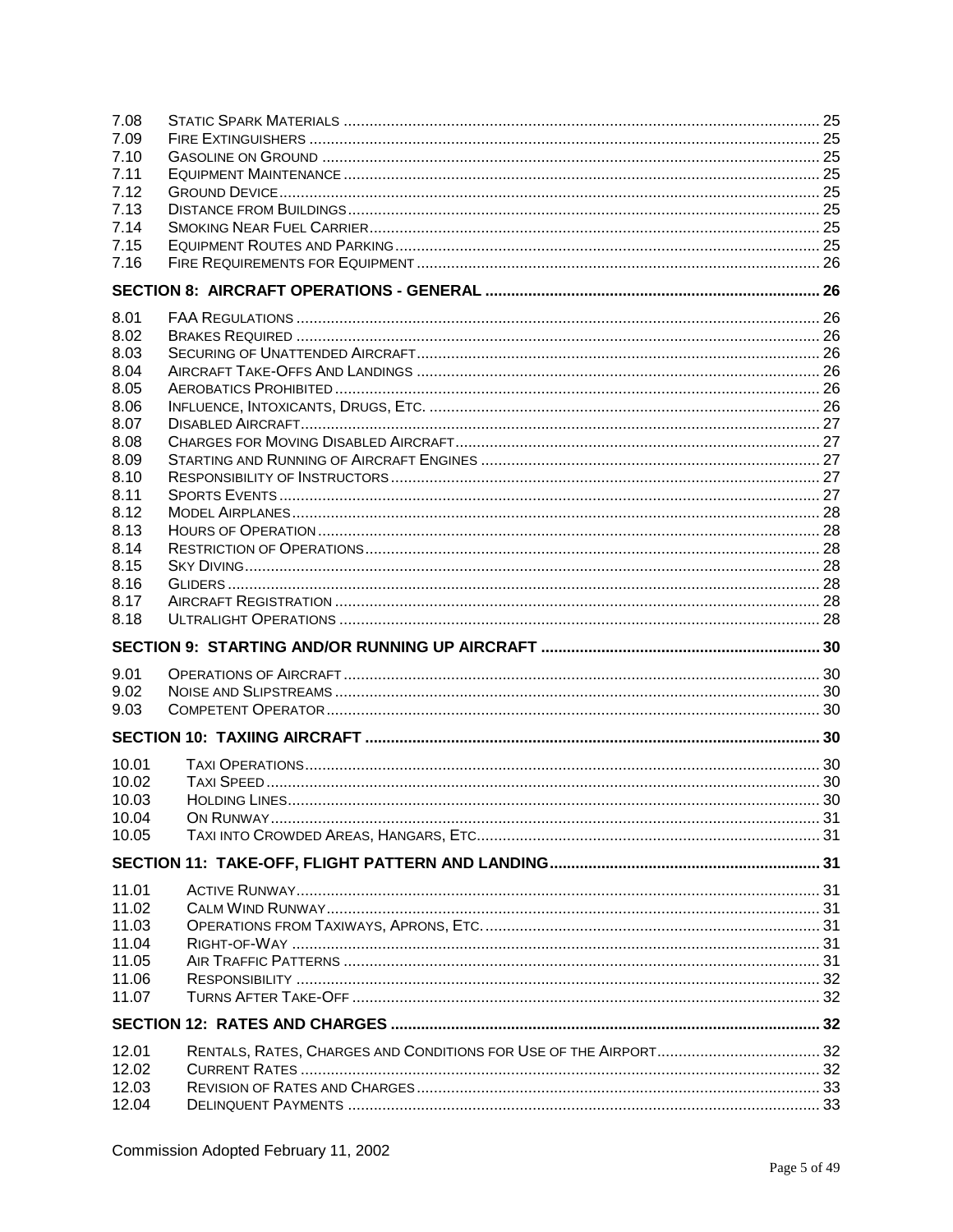| 12.05<br>12.06<br>12.07<br>12.08<br>12.09<br>12.10                                                                                  |  |
|-------------------------------------------------------------------------------------------------------------------------------------|--|
|                                                                                                                                     |  |
| 13.01                                                                                                                               |  |
|                                                                                                                                     |  |
| 14.01                                                                                                                               |  |
|                                                                                                                                     |  |
| 15.01<br>15.02<br>15.03<br>15.04<br>15.05<br>15.06<br>15.07<br>15.08<br>15.09<br>15.10<br>15.11<br>15.12<br>15.13<br>15.14<br>15.15 |  |
|                                                                                                                                     |  |
|                                                                                                                                     |  |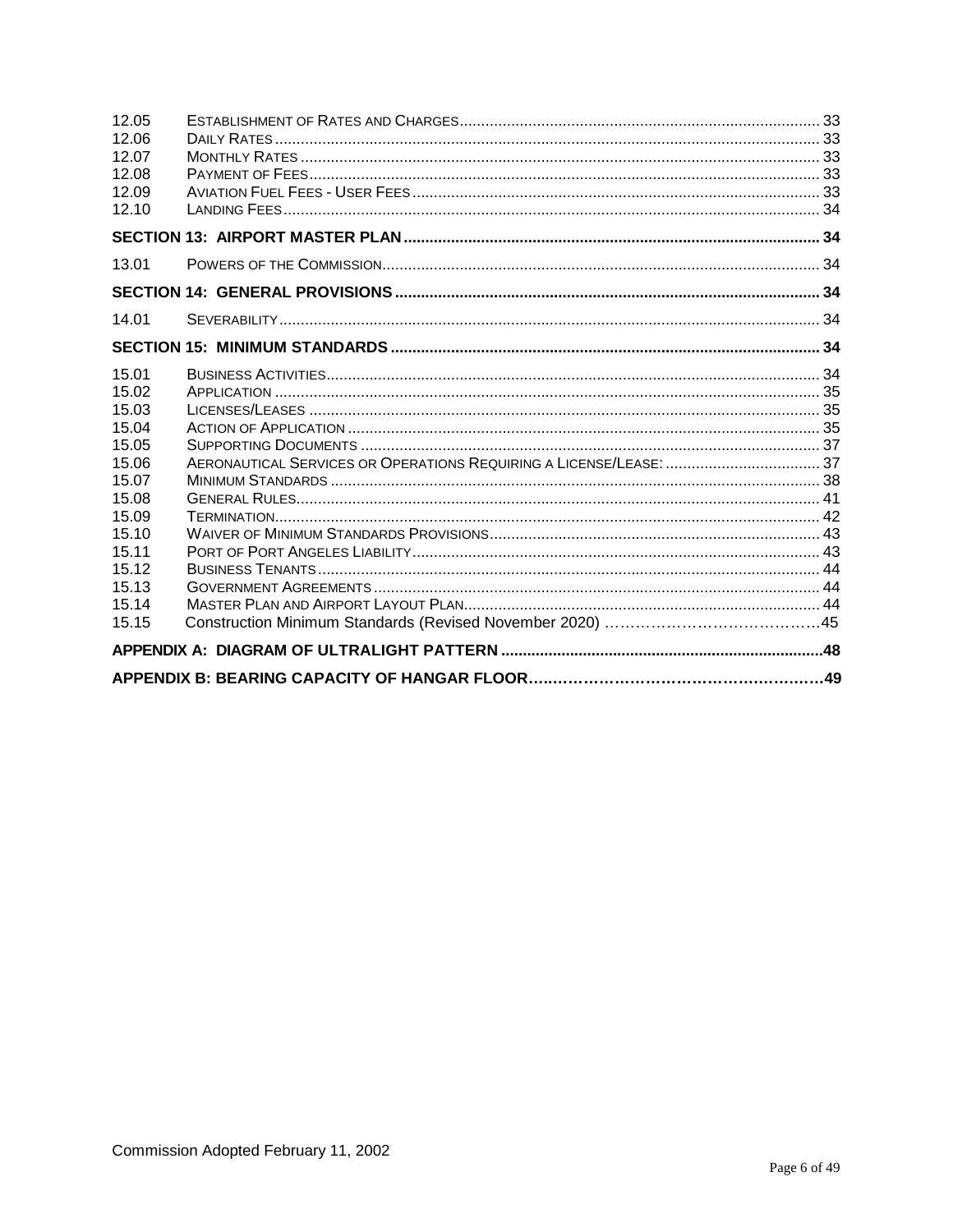## <span id="page-6-0"></span>**SECTION 1: DESCRIPTION OF PROPERTY AND FACILITIES**

## <span id="page-6-1"></span>**1.01 Airport Description**

William R. Fairchild International Airport is located three miles southwest from the business center of Port Angeles, Washington and within the City limits. The latitude is fortyseven degrees, seven minutes, fourteen seconds North and the longitude is one hundred twentythree degrees, twenty-nine minutes, fifty-five seconds West. The Airport elevation is 291 feet above Mean Sea Level. The Airport consists of approximately 797 acres of which 402 are in aeronautical use.

There are two designated runways described as follows:

The main runway (8/26) running east and west is 6349 feet long and 150 feet wide of asphalt with grooved surface treatment.

The cross runway (13/31) running northwest to southeast is 3250 feet long and 50 feet wide of asphalt.

The airport is owned and operated by the Port of Port Angeles (Port), a special purpose district of the State of Washington, and is classified as a Port of Entry.

Airport lighting includes a rotating beacon. Medium Intensity Runway Lighting (MIRL) on the main runway. Runway End Identifier Lights (REIL) are located at the displaced threshold on Runway 26. Runway 8 is equipped with a medium intensity approach lighting system with runway alignment indicator (MALSR) and a four-bar Visual Approach Slope Indicator (VASI). Runway 26 has a four-box Precision Approach Path Indicator (PAPI). Taxiways A, B, C, D, E, F, G and H are equipped with Medium Intensity Taxiway Edge Lighting (MITL).

An Instrument Landing System (ILS) is operated for runway 8. The airport is open 24 hours per day and attended generally from 0700 to 1800 hours daily. The UNICOM is operated on a CTAF frequency of **122.975** MHz generally during hours the airport is attended.

## <span id="page-6-2"></span>**SECTION 2: DEFINITIONS**

#### <span id="page-6-3"></span>**2.01 Aeronautical Activity**

Any activity on airport property which involves, makes possible, or is required for the operation of aircraft; or which contributes to or is required for, the safety of such operations and shall include, but is not limited to: charter operations, pilot training, aircraft rental and sightseeing, aerial photography, surveying, air carrier operation, search and rescue, emergency services, humanitarian airlift, aircraft sales and services, sale of aviation petroleum products, construction, fabrication, repair and maintenance of aircraft, sale of aircraft and aircraft parts,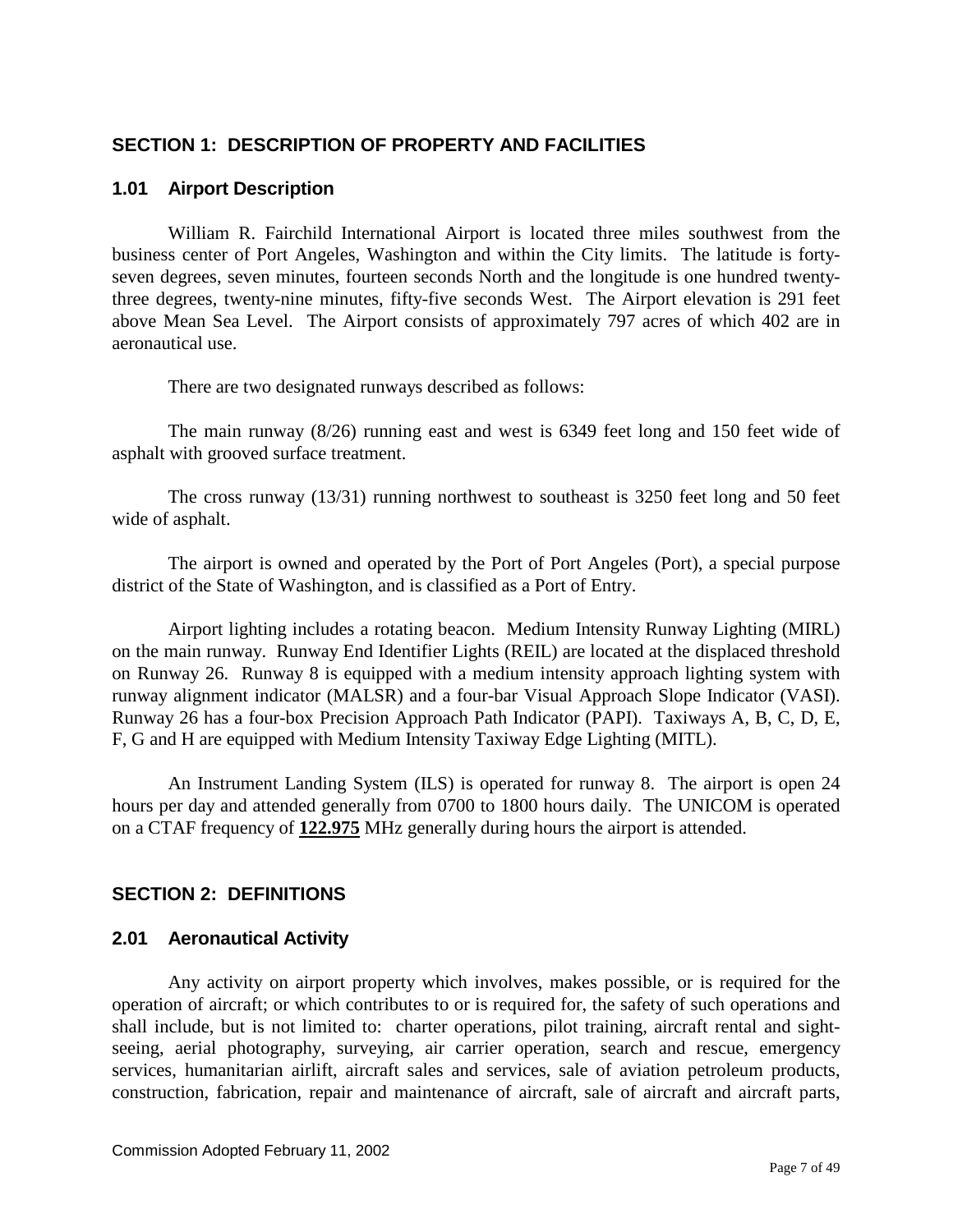sale or maintenance of aircraft accessories, radio, communications and navigation equipment and any other activity which, because of its direct relationship to the operation of aircraft, can appropriately be regarded as an aeronautical activity.

## <span id="page-7-0"></span>**2.02 Aircraft**

A vehicle used or designed for navigations of or flight in the air such as any aeroplane, airplane, gas bag, flying machine, balloon, or any flying contrivance now known or hereafter invented.

## <span id="page-7-1"></span>**2.03 Aircraft Movement Area**

The public use runway and taxiway areas of the airport, including the necessary clearance areas and the areas between runways and taxiways.

## <span id="page-7-2"></span>**2.04 Air Operations Area**

**AOA:** All inclusive term incorporating Ramp, Hangar and Tie down, and Aircraft Movement Areas.

## <span id="page-7-3"></span>**2.05 Critical Air Operations Area**

**CAOA:** The most critical area within the AOA is the parking apron and taxiway on the north side and directly in front of the passenger terminal. The CAOA is defined by two (2) foot wide red lines and the dimension of the area is 220 ft. X 175 ft. This area is utilized for loading and unloading of passengers, baggage, air cargo and air freight for the air carrier aircraft. This area is also used for aircraft awaiting U.S. Customs and Immigration clearance. Other than for these purposes, unauthorized general aviation use within the CAOA is not permitted and it is so posted.

## <span id="page-7-4"></span>**2.06 Airport**

William R. Fairchild International Airport, owned and operated by the Port of Port Angeles. Includes all the area, buildings, facilities and improvements within the exterior boundaries of said airport as they now exist or may be extended or enlarged.

## <span id="page-7-5"></span>**2.07 Airport Manager**

The Port of Port Angeles staff member appointed by the Executive Director to manage, superintend, control and protect William R. Fairchild International Airport. The Airport Manager shall be the individual designated as the contact for implementation of the Rules and Regulations and Minimum Standards.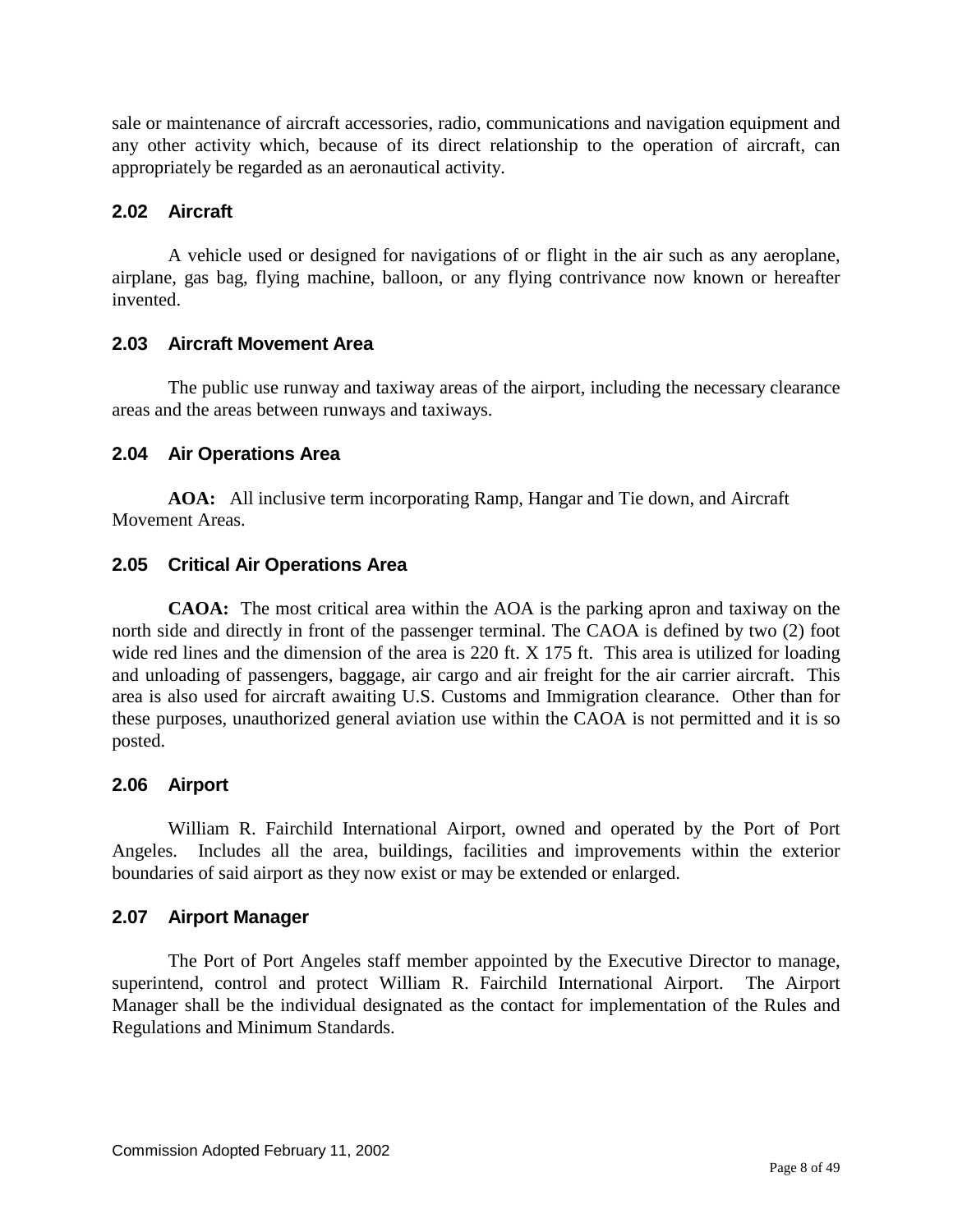## <span id="page-8-0"></span>**2.08 Airport Master Plan**

The currently approved development plans and scaled dimensional layout of the entire airport properties, indicating current and proposed usage for each identifiable segment as adopted by the Commission and approved by the Federal Aviation Administration and amended from time to time.

#### <span id="page-8-1"></span>**2.09 Applicant/Operator**

Any person, firm, general or limited partnership, corporation, trust or association making application for leasing or using any land or facility at the airport.

## <span id="page-8-2"></span>**2.10 Commission**

The elected Board of three Commissioners of the Port of Port Angeles.

## <span id="page-8-3"></span>**2.11 Employee**

Any individual offering services to an Operator, Lessee or aircraft owner ("Employer") on the airport, including service in interstate commerce, performed for wages or under any contract calling for the performance of personal services, written or oral, express or implied. Said employee shall be subject to the provisions of Titles 50 and 51 of the Revised Code of Washington and shall conform to Internal Revenue Service regulations used to establish an individual's status as an employee. An employee or an employer on the airport shall be entitled to all wage and benefit opportunities afforded to all other employees of said employer, either on or off the airport.

## <span id="page-8-4"></span>**2.12 Executive Director**

The Executive Director of the Port of Port Angeles.

## <span id="page-8-5"></span>**2.13 Federal Aviation Administration (FAA)**

That agency or any succeeding agency or administrative authority as established by the Federal Aviation Act.

## <span id="page-8-6"></span>**2.14 Fixed Base Operator (FBO)**

Any agent or business entity licensed to conduct business in the State of Washington for the purpose of providing any or all of the commercial aeronautical activities herein defined. Fixed base operators shall be comprised of either of two types:

**Full Service FBO** - meets specific minimum leasing requirements as hereinafter defined; provides a minimum of, but not limited to, the following services: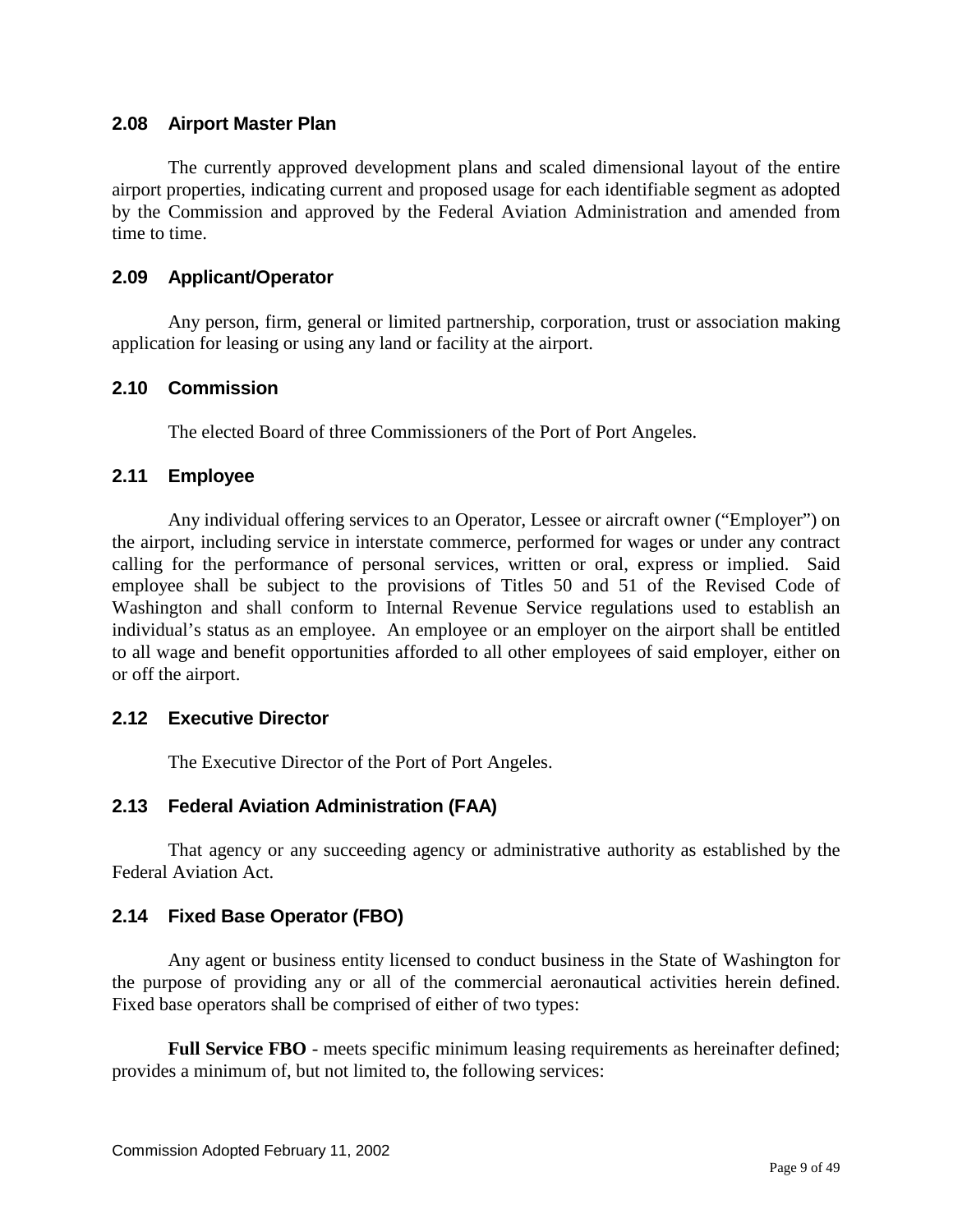- a. Air Taxi and/or Charter
- b. Flight Training
- c. Aircraft Rental and/or Sales
- d. Aircraft Repair and Maintenance
- e. Sale of Aircraft Parts
- f. Public Sales of Aviation Fuels and Lubricants

**Limited Services FBO** - Provides one or more of the aeronautical services listed in Paragraph 2.14 a. through f. above as a limited or specialized commercial aeronautical activity and does not meet the minimum leasing requirements for a full service FBO.

## <span id="page-9-0"></span>**2.15 Main Runway - Cross Runway**

Main runway shall mean runway 8/26 and cross runway shall mean runway 13/31.

## <span id="page-9-1"></span>**2.16 Ultralight Operating Area**

A grass operating area designated as "Ultralight 8-26".

#### <span id="page-9-2"></span>**2.17 Minimum Standards**

The qualifications established by the Port of Port Angeles, as amended from time to time by the Commission upon recommendations of the Port of Port Angeles staff, setting forth the minimum requirements to be met as a condition for the right to conduct a commercial aeronautical activity on the airport.

#### <span id="page-9-3"></span>**2.18 Owner**

The registered and/or legal owner of record for an aircraft.

## <span id="page-9-4"></span>**2.19 Pilot**

One who operates aircraft as a pilot or who operates an aircraft as a mechanic while performing service on aircraft.

#### <span id="page-9-5"></span>**2.20 Ramp**

An area designated for the parking, maneuvering, loading, unloading or servicing of aircraft while they are on the ground.

#### <span id="page-9-6"></span>**2.21 Road**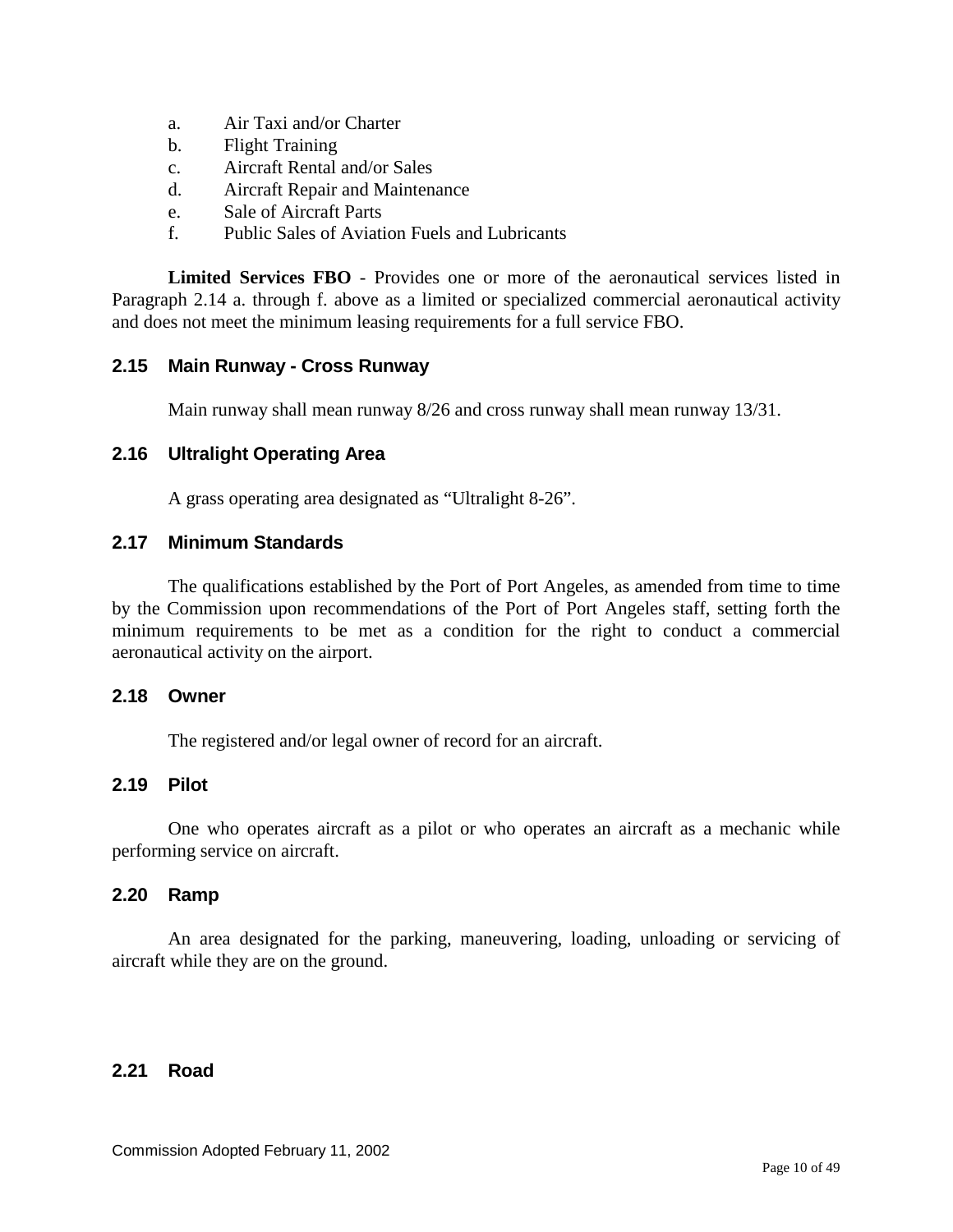All areas designated as public use roads or streets for the exclusive use of ground vehicles, including ways open to the public, but shall not include any such areas under lease to a tenant or lessee on the airport.

#### <span id="page-10-0"></span>**2.22 Rules and Regulations**

The Rules and Regulations as may be promulgated from time to time by the Commission to protect the public health, safety, interest and welfare of the William R. Fairchild International Airport, and to augment the Ordinances and Resolutions pertaining to the airport.

## <span id="page-10-1"></span>**2.23 Taxiways**

All areas designated as public use taxiways and used for the primary use of aircraft movement while on the ground, but shall not include any such areas under lease to a tenant or lessee on the airport.

## <span id="page-10-2"></span>**2.24 Tenant**

A person who enters into a written or oral agreement with the airport for the purpose of engaging in a business or other authorized occupancy or use on airport premises.

## <span id="page-10-3"></span>**2.25 Vehicle**

Every device (except ultralight vehicles) which any person or property is or may be transported or drawn, including bicycles.

#### <span id="page-10-4"></span>**2.26 Ultralight Vehicle**

As defined by Federal Aviation Regulations, FAR Part 103.1

## <span id="page-10-5"></span>**SECTION 3: GENERAL OPERATIONS**

#### <span id="page-10-6"></span>**3.01 Airport Activities**

All activities or business on the airport shall be conducted in conformity with these Rules and Regulations, amendments, supplements, changes and additions hereto which may hereafter be adopted by the Commission.

## <span id="page-10-7"></span>**3.02 Risk and Responsibility**

All persons shall use the airport at their own risk. The Port of Port Angeles assumes no responsibility for injury or damage to persons or property stored on or using the airport facilities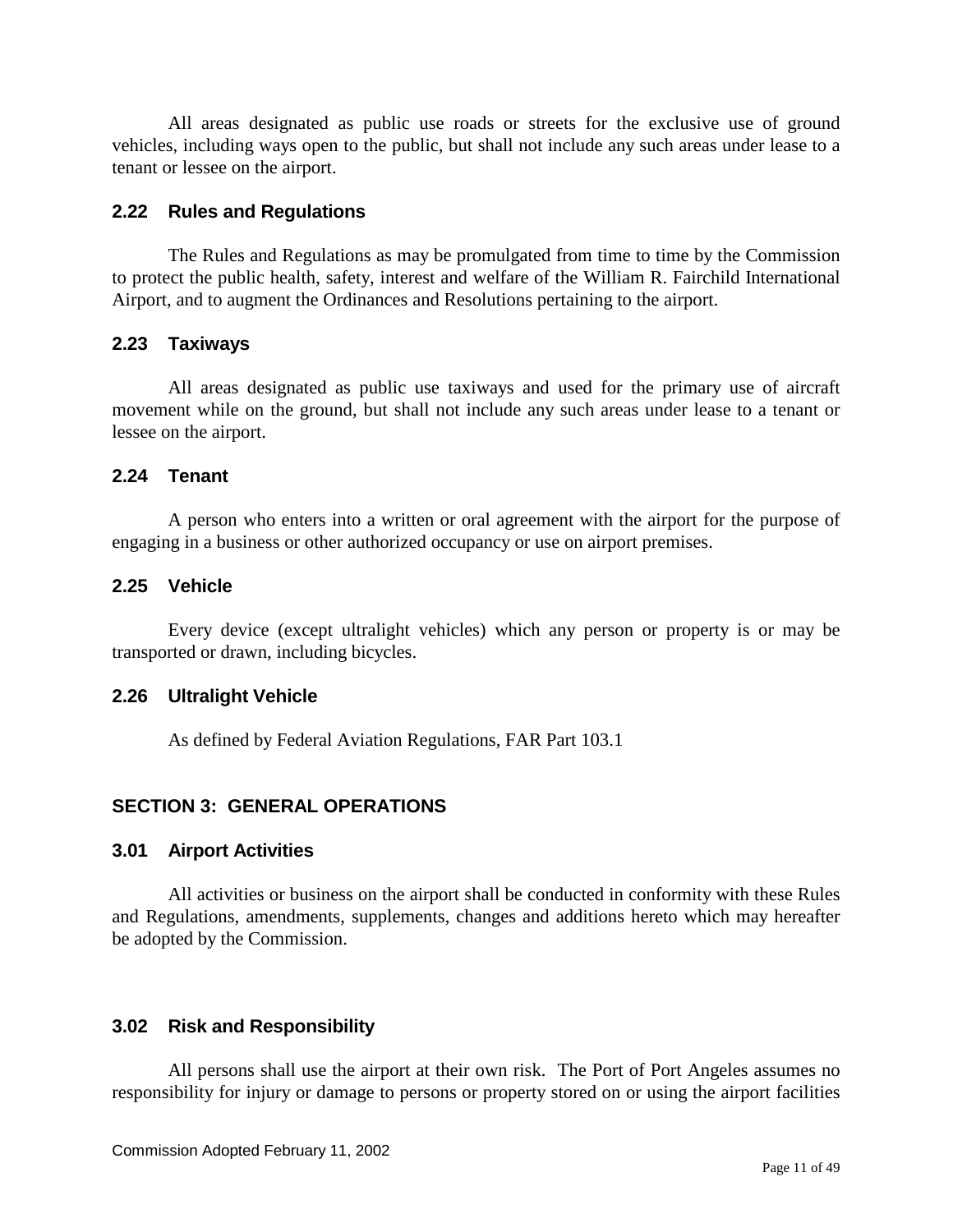by reason of fire, theft, vandalism, collision or acts of God, nor does it assume any liability by reason of injury to persons while on or using the airport or its facilities.

## <span id="page-11-0"></span>**3.03 Obligation of the User**

The use of the airport or any of its facilities in any manner shall create an obligation on the part of the user thereof to abide by or obey any and all of the Airport Rules Regulations and Minimum Standards herein provided and as required by any State or Federal jurisdiction.

## <span id="page-11-1"></span>**3.04 Cognizance of these Rules and Regulations**

All persons licensed to do business on or conducting operations of any kind on the airport shall keep a current copy of these Rules and Regulations in its office place of business and make it available to all persons. Further, it shall be the responsibility of each "operator" to fully acquaint their clients and/or employees with these Rules and Regulations. Failure to abide by these Rules and Regulations will be grounds for expulsion from and denial of further use of the airport and/or its facilities subject to review by the Commission.

## <span id="page-11-2"></span>**3.05 Public Usage**

The airport shall be open for public use at all times, subject to regulation or restriction due to weather, conditions of the landing area, the presentation of special events and like causes as may be determined by the Port of Port Angeles, and revocation of the right to use for violation of these Rules and Regulations as herein provided.

#### <span id="page-11-3"></span>**3.06 Common Use Areas**

All runways for landing and take-off; all runway, marker, guidance, signal and beacon lights used to guide the operation of aircraft; all apparatus or equipment for disseminating weather and wind information, for signaling, for radio-directional finding, or for radio or other electrical communication, and any other structure, equipment or mechanism having a similar purpose for guiding or controlling flight in the air or the landing and take-off of aircraft; and together with such aprons, ramps, turn-offs, tie-down areas, taxiways and other areas of the airport as the Port of Port Angeles shall specify or designate as common use areas shall be considered common use areas available for use, in common, by all persons flying or operating aircraft on the airport and shall be kept clear and available for aircraft traffic. No fixed base operator or other person shall use any common use area for the parking or storing of aircraft, the repair, servicing or fueling of aircraft or for any other purpose other than the flying and operation of aircraft without the prior consent or authorization of the Port of Port Angeles. Common use areas are subject to change.

#### <span id="page-11-4"></span>**3.07 Responsible Use**

The Port of Port Angeles may, at any time, take such action as may be deemed necessary in order to safeguard the public or property on the Airport. Any person causing damage of any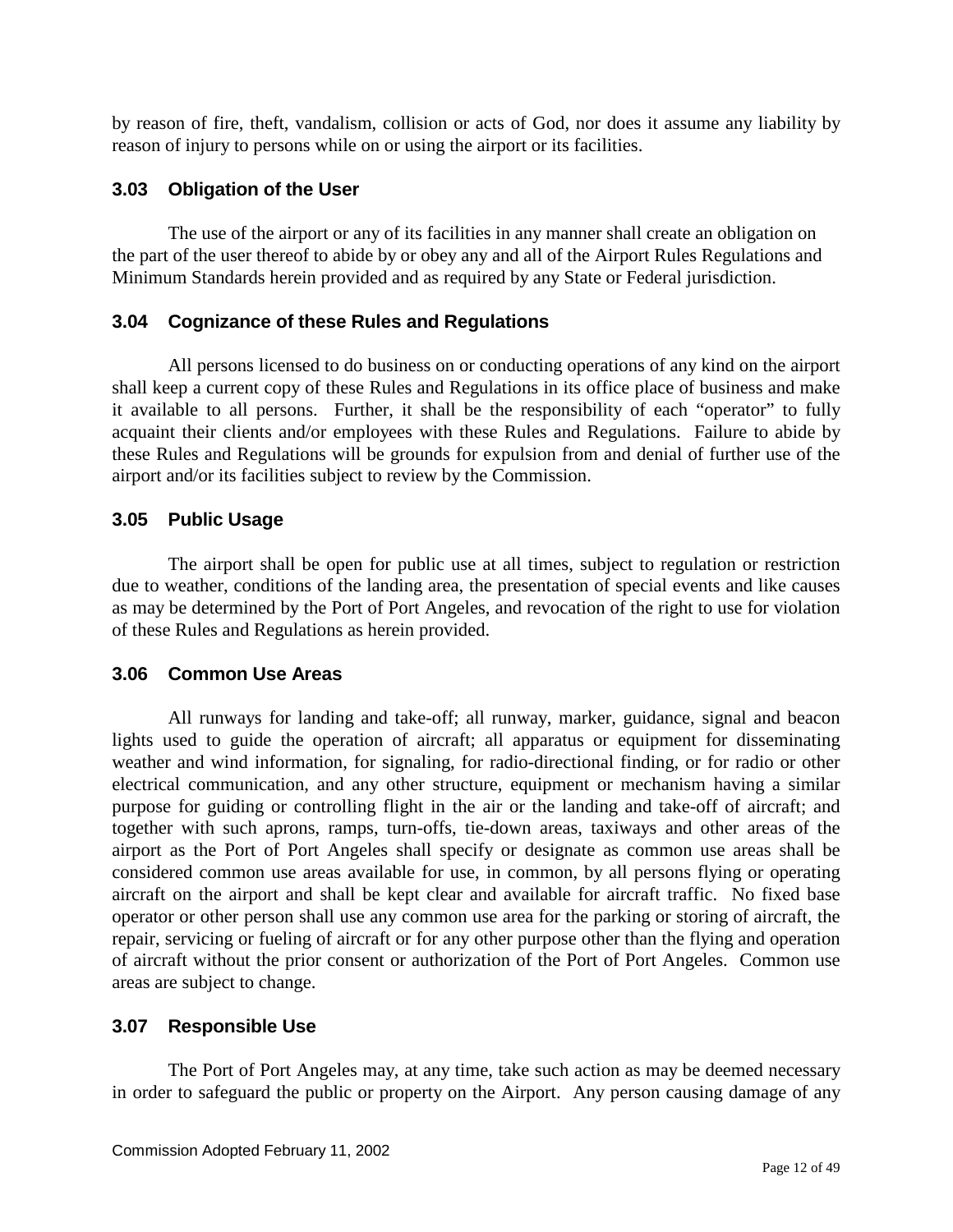kind to the airport and/or buildings or fixtures thereof, shall be liable for such damage to the Port of Port Angeles.

## <span id="page-12-0"></span>**3.08 Special Events**

Special events such as air shows, air races, fly-ins, sky diving and all events requiring the general use of the airport shall be held only upon the prior approval of the Port of Port Angeles.

## <span id="page-12-1"></span>**3.09 Removal of Property**

The Airport Manager or his authorized representative may remove from any area of the airport, including leased premises, any motor vehicle, aircraft, or other property which causes or constitutes, or reasonably appears to cause or constitute, an imminent or immediate danger to the health or safety of the persons using the airport or a significant portion thereof. The expenses of such removal and any storage fees shall become a lien chargeable to the owner of said motor vehicle, aircraft or other property. Said owner shall be notified of the removal and storage of said motor vehicle, aircraft or other property by certified or registered mail with a five (5) day return requested, sent to the owner's address as known to the Port of Port Angeles, within three (3) days of said removal and storage.

The removal from any area of the airport, including leased premises of any motor vehicle, aircraft, or other property constituting a nuisance or which is disabled, abandoned, or in violation of these Rules and Regulations, but which does not cause or constitute an imminent or immediate danger to the health or safety of the persons using the airport or a significant portion thereof, shall be accomplished in accordance with the procedure set forth in R.C.W. 7.48 as the same now exists or may hereafter be amended or in any other manner provided by law.

## <span id="page-12-2"></span>**3.10 Flying Clubs - Requirements**

a. Purpose of Flying Club: A flying club must be organized as a non-profit corporation under the laws of the State of Washington or of the United States for the purpose of fostering flying for pleasure, developing skills in aviation, and developing an awareness and appreciation of aviation requirements and techniques to the general public.

b. By Laws: Each club must furnish to the Airport Manager, a current and correct copy of the By Laws, Articles of Incorporation, Operating Rules and Membership Agreements.

c. Officers and Directors: A current certified roster of officers and directors and their addresses must be filed annually with the Airport Manager.

d. Use of Airport for Commercial Purposes: The commercial use of William R. Fairchild International Airport by flying clubs is prohibited.

e. Membership List: The flying club shall maintain a membership record containing the full names, addresses, pilot license number and rating of all its members, past and present,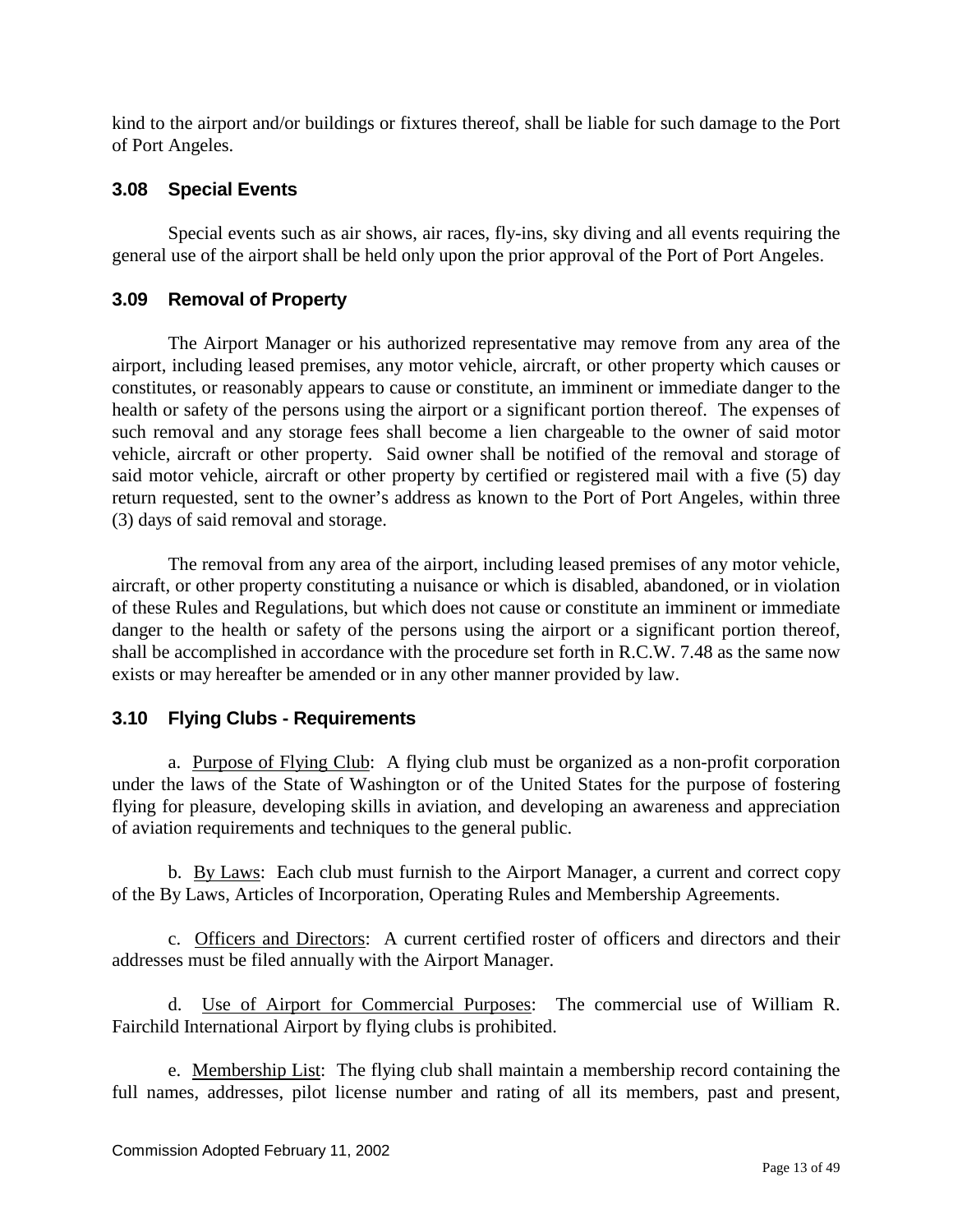together with the date when their membership commenced and terminated. These records shall be certified by an officer of the flying club and made available for inspection at any reasonable time upon request of and by the Airport Manager.

f. Instructors and Mechanics: All flying clubs will submit to the Airport Manager upon his request a certified list of all instructors who are or have been instructing members of the club, the names of each of the members who received said instruction, and the dates and time duration of such instruction within the six (6) months preceding the request. The flying club will also maintain a list of mechanics who have worked on the club aircraft and the date and nature of the work performed.

g. Insurance: All flying clubs must obtain public liability and property damage insurance with a hold harmless agreement in favor of the Port of Port Angeles, its officers and employees, in the following minimum amounts:

Combined single limit bodily injury, property damage, and passenger liability:

| 1. For single engine operations | \$2,000,000 |
|---------------------------------|-------------|
| 2. For multi-engine operations  | \$4,000,000 |

Certificates of insurance will be kept on file at all times with the Port of Port Angeles. Thirty (30) days prior notice of cancellation shall also be filed with the Port of Port Angeles.

h. Aircraft Registration: All aircraft owned, leased or used by the club must first be registered with the Airport Manager. Club aircraft shall not be used for business or commercial activities.

## <span id="page-13-0"></span>**SECTION 4: USE OF FACILITIES**

#### <span id="page-13-1"></span>**4.01 Permit for Use of Facilities**

No person shall use the airport as a base or terminal for commercial aviation activities or conduct any business or concession upon the airport or upon any land acquired by the Port of Port Angeles for use in connection with said airport, or upon or in any of the buildings, structures, land parking places, walkways, roadways, or other facilities used or operated in connection with said airport without first obtaining the written permission of the Port of Port Angeles. Commercial users shall comply with the minimum standards which require the business be licensed in the State of Washington, provide the Port of Port Angeles with certificate of insurance or bond and provide copies of all required Federal Aviation Administration Certificates. This list is not all inclusive of requirements, but rather an example of the basic Minimum Standards to conduct commercial activities at the airport.

## <span id="page-13-2"></span>**4.02 Soliciting**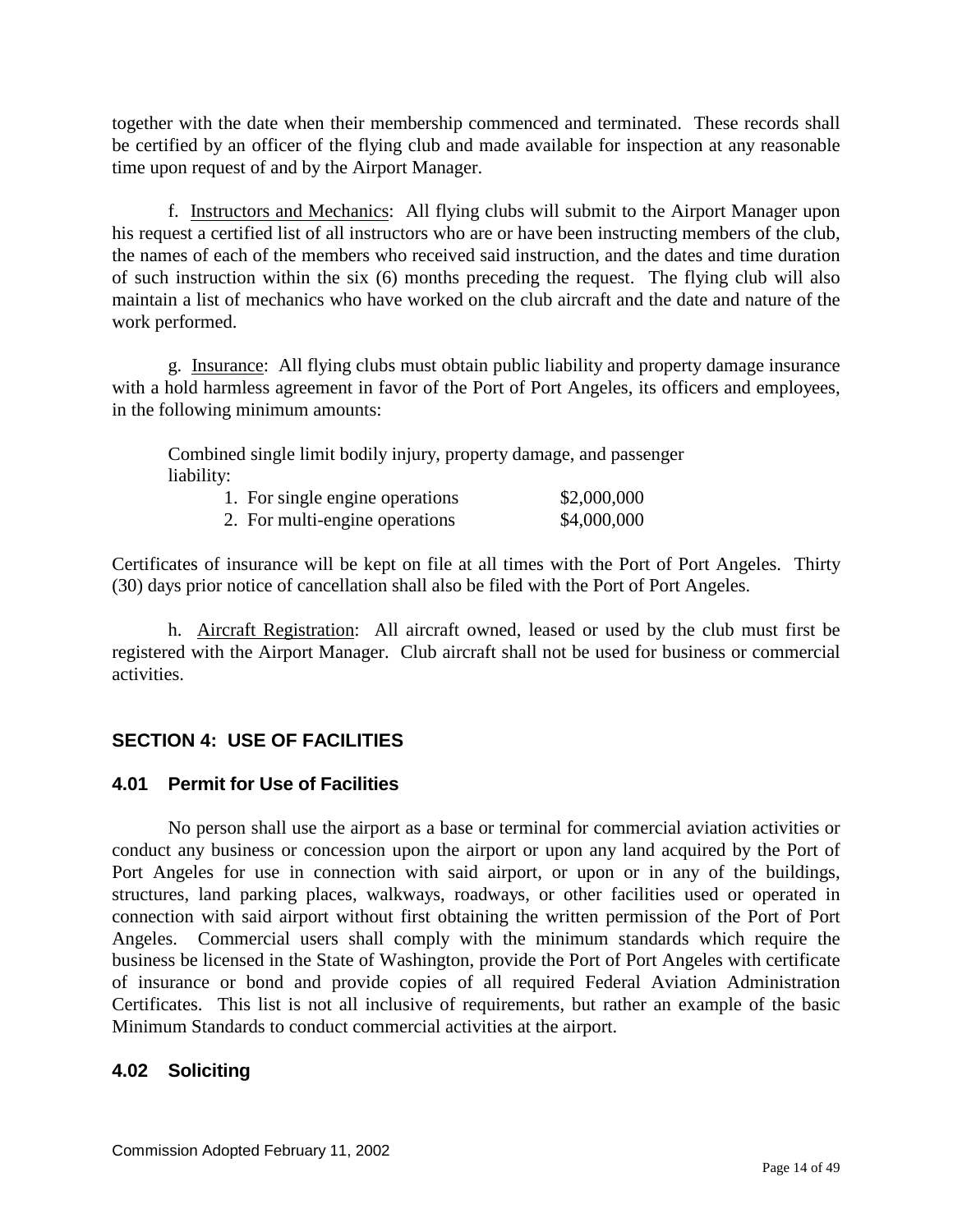No person shall solicit funds for any purposes on the airport without permission of the Airport Manager.

## <span id="page-14-0"></span>**4.03 Advertisements**

No person shall post, distribute, or display signs, advertisement, circulars, printed or written matter at the airport except within Lessee's buildings and with the prior approval of the Port of Port Angeles.

## <span id="page-14-1"></span>**4.04 No Firearms or Hunting**

No person shall hunt for game nor carry firearms, explosives, or incendiary materials, or discharge any firearm or other explosive on airport property except authorized law enforcement officers and members of the Armed Forces of the United States on official duty. **POSSESSION EXCEPTION:** Persons transporting hunting weapons, or maintaining weapons in aircraft survival kits, or those persons lawfully permitted to carry firearms.

## <span id="page-14-2"></span>**4.05 Delinquent Payments**

Any person delinquent in payment for the use of airport facilities may be removed from the airport and denied further usage until such delinquency is corrected.

## <span id="page-14-3"></span>**4.06 Procedures for Impoundment and Sale of Aircraft with Delinquent Accounts (As adopted by applicable resolution of the Port of Port Angeles Board of Commissioners)**

I. The Port of Port Angeles is authorized to take reasonable measures including, but not limited to: the use of chains, ropes, and locks to secure aircraft within the airport facility so that the aircraft are in the possession and control of the Port of Port Angeles and cannot be removed from the airport. These procedures may be used if the owner hangaring or parking an aircraft at the airport fails, after being notified that charges are owing and of the owner's right to contest that such charges are owing, to pay the airport charges owed or to commence legal proceedings. Notification shall be by registered mail to the owner at his or her last known address. In the case of an aircraft where an owner's address cannot be determined or obtained after reasonable effort, the Port of Port Angeles need not give such notice prior to securing the aircraft. At the time of securing the aircraft, an authorized airport employee shall attach to the aircraft a readily visible notice and shall make a reasonable attempt to send a copy of such notice to the owner at his or her last known address by registered mail, return receipt requested, and an additional copy of the notice by first class mail. The notice and an additional copy shall be of reasonable size and shall contain the following information:

- a. The date and time the notice was attached;
- b. A reasonable description of the aircraft;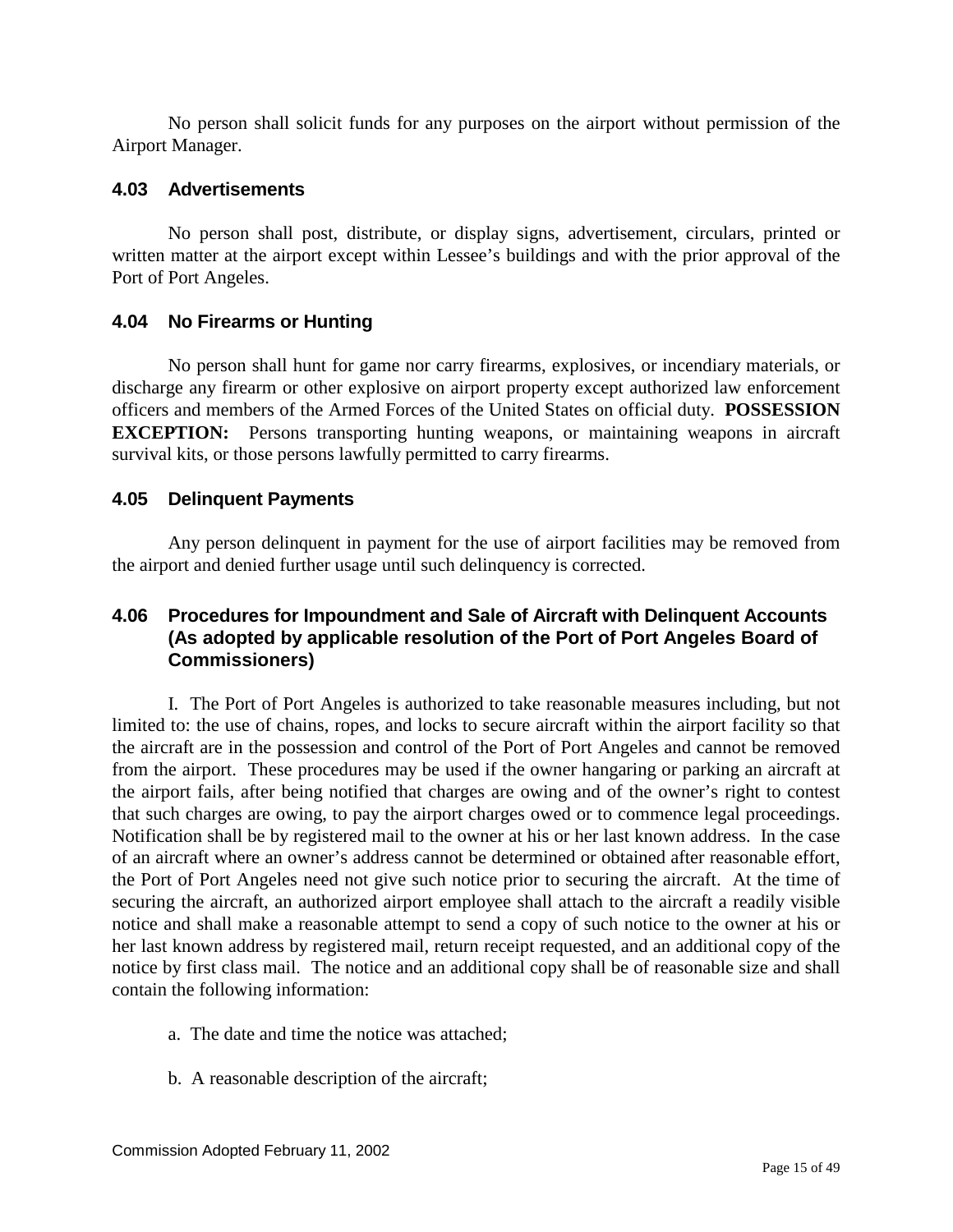- c. The identity of the authorized employee;
- d. The amount of airport charges owing;
- e. A statement that, if the account is not paid in full within 90 days from the time the notice was attached, the aircraft may be sold at public auction to satisfy the airport charges;
- f. A statement of the owner's right to commence legal proceedings to contest the charges owing and to have the aircraft released upon posting an adequate cash bond or other security; and
- g. The address and telephone number where additional information may be obtained concerning the release of the aircraft.

II. The Port of Port Angeles is authorized at its discretion to move the aircraft to an area within the Port of Port Angeles' control or for storage with private persons under the Port of Port Angeles' control as bailees of the airport facility. Costs for any such procedure shall be paid by the aircraft's owner.

III. If an aircraft is secured or moved pursuant to the procedures described in this document, the owner or the hangar tenant who is obligated for hangaring or parking or other airport charges may regain possession of the aircraft by:

- a. Making arrangements satisfactory with the Port of Port Angeles for the immediate removal of the aircraft from the airport's hangar or making arrangements for authorized parking; and
- b. Making payment to the Port of Port Angeles of all airport charges or by posting with the Port of Port Angeles a sufficient cash bond or other security acceptable to the Port of Port Angeles, to be held in trust by the Port of Port Angeles pending written agreement of the parties with respect to payment of the amount owing or pending resolution of charges in a civil action in a court of competent jurisdiction. Upon written agreement or judicial resolution, the trust shall terminate and the Port of Port Angeles shall receive so much of the bond or other security as is necessary to satisfy the agreement or any judgment, costs, and interest as may be awarded to the Port of Port Angeles. The balance shall be refunded immediately to the owner at the owner's last known address by registered mail, return receipt requested. The Port of Port Angeles shall send to the owner by first class mail a notice that the balance of funds was forwarded to him or her by registered mail, return receipt requested.

IV. If an aircraft parked or hangared at the airport is abandoned, the Port of Port Angeles has the authority to sell the aircraft, at public auction by authorized personnel, to the highest and best bidder for cash as follows: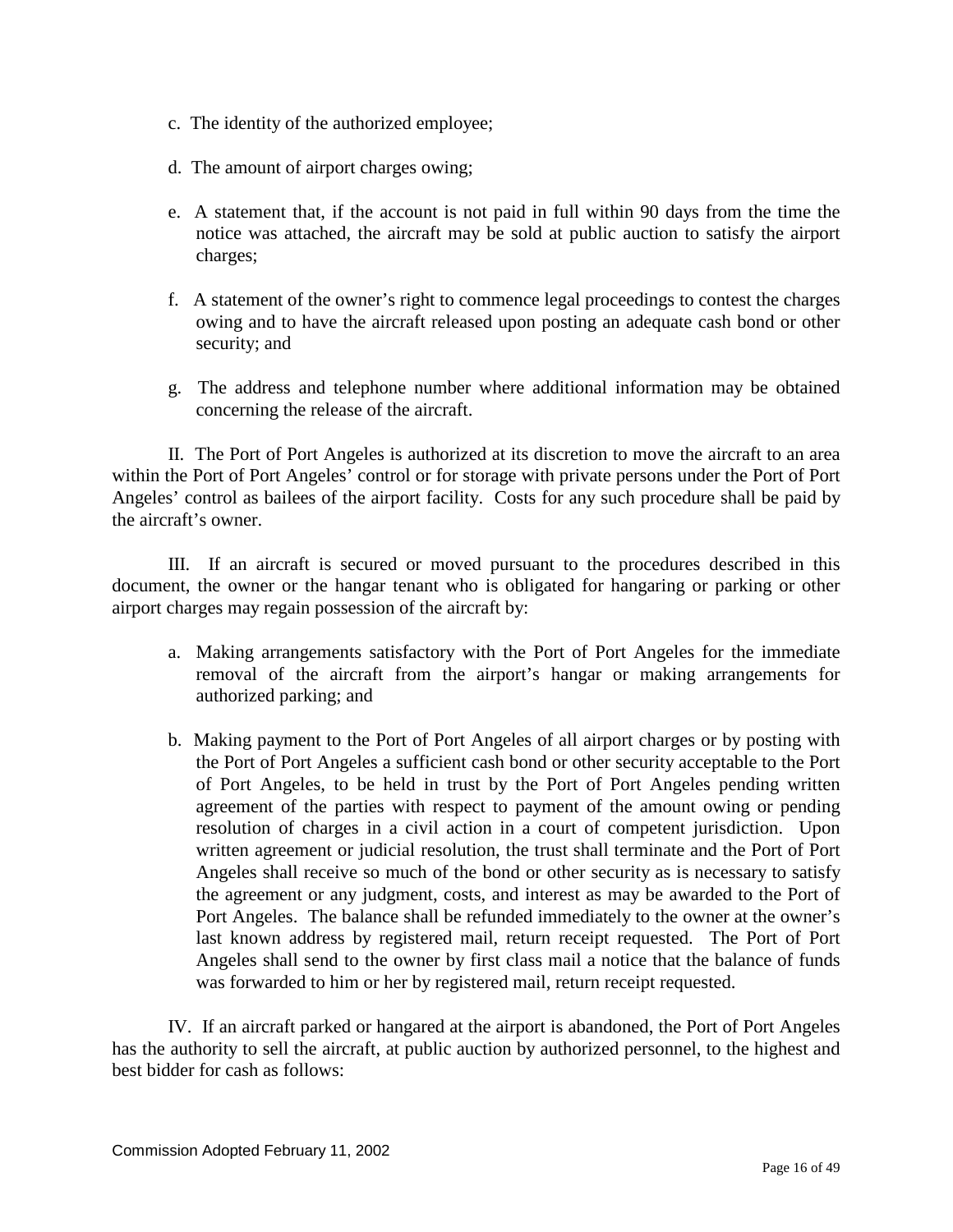- a. If an aircraft has been secured by the Port of Port Angeles under Section I" of this document and is not released to the owner under the bonding provisions of Section "III (b)" within 90 days after notifying or attempting to notify the owner under Section "I", or in all other cases, 90 days after the Port of Port Angeles secures the aircraft, the aircraft shall be conclusively presumed to have been abandoned by the owner.
- b. Before the aircraft is sold, the owner of the aircraft shall be given at least twenty (20) days notice of sale by registered mail, return receipt requested, if the name and address of the owner are known, and the notice of sale shall be published at least once, more than ten (10) but less than twenty (20) days before the sale, in a newspaper of general circulation in the county in which the airport is located. Such notice shall contain the aircraft identification numbers, the last known owner and address, the time and place of sale, the amount of Port of Port Angeles charges that will be owing at the time of sale, a reasonable description of the aircraft to be sold and a statement that the Port of Port Angeles may bid all or part or its airport charges at the sale and may become a purchaser at the sale.
- c. Before the aircraft is sold, any person seeking to redeem an impounded aircraft under this section may commence a lawsuit in the superior court of the county in which the aircraft was impounded, to contest the validity of the impoundment or the amount of airport charges owing. Such lawsuit must be commenced within ten (10) days of the date the notification was provided under Section I of this document or the right to a hearing is waived, and the owner is liable for any airport charges owing the Port of Port Angeles. In the event of litigation the prevailing party is entitled to reasonable attorneys' fees and costs.
- d. The proceeds of a sale under this section shall first be applied to payment of airport charges owed. The balance, if any, shall be deposited with the Department of Revenue to be held in trust for the owner or owners and lienholders for a period of one (1) year. If more then one owner appears on the aircraft title, and/or if any liens appear on the title, the Department must, if a claim is made, interplead the balance into a court of competent jurisdiction for distribution. The Department may release the balance to the legal owner provided that the claim is made within one (1) year of sale and only one legal owner and no lienholders appear on the title. If no valid claim is made within one (1) year of the date of sale, the excess funds from the sale shall be deposited in the aircraft search and rescue, safety, and education account created in RCW 47.68.236. If the sale is for a sum less than the applicable airport charges, the Port of Port Angeles is entitled to assert a claim against the aircraft owner or owners for the deficiency.
- e. In the event that no one purchases the aircraft at a sale, or that the aircraft is not removed from the premises or other arrangements are not made within ten (10) days of the sale, title to the aircraft shall revert to the Port of Port Angeles.
- V. That which is set forth in this document is enforceable only if: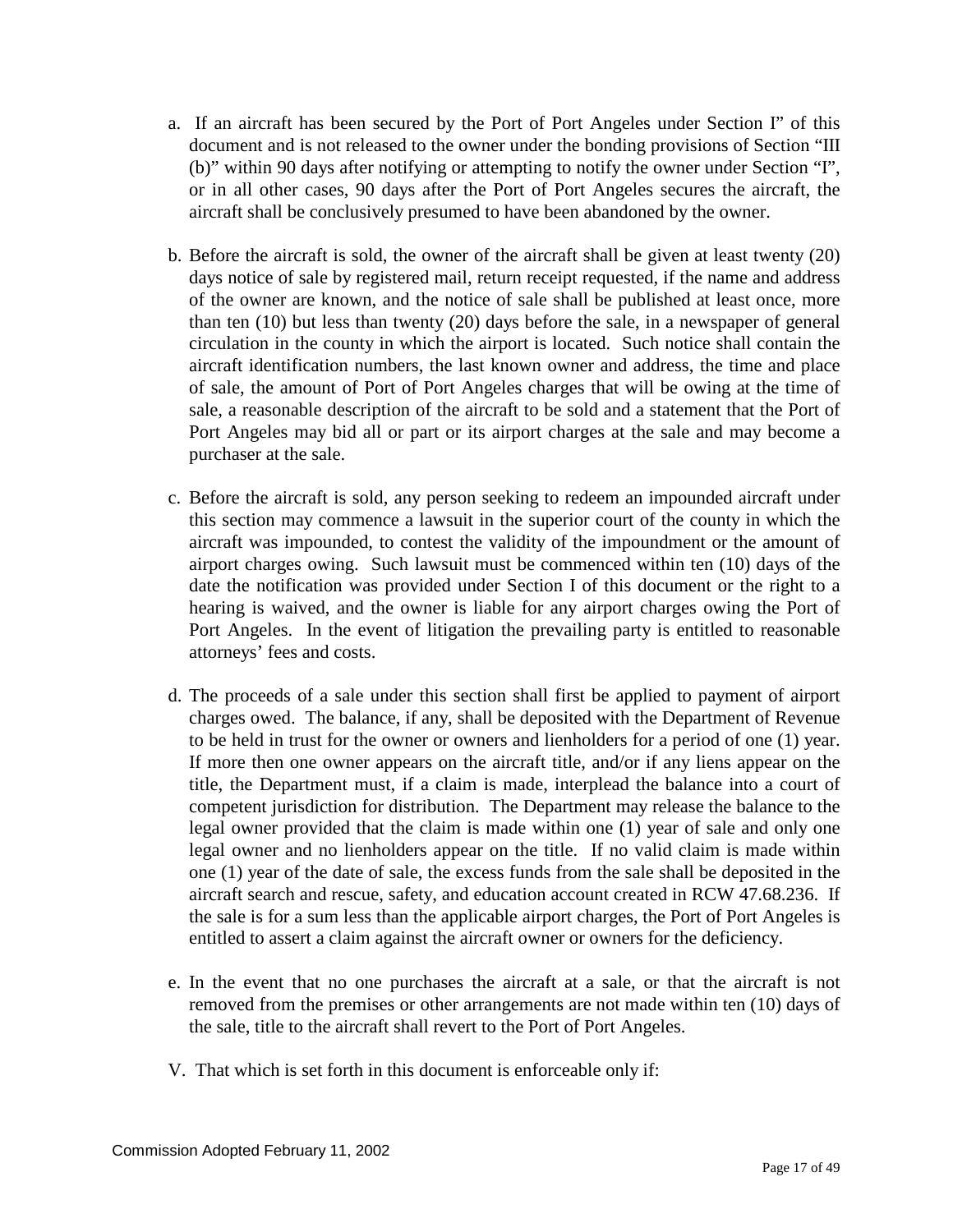- a. The Port of Port Angeles has its tariff and/or regulations, including any and all regulations authorizing the impoundment of any aircraft that is the subject of delinquent airport charges, conspicuously posted at the Port of Port Angeles' airport facility offices or Airport Manager's office, at all times.
- b. All impounding remedies available to the Port of Port Angeles are included in any written contract for airport charges between the Port of Port Angeles and an aircraft owner.
- c. The Rules and Regulations set forth in this document (section 4.06) have been adopted by resolution by the Board of Commissioners of the Port of Port Angeles and may be subject to amendment by resolution, and the current resolution in effect will prevail.

VI. Nothing hereinbefore contained may be construed as a limitation of any rights, privileges, or remedies previously existing under any applicable laws affecting the Port of Port Angeles.

## <span id="page-17-0"></span>**4.07 Pets on a Leash**

All pets are required to be on a leash. Any domestic animal found to be roaming free on airport property will be subject to impoundment by City of Port Angeles Animal Control.

#### <span id="page-17-1"></span>**4.08 Intoxication**

No person under the influence of liquor or narcotic drugs shall operate a motor vehicle or aircraft of any kind on the airport nor be allowed on the operational areas of the airport. Liquor shall not be consumed in any public area on the airport except in those places of business in possession of a valid Washington State Liquor Control Board permit.

## <span id="page-17-2"></span>**4.09 Disorderly Conduct**

No person shall commit any disorderly, obscene or indecent act or commit a nuisance on the airport.

## <span id="page-17-3"></span>**4.10 Gambling**

No person shall conduct gambling in any form or operate gambling devices anywhere on the airport.

## <span id="page-17-4"></span>**4.11 Explosives**

The loading, unloading and transporting of explosives or incendiary materials will be accomplished in designated areas and routes prescribed by the Airport Manager.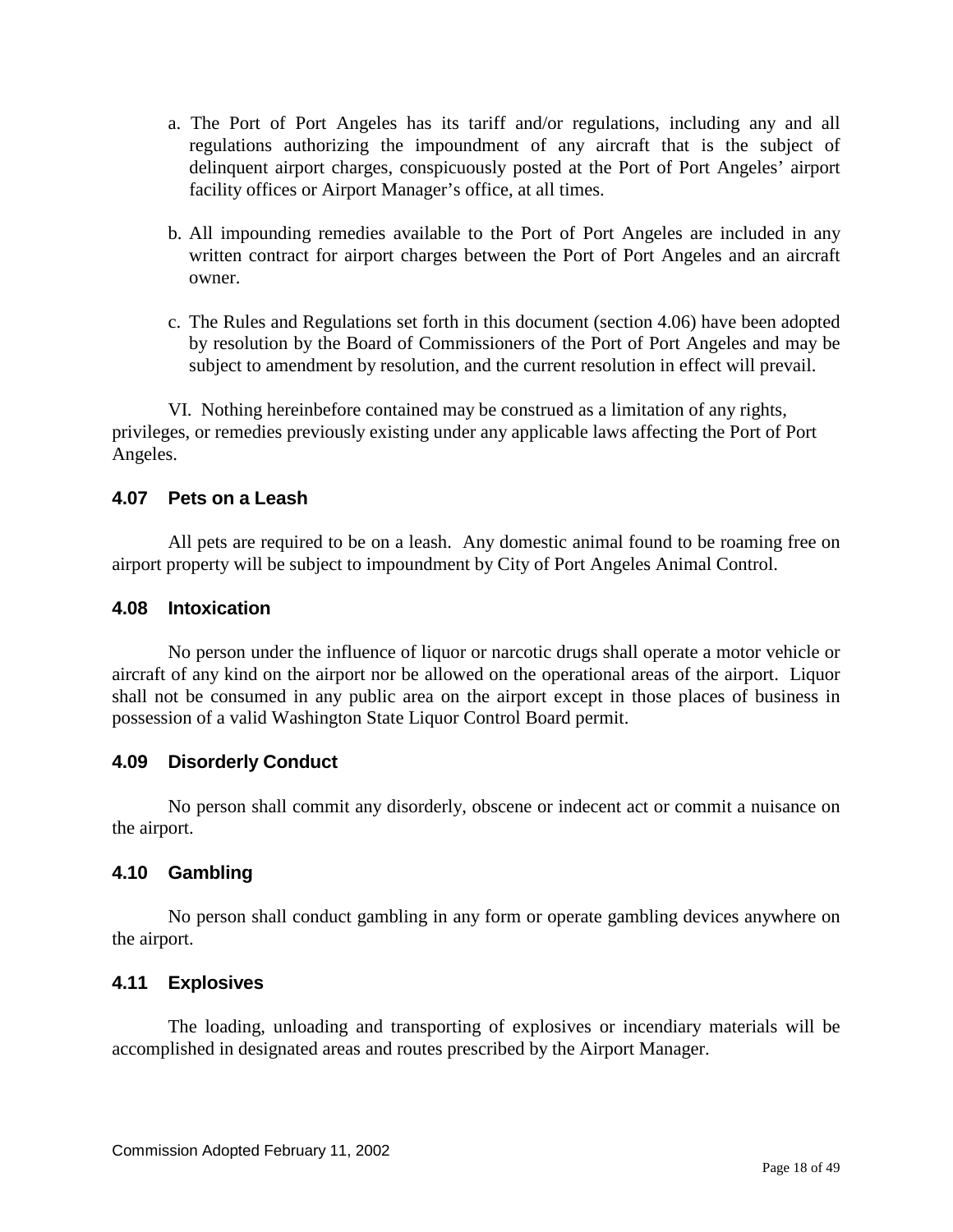## <span id="page-18-0"></span>**4.12 Preservation of Property**

No person shall:

- a. Dispose of garbage, refuse or other waste material on the airport except in the manner prescribed and in the receptacles provided for that purpose.
- b. Burn trash or refuse on the airport at any time without prior approval of the Airport Manager.
- c. Destroy, injure, deface or disturb in any way, any buildings, signs, equipment, markers, or other structures, flowers, lawn or other public property on the airport.
- d. Trespass on lawns and seeded areas on the airport.
- e. Interfere or tamper with any aircraft or start the engine of such aircraft unless authorized to do so.

## <span id="page-18-1"></span>**4.13 Repair of Aircraft**

No aircraft, engine or accessory shall be repaired on any ramp area of the airport without prior approval of the Airport Manager.

#### <span id="page-18-2"></span>**4.14 Construction**

No construction, in the fullest sense of the word, will be attempted until that person, company or contractor has obtained written permission from the Port of Port Angeles. All requests for construction approval must be accompanied by a complete set of construction drawings and specifications. Prior to the start of construction, the tenant shall receive and provide the Port of Port Angeles a copy of a Building Permit issued by the City of Port Angeles Building Department.

#### <span id="page-18-3"></span>**4.15 Fixed Base Operations**

Fixed base operators may be limited in number consistent with space availability and/or other limiting factors which may be dictated by good business practices in airport operations. Such limitations or restrictions shall be fixed by the Port of Port Angeles. Fixed base operators or other business firms using the airport shall not engage in any commercial activity on the airport other than that for which they have received official approval from the Commission.

#### <span id="page-18-4"></span>**SECTION 5: MOTOR VEHICLE REGULATIONS**

#### <span id="page-18-5"></span>**5.01 General**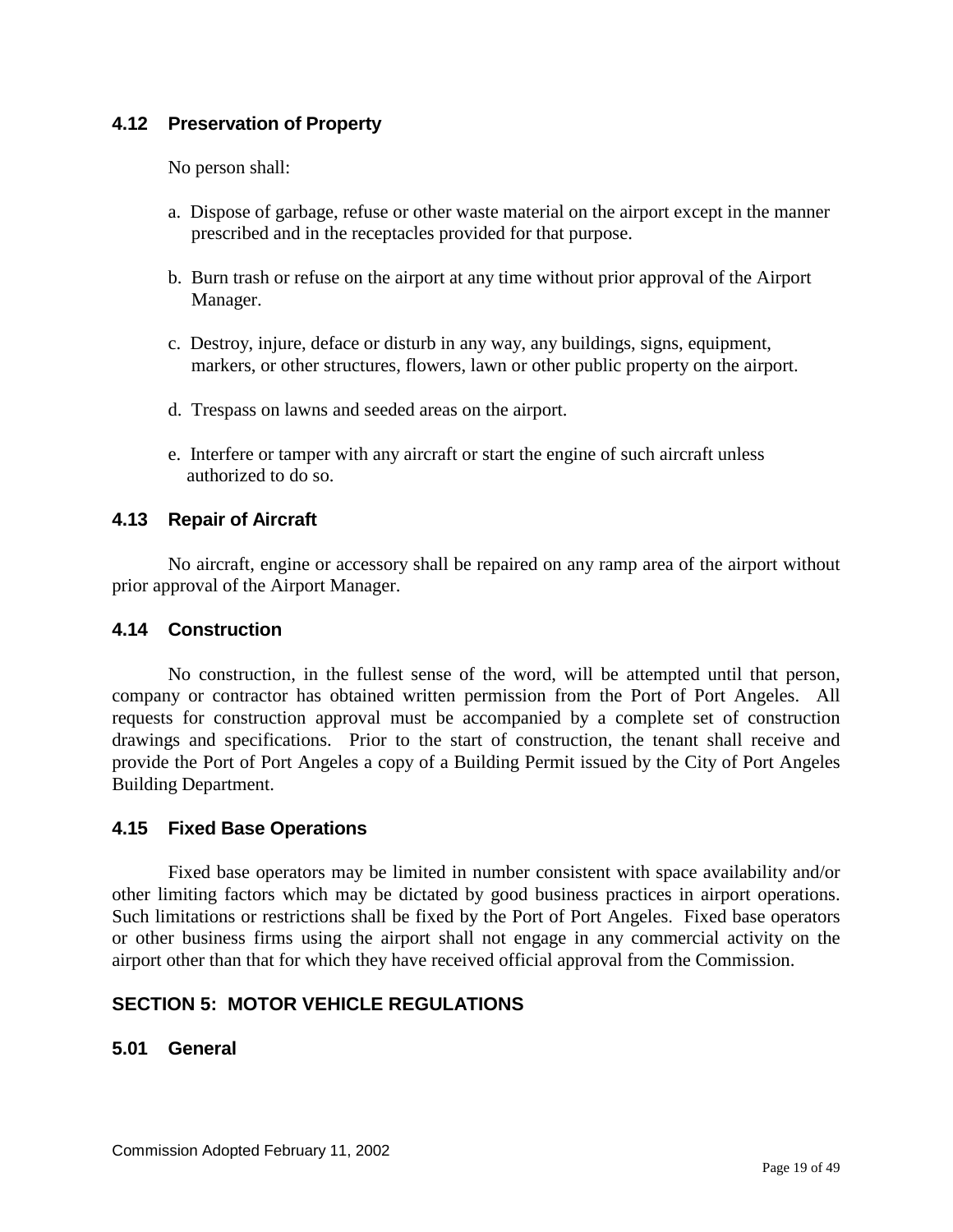For the purpose of these regulations, vehicles shall be defined as all conveyances, except aircraft, used on the ground to transport person, cargo, or equipment. All vehicles shall be operated on the airport in accordance with following general rules, except when given special instructions by the Airport Manager in cases of emergency involving danger to life or property.

#### <span id="page-19-0"></span>**5.02 Speed Limit**

The maximum speed limit in all vehicular areas on the airport is twenty (20) miles per hour, unless otherwise posted. Speed limit for vehicles operating in the Air Operations Area shall be fifteen (15) miles per hour.

## <span id="page-19-1"></span>**5.03 Vehicular Parking**

All motor vehicles on the airport are to be parked in designated parking lots or in a manner and place prescribed by the Airport Manager. All airport roadways are areas of restricted parking. Parking on grass or sod areas is not permitted except with special permission of the Airport Manager. Parking is restricted within fifteen (15) feet of fire hydrants or standpipes.

## <span id="page-19-2"></span>**5.04 Parking by Hangars**

Vehicles shall not be parked in front of hangars except for the purposes of delivery, unless the operator of the vehicle remains in the immediate proximity of the vehicle so as to permit its immediate removal to permit aircraft operations. Hangar tenants may park their cars in their hangars while operating their aircraft.

#### <span id="page-19-3"></span>**5.05 Inoperative and/or Unlicensed Vehicles**

No abandoned, junked, inoperative or unlicensed vehicles are to be left on the airport grounds. After one week, such vehicle may be towed to a storage or impound area at the owner's expense. If such vehicle is not claimed or redeemed within thirty days, said vehicle may be sold or junked by the Port of Port Angeles without further notice to the owner, provided that no action contrary to RCW 46.12.070 or 46.12.230 with respect to destruction of licensed vehicles may be undertaken by the Port of Port Angeles.

#### <span id="page-19-4"></span>**5.06 Trailers Prohibited**

No trailers of any kind will be permitted to be parked on the airport without the express consent of the Airport Manager except in the event the trailer is being immediately used in connection with the loading or unloading of material to or from the airport.

#### <span id="page-19-5"></span>**5.07 Right to Move Vehicles**

The airport reserves the right to move any vehicle for purposes of sweeping, snow removal, or for reasons of safety or convenience of the airport, or by reason of violation of these Regulations.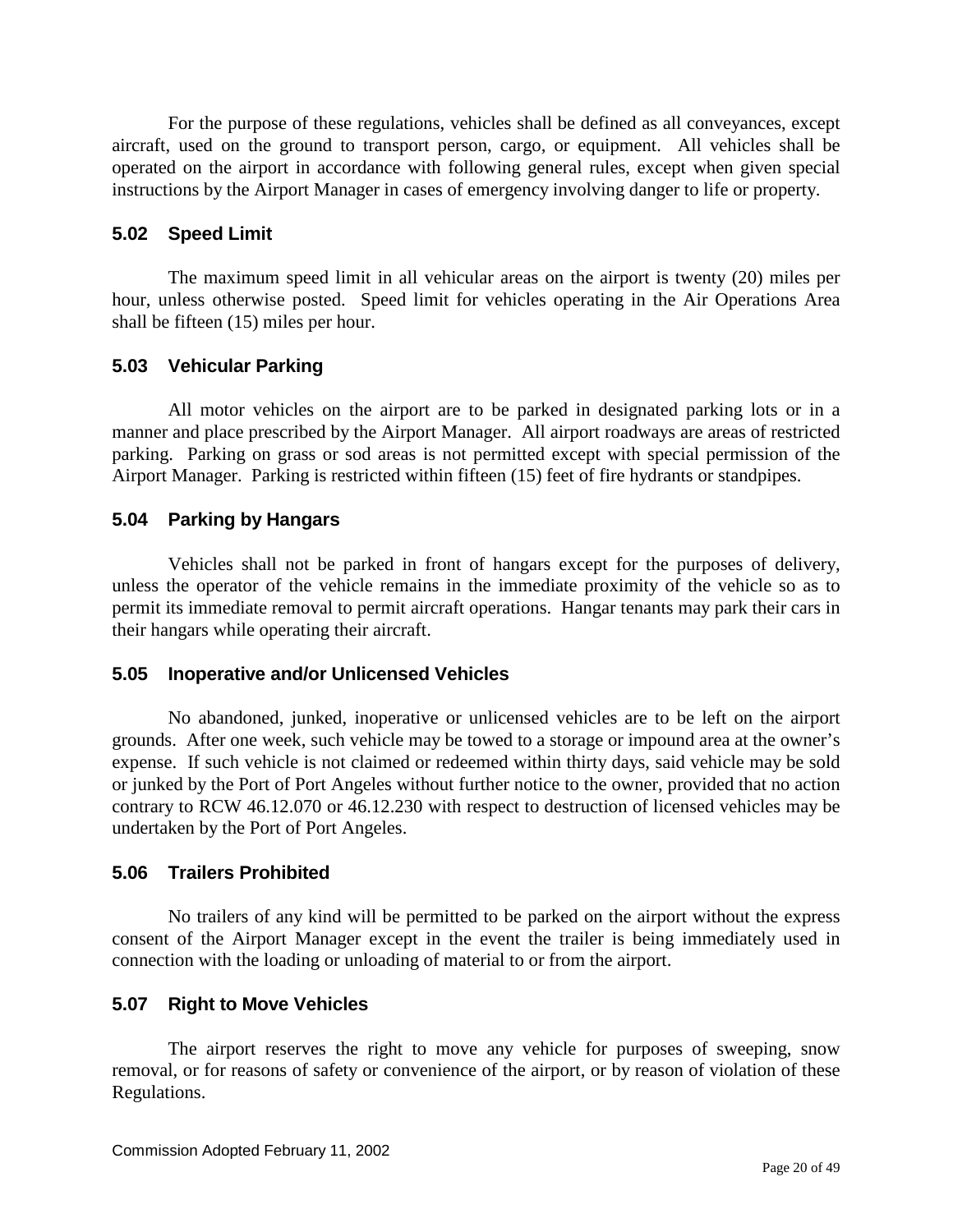## <span id="page-20-0"></span>**5.08 Employee Parking**

Personnel employed on the airport shall park only in employee parking areas as designated by the Airport Manager.

## <span id="page-20-1"></span>**5.09 Ground Vehicle Training Program**

Federal Aviation Administration regulations require airports to implement a ground vehicle training program to insure safe vehicle operation at airports. William R. Fairchild has implemented a training program to meet the FAA regulations. A copy of the program is available at the Airport Manager's office.

## <span id="page-20-2"></span>**5.10 Areas Permitted to Motor Vehicles**

Aircraft owners leasing hangars or tie-downs are permitted to take their vehicle to their aircraft but not beyond the red lines at the head of each taxiway leading from the hangar or apron areas. Operation of vehicles within the Air Operations Area is restricted to only those vehicles with the express authorization of the Airport Manager. All operators of these vehicles are required to complete and pass the ground vehicle training program.

## <span id="page-20-3"></span>**5.11 Restricted Areas**

No person shall operate a vehicle or be within the Critical Air Operations Area (CAOA) on the Terminal Ramp (defined by red border) without the express authorization of the Airport Manager. People requiring access to this area must submit to and pass a security background check as required by the Code of Federal Regulations (CFR) Title 49, Part 1542. Background checks must be submitted to and approved by the Airport Manager prior to approval of any security clearance. Background checks of Port of Port Angeles employees shall be completed by the Port of Port Angeles' Human Resources Manager shall be maintained as part of the employee's confidential personnel file, and the contents of the background check shall not be disclosed to any person or entity without prior approval of the Human Resources Manager.

## <span id="page-20-4"></span>**5.12 Landing Areas**

No person, except as authorized by the Airport Manager, may operate a vehicle on any Airport Landing area unless marked and/or lighted in accordance with FAA Circular AC 150/5210.5. All persons operating a vehicle on the landing area must notify the UNICOM operator or the Seattle Flight Service Station prior to entering any taxiway or runway.

## <span id="page-20-5"></span>**5.13 Passenger Loading**

No person shall operate a commercial vehicle carrying passengers for hire from or to the airport unless such operation is conducted with the approval of the Port of Port Angeles and under such terms and conditions as may be prescribed.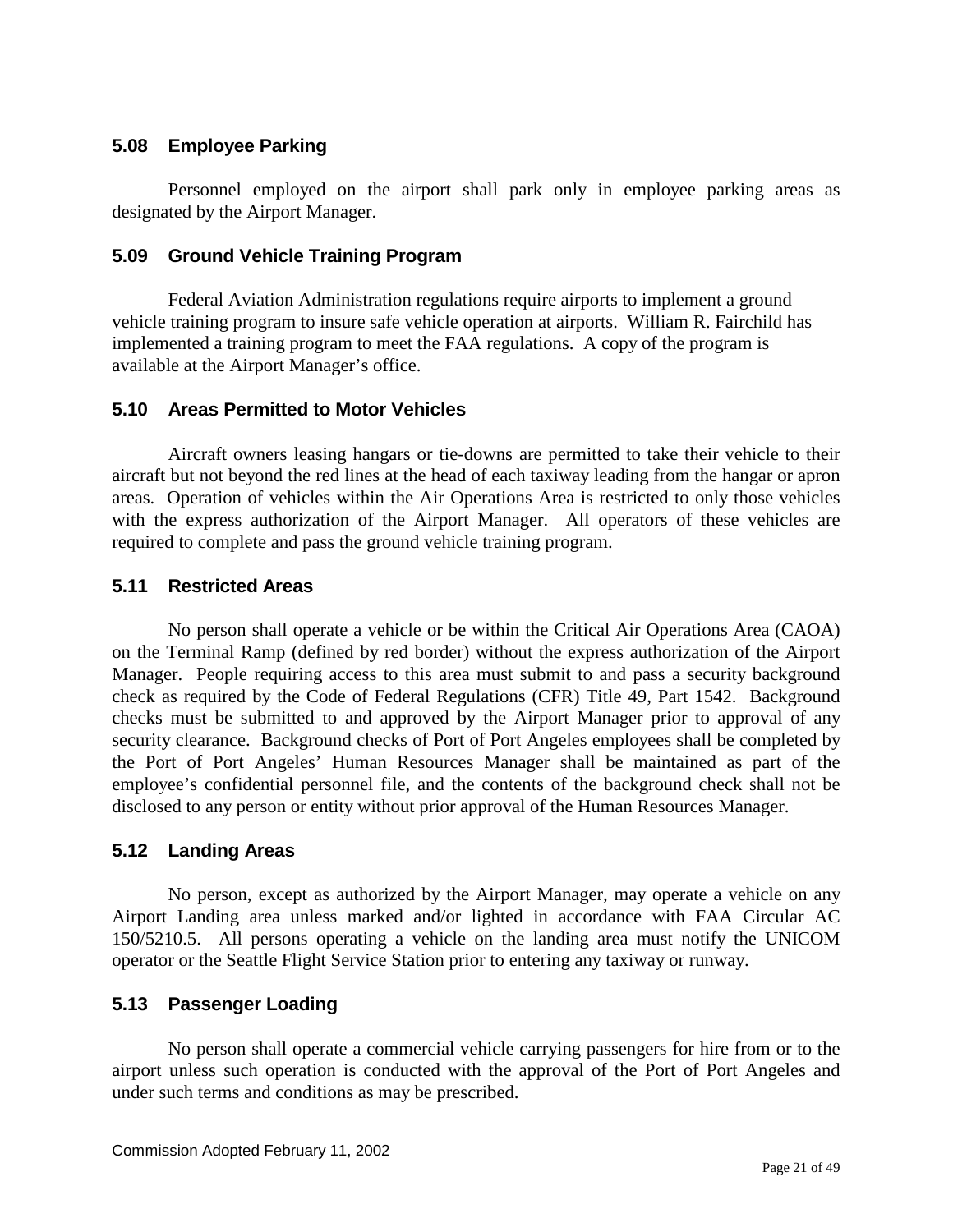## <span id="page-21-0"></span>**SECTION 6: FIRE AND SAFETY**

#### <span id="page-21-1"></span>**6.01 Storage of Material and Equipment**

No person shall store or stock material or equipment on the airport in such a manner as to constitute a fire hazard.

#### <span id="page-21-2"></span>**6.02 Storage of Flammable Materials**

A maximum quantity of ten (10) gallons of fuel, other than that contained in proper aircraft or other vehicle fuel tanks, may be stored only in UL approved and labeled containers. Fuel in quantities greater than ten (10) gallons must be stored in approved flammable liquid storage cabinets meeting the requirements of the International Fire Code and the Port Angeles Fire Department. In the case of lubricating oils, no more than one case (24 cans) of quart cans, or its equivalent, may be stored in T-hangars.

#### <span id="page-21-3"></span>**6.03 Cleaning Aircraft with Flammable Liquids**

No person shall use flammable volatile liquids in the cleaning of aircraft, aircraft engines, propellers and accessories unless such cleaning operations are conducted in open air, or in a properly ventilated room specifically set aside for that purpose, which room must be properly fireproofed and/or mechanically ventilated and equipped with adequate and readily accessible fire extinguishing apparatus.

#### <span id="page-21-4"></span>**6.04 Open Flame Operations**

No person shall conduct any open flame operation in any hangar or on the airport property unless specifically authorized by the Airport Manager.

#### <span id="page-21-5"></span>**6.05 Resistance Heaters**

No open coil resistance heaters will be permitted in T-hangars where fuel vapors may be present.

#### <span id="page-21-6"></span>**6.06 Transportation of Flammable Materials**

Any bulk fuels or other flammable material transported to the airport must be contained in tank trucks or other acceptable containers approved by the fire underwriter's code.

#### <span id="page-21-7"></span>**6.07 Refuse and Waste**

Lessee shall provide suitable metal receptacles with covers for the storage of oil, waste, rags and other rubbish. These receptacles shall be stored away from sources of heat.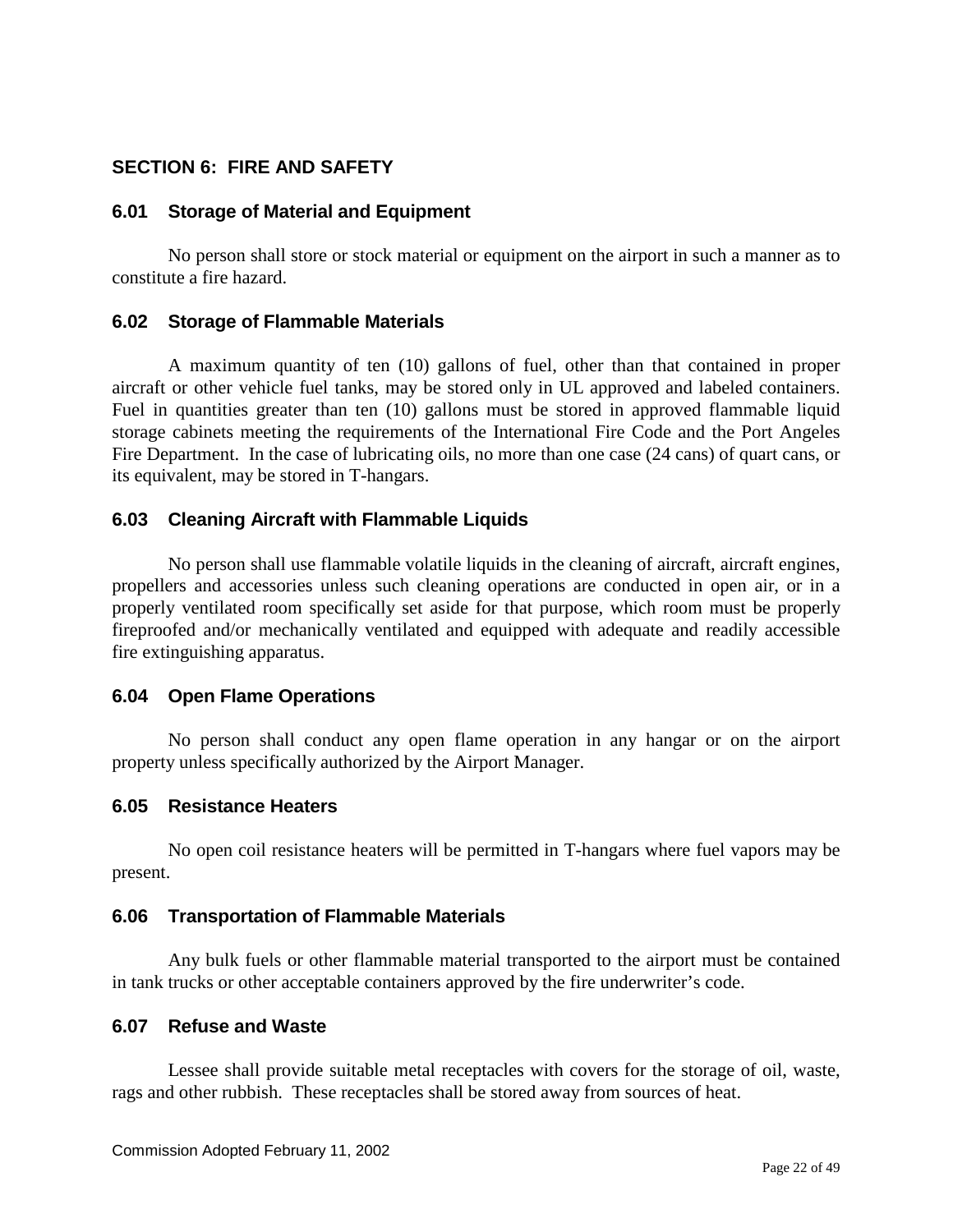## <span id="page-22-0"></span>**6.08 Disposal of Waste**

No petroleum products shall be dumped or allowed to spill on any airport property, including ditches, sewers, paved or unpaved surfaces. Lessees may dispose of waste oil in approved containers provided by the Port of Port Angeles at the airport or may transport waste to an approved disposal location off airport property. In the event of a petroleum spill or disposal violation, the Port of Port Angeles may charge all costs associated with the cleanup to the offender.

## <span id="page-22-1"></span>**6.09 Painting**

Painting of aircraft and doping processes shall be conducted only in buildings approved by the Airport Manager that comply with all requirements of the International Fire Code.

## <span id="page-22-2"></span>**6.10 Smoking**

Smoking is not permitted within one hundred feet of aircraft being fueled or defueled. No smoking is permitted within one hundred feet of any fuel carrier vehicle or designated building where fuel or combustible material is stored. Smoking is not permitted in hangars except in designated areas. Smoking is not permitted in any area where "NO SMOKING" signs are posted. Smoking materials are to be discarded in ash trays or receptacles.

#### <span id="page-22-3"></span>**6.11 Fire Apparatus**

All tenants or lessees of hangars or ship facilities shall supply and maintain adequate and readily accessible fire extinguishers. Such fire extinguishers shall be rated for Class B and Class C fires.

#### <span id="page-22-4"></span>**6.12 Drip Pans**

It shall be the responsibility of each hangar lessee to equip that hangar with drip pans and maintain such pans under the engine or engines of the aircraft stored in that hangar.

#### <span id="page-22-5"></span>**6.13 Towing Vehicles**

Every vehicle used for towing aircraft shall be equipped with at least one fire extinguisher having a minimum 20-B:C classification, as designated in U.F.C. Standard No. 10-1.

## <span id="page-22-6"></span>**6.14 Welding Apparatus**

Every welding apparatus shall be equipped with at least one fire extinguisher having a minimum rating of 2-A:10 B:C as designated in U.F.C. Standard No. 10-1.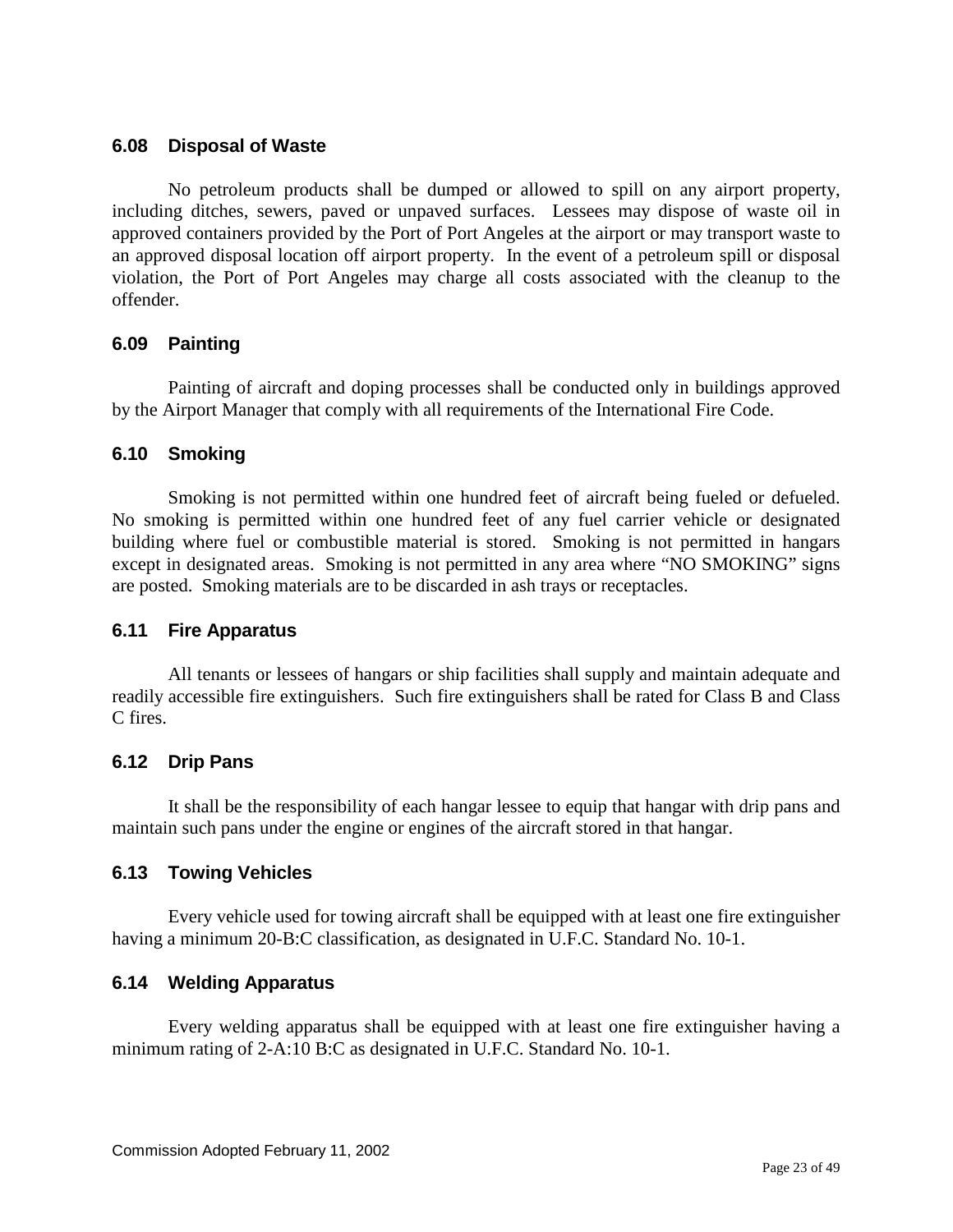## <span id="page-23-0"></span>**6.15 Reporting Use**

Use of any fire extinguisher equipment under any circumstances shall be reported to the Airport Manager immediately after use.

## <span id="page-23-1"></span>**SECTION 7: FUELING AND FUEL STORAGE**

#### <span id="page-23-2"></span>**7.01 General Safety**

No person in or upon any areas where fueling or defueling is being conducted shall do or fail to do any act if the doing or omission thereof endangers unreasonably or is likely to endanger unreasonably, persons or property.

#### <span id="page-23-3"></span>**7.02 Fueling While Engine is Running or in Enclosed Places Prohibited**

No aircraft shall be fueled or defueled while the engine is running or while such aircraft is in a hangar or enclosed space.

#### <span id="page-23-4"></span>**7.03 Smoking Near Aircraft**

No smoking shall be permitted within one hundred feet of any aircraft while the aircraft is being fueled or drained of fuel.

#### <span id="page-23-5"></span>**7.04 Electronic or Electrical Equipment to Remain Off**

No person shall operate any radio transmitter or receiver, or switch electrical appliances off or on in an aircraft during fueling or defueling.

#### <span id="page-23-6"></span>**7.05 Grounding of Electrical Potential**

During refueling, the aircraft and the fuel dispensing apparatus shall be bonded to a point of zero electrical potential.

#### <span id="page-23-7"></span>**7.06 Prevention of Overflow**

Persons engaged in the fueling or draining of aircraft shall exercise care to prevent the overflow of fuel.

#### <span id="page-23-8"></span>**7.07 Personnel Permitted**

Only personnel trained and engaged in the fueling, maintenance and operation of an aircraft shall be permitted within one hundred feet of fuel tanks of such aircraft during any such operation. Further, no aircraft shall be fueled with occupants aboard such aircraft. (Exception: Where an airline has established written procedures and training has been conducted for fueling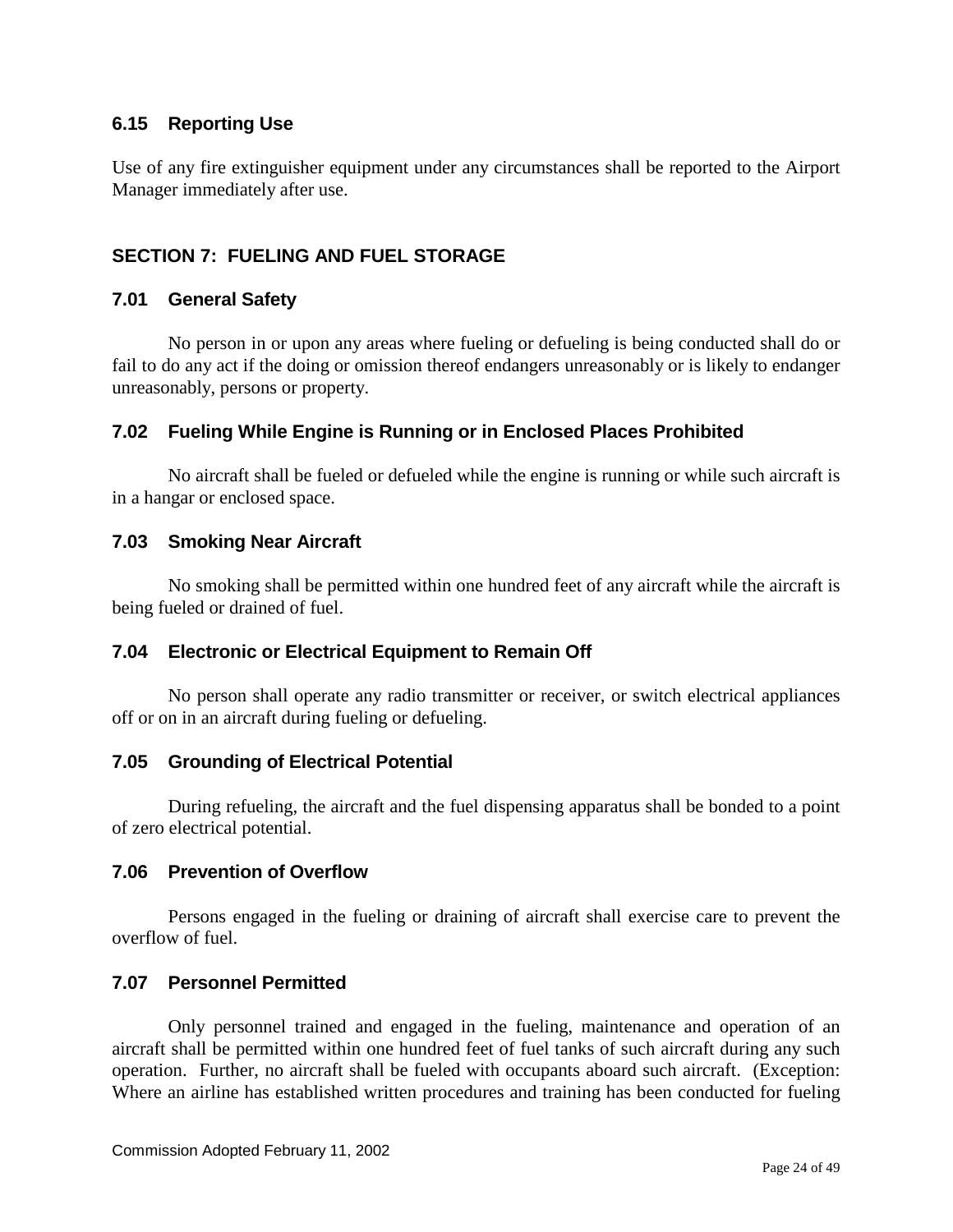personnel and flight crews, refueling with passengers aboard may be allowed when necessary and when conducted in accordance with the company's policies and procedures.)

## <span id="page-24-0"></span>**7.08 Static Spark Materials**

No person shall use any material during fueling or draining of fuel from aircraft which is likely to cause a static discharge.

## <span id="page-24-1"></span>**7.09 Fire Extinguishers**

Adequate fire extinguishers shall be within ready reach of personnel engaged in any fueling or draining operations.

## <span id="page-24-2"></span>**7.10 Gasoline on Ground**

No aircraft shall be started when there is gasoline on the ground under or nearby such aircraft.

## <span id="page-24-3"></span>**7.11 Equipment Maintenance**

Fueling hoses and draining equipment shall be maintained in a safe, clean and nonleaking condition.

#### <span id="page-24-4"></span>**7.12 Ground Device**

All hoses, funnels, and appurtenances used in fueling and draining operations shall be equipped with a grounding device to prevent ignition of volatile liquids.

## <span id="page-24-5"></span>**7.13 Distance from Buildings**

The fueling and draining of aircraft shall be conducted at a safe distance from any hangar or other building.

## <span id="page-24-6"></span>**7.14 Smoking Near Fuel Carrier**

Smoking is not permitted within one hundred feet of any fuel carrier when such carrier is not in motion or when it is being utilized for fueling or draining of fuel from an aircraft.

## <span id="page-24-7"></span>**7.15 Equipment Routes and Parking**

Routes for fueling equipment and parking areas for fueling points will be designated by the Airport Manager.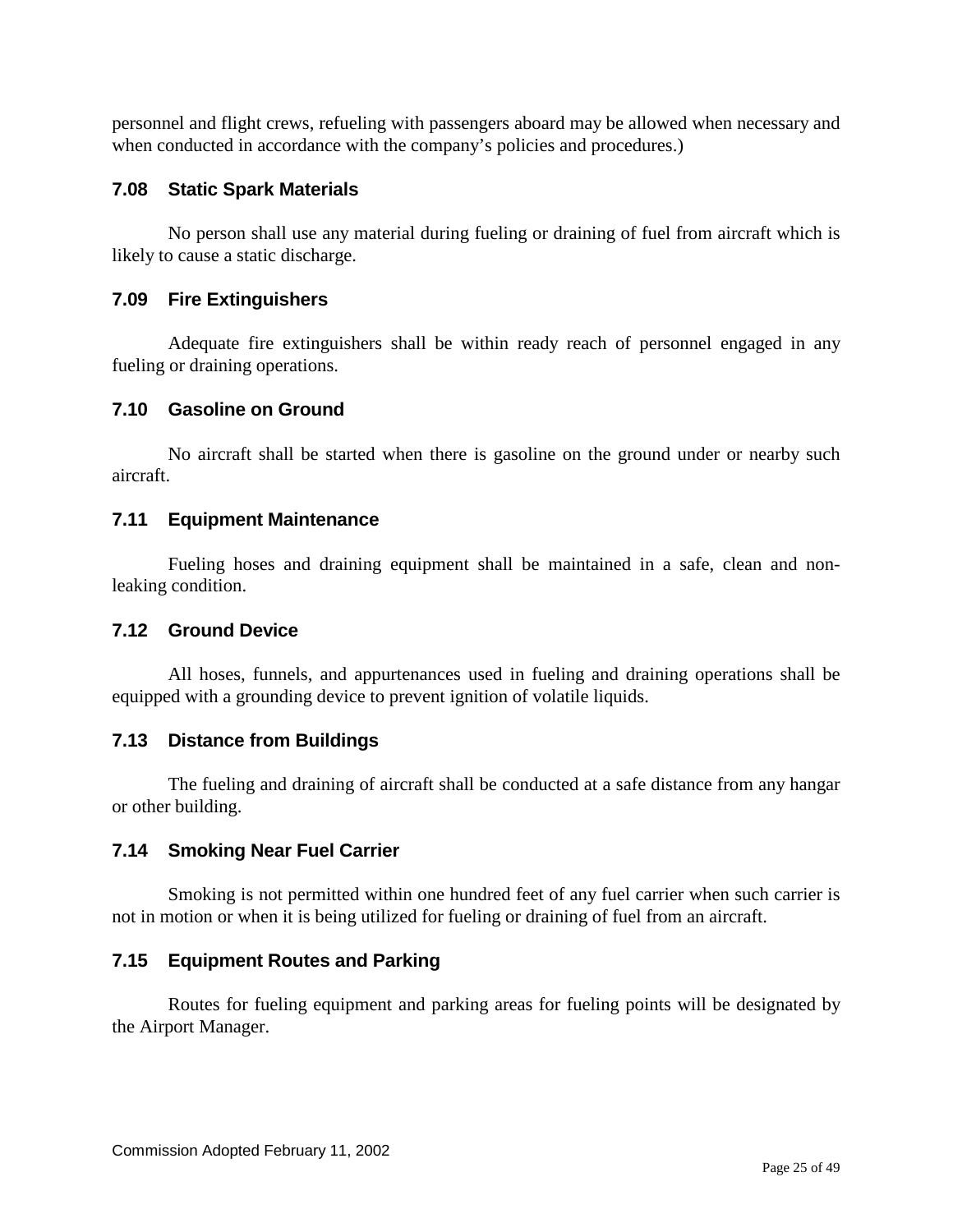## <span id="page-25-0"></span>**7.16 Fire Requirements for Equipment**

Fueling equipment must be equipped to fully meet all fire regulation requirements and shall comply with all existing fire regulations.

## <span id="page-25-1"></span>**SECTION 8: AIRCRAFT OPERATIONS - GENERAL**

#### <span id="page-25-2"></span>**8.01 FAA Regulations**

Those required as established by the Federal Aviation Administration and currently in effect as hereafter adopted, are hereby adopted by reference and made a part hereof as fully as if the same and each and all of them were set forth herein.

#### <span id="page-25-3"></span>**8.02 Brakes Required**

No aircraft shall be operated on the airport unless it is equipped with proper brakes that are in good operating order and condition.

#### <span id="page-25-4"></span>**8.03 Securing of Unattended Aircraft**

a. No aircraft shall be left unattended on the airport, including leased premises, unless properly secured or within a hangar. The securing of aircraft shall be the sole responsibility of the owner or operator of the aircraft, and the Port of Port Angeles and its officers, employees, and agents shall be in no way held responsible.

b. The Port of Port Angeles will in no way be held responsible for the theft of any article left in the aircraft, any part or accessory of or for the aircraft, of any damage done to the aircraft as a result of theft or attempted theft, or any vandalism of any nature.

#### <span id="page-25-5"></span>**8.04 Aircraft Take-Offs And Landings**

Except in case of emergency, all take-offs and landing will be made on or from the designated runways.

#### <span id="page-25-6"></span>**8.05 Aerobatics Prohibited**

No aircraft shall be flown within a five mile radius of the airport in maneuvers other than those required in normal routine operation with the exception that a waiver may be obtained from the FAA for such activities as Air Fairs, Air Shows or such activities approved in writing by the Port of Port Angeles.

#### <span id="page-25-7"></span>**8.06 Influence, Intoxicants, Drugs, Etc.**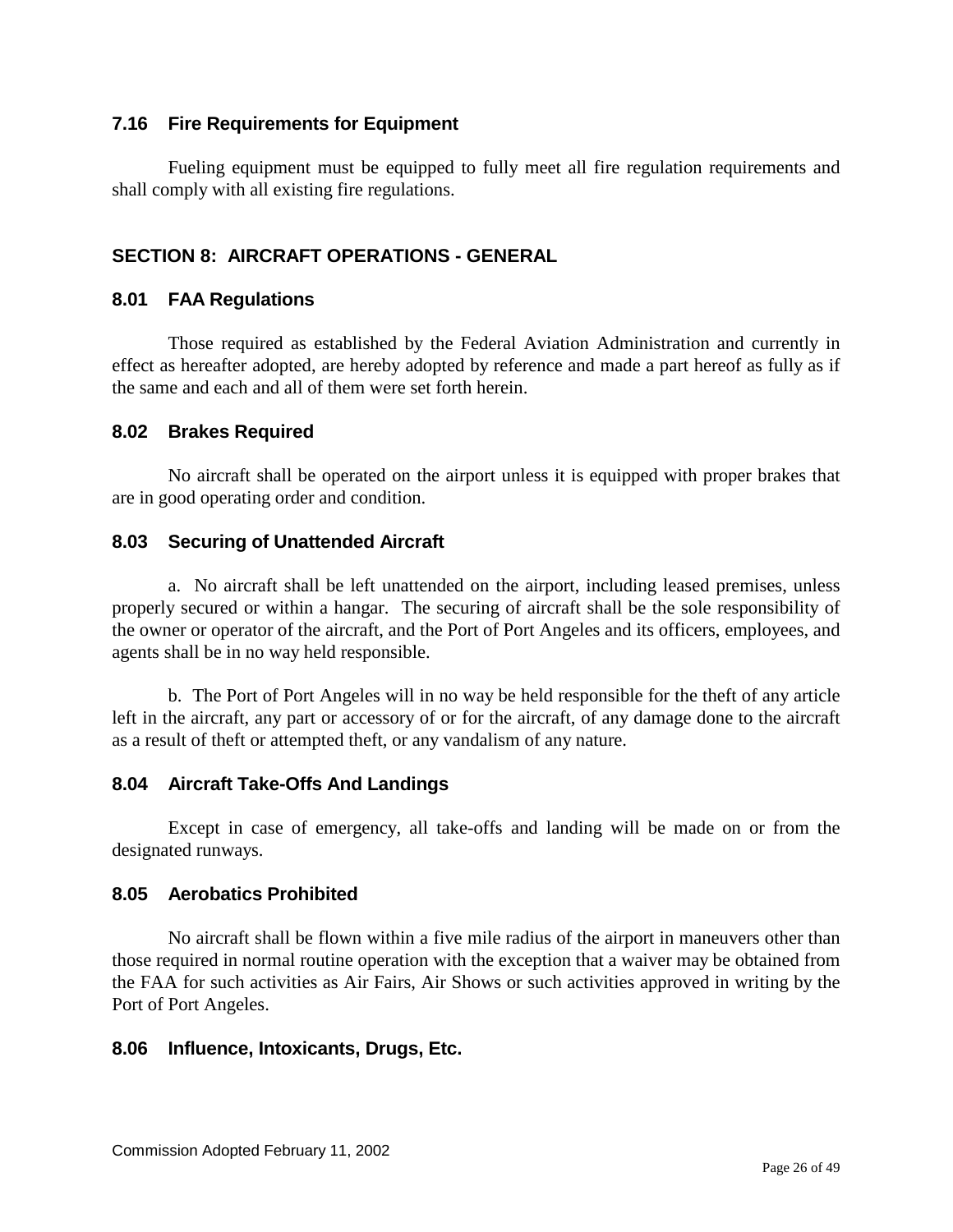No pilot or other member of the crew of an aircraft on the airport, or any person attending or assisting in said operation on the airport, shall be under the influence of intoxicating liquor or habit-forming drugs; nor shall any person under the influence of intoxicating liquor or habitforming drugs be permitted to board any aircraft except a medical patient under proper care or in emergency.

## <span id="page-26-0"></span>**8.07 Disabled Aircraft**

Each aircraft owner, or the pilot or agent, shall be responsible for the prompt removal and disposal of disabled aircraft and parts thereof from the landing area, unless required of the responsible person (owner, the pilot or agent) to delay such action pending investigation of the accident. If the aircraft owner fails to remove the disabled aircraft expeditiously the Airport Manager may order the aircraft removed to insure the airport returns to a safe operating condition. The airport and/or the Port of Port Angeles accepts no liability for removal of aircraft.

## <span id="page-26-1"></span>**8.08 Charges for Moving Disabled Aircraft**

Should pilots, owners, or agents authorize airport employees to remove disabled aircraft from runways, ramps, taxiways, or other operational or undeveloped areas on the airport, charges may be made for equipment and labor at currently established prices and rates. The airport and/or the Port of Port Angeles accepts no liability for removal of aircraft.

## <span id="page-26-2"></span>**8.09 Starting and Running of Aircraft Engines**

Except aircraft in control of authorized maintenance shops, no aircraft engine shall be started or run unless a licensed pilot or mechanic is attending the controls. Chocks shall be placed in front of the main gear wheels before starting the engine or engines unless the aircraft is equipped and is using adequate parking brakes.

## <span id="page-26-3"></span>**8.10 Responsibility of Instructors**

Instructors shall fully acquaint their students with these Rules and Regulations and shall be responsible for the conduct of students under their direction during dual instructions. When the student is flying solo, it shall be the student's sole responsibility to observe and abide by these Rules and Regulations.

## <span id="page-26-4"></span>**8.11 Sports Events**

No so-called drag-races, hot-rod races, go-cart races, motorcycle races or similar sports events will be held on the landing areas, aprons, ramps, or taxiways or runways of the airport,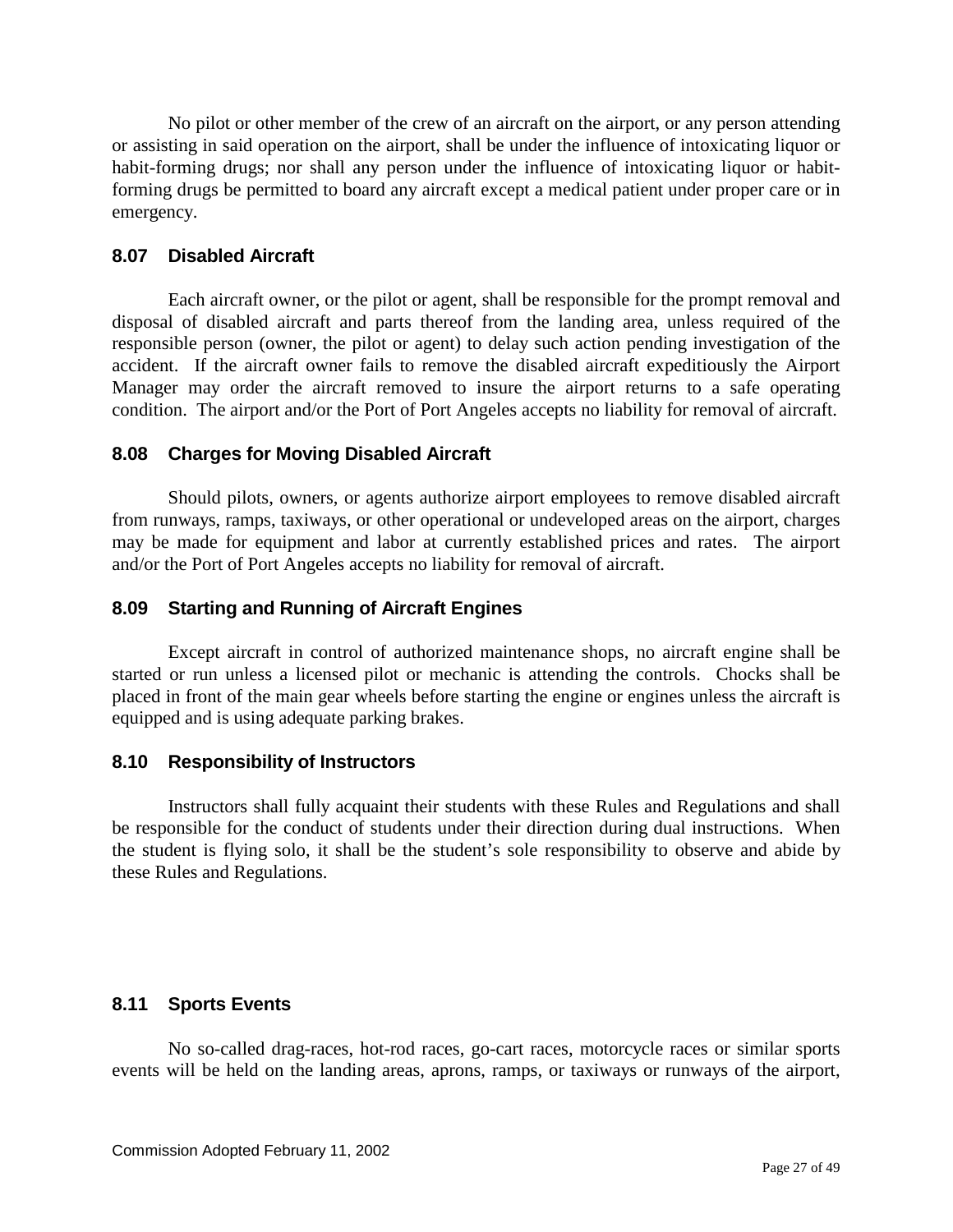except by written permission of and under such conditions as determined by the Port of Port Angeles.

## <span id="page-27-0"></span>**8.12 Model Airplanes**

No model airplanes will be flown in the proximity of the landing area, aprons, ramps, taxiways or runways except by permission of and under such conditions as determined by the Port of Port Angeles.

## <span id="page-27-1"></span>**8.13 Hours of Operation**

The airport landing areas, ramps, apron, and parking areas shall be open for public use at all hours of the day or night subject to these Rules and Regulations and such additional conditions as may be determined by the Port of Port Angeles.

## <span id="page-27-2"></span>**8.14 Restriction of Operations**

The Port of Port Angeles may suspend or restrict any flight or other aircraft operation on the airport grounds whenever such action is deemed necessary in the interest of safety or impending violation of Rules and Regulations applicable to such aircraft operations.

## <span id="page-27-3"></span>**8.15 Sky Diving**

Sky diving shall not be conducted on the airport grounds without the written authorization of the Port of Port Angeles.

#### <span id="page-27-4"></span>**8.16 Gliders**

No person shall operate a glider at the airport without written authorization from the Port of Port Angeles.

#### <span id="page-27-5"></span>**8.17 Aircraft Registration**

All aircraft based at the airport shall have evidence of Washington State Registration and FAA Registration prominently displayed. Exception: Commercial Airline based aircraft may be exempted from the State registration requirement when that airline is engaged in interstate or international commercial operations.

## <span id="page-27-6"></span>**8.18 Ultralight Operations**

For the purposes of these rules, "ultralight" shall refer to ultralight vehicles and ultralight trainers.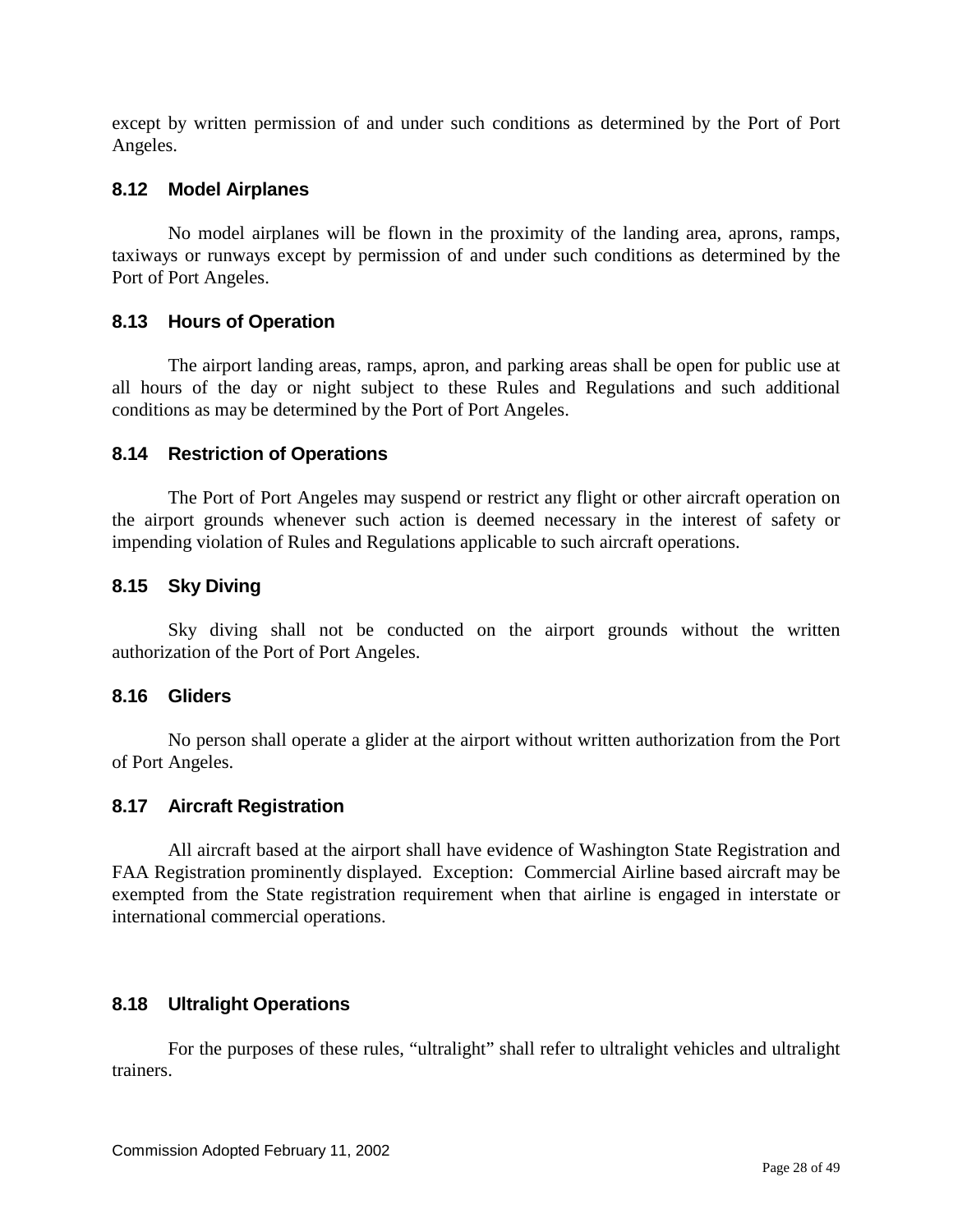Ultralight vehicles will be operated in accordance with the provisions of FAR Part 103 and the following Rules:

a. Hours of Operation: No person may operate an ultralight vehicle within the William R. Fairchild International Airport Class "E" airspace except between the hours of sunrise and sunset, except as provided by FAR 103.11.

b. Runway: The designated operating area for ultralight take-offs and landings shall be the grass ultralight operating area known as **Ultralight 8-26** located south of taxiway "A" and between connecting taxiways "G" and "H". No ultralight may land or depart from the paved runways or taxiways without specific written approval of the Airport Manager.

c. Traffic Pattern: The pattern for Ultralight 8-26 is as indicated in Appendix A, which shall be part of these Rules and Regulations. Pattern altitude shall be 500 feet AGL. All operations within Class E airspace shall be at or below 500 feet AGL. Ultralights shall enter this pattern only from a 45 degree approach to the downwind. No straight in, crosswind, base leg or any other approach shall be used. Straight out departures shall not be permitted, but 45 degree, crosswind and downwind departures shall be permitted. The pattern shall be left turns only on 26 and right turns only on 8. Ultralights shall at all times stay south of the extended runway centerline of Ultralight 8-26 extending 5 miles out in both directions from the center of the runway.

d. Radios: Radios, while not required, are strongly encouraged. Radio equipped ultralights shall participate in CTAF procedures.

e. Notification: No person may operate an ultralight vehicle within the William R. Fairchild International Airport Class "E" airspace unless that person has a prior written Certificate of Authorization from the Airport Manager. The Commanding Officer of Whidbey Island ATC, the air traffic control facility having jurisdiction over this airspace, has designated the Airport Manager of William R. Fairchild International Airport as the approving authority. Application for authorization to operate at William R. Fairchild International Airport shall be submitted directly to:

William R. Fairchild International Airport Attn: Airport Manager P.O. Box 1350 Port Angeles, WA 98362

Certificates of Authorization will be valid for one calendar year. The Airport manager will forward copies of all approved certificates to Whidbey Island ATC.

f. Weather: No ultralight vehicle may be operated within the William R. Fairchild International Airport Class "E" airspace under weather conditions less than those required for VFR flight which require a minimum of three (3) miles horizontal visibility and a minimum ceiling of 1000 feet AGL.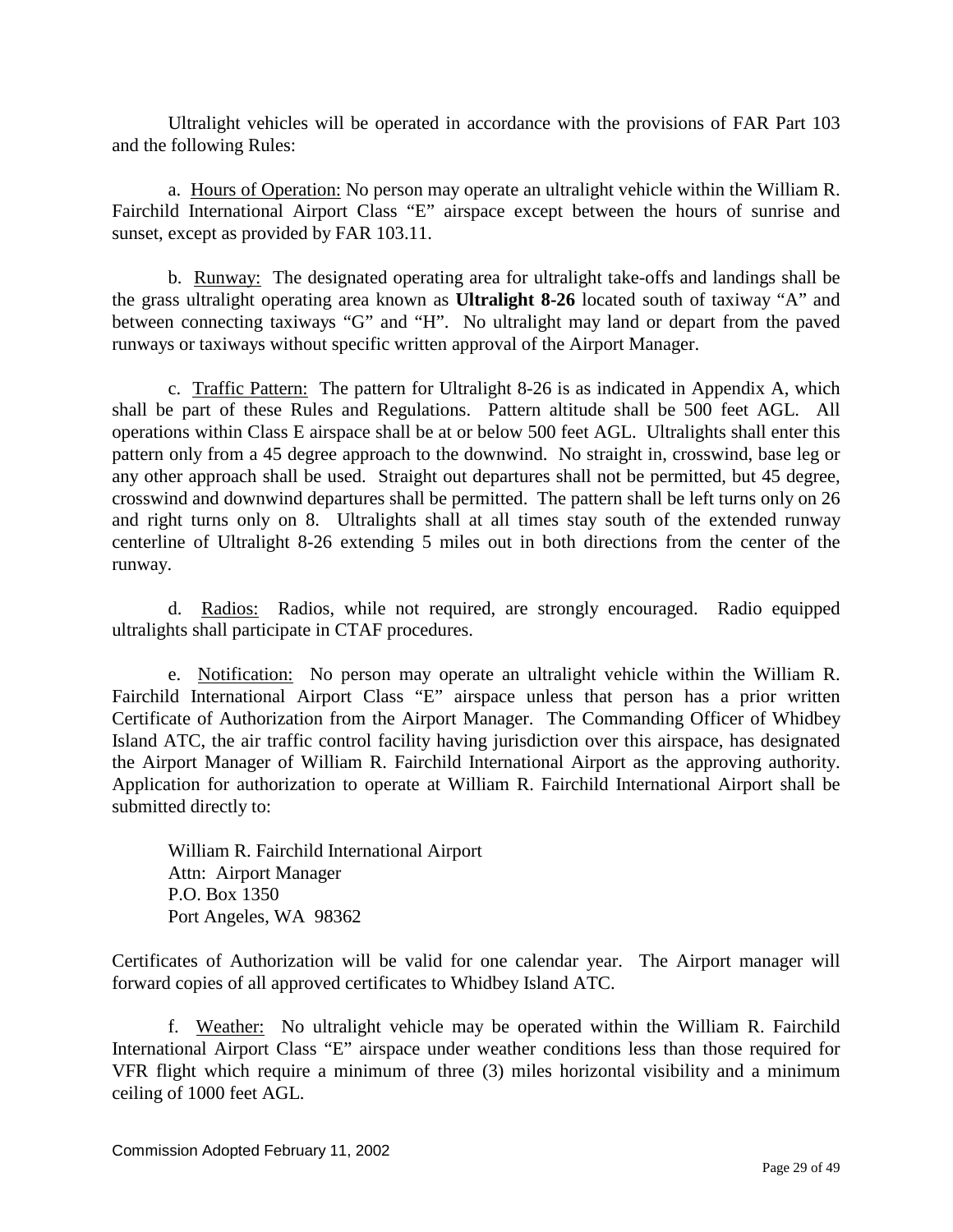g. Right-of-Way: Each person operating an ultralight vehicle shall maintain vigilance so as to see and avoid aircraft and shall yield the right-of-way to all aircraft. Ultralight vehicles shall not conduct parallel concurrent operations with aircraft operations on runway 08-26.

## <span id="page-29-0"></span>**SECTION 9: STARTING AND/OR RUNNING UP AIRCRAFT**

#### <span id="page-29-1"></span>**9.01 Operations of Aircraft**

No person shall navigate, land upon, fly same from, service, move, maintain, repair any aircraft, or conduct any aircraft operation on or from the airport otherwise than in conformity with current FAA rules and regulations established under Federal Authority, and these regulations contained herein.

#### <span id="page-29-2"></span>**9.02 Noise and Slipstreams**

No aircraft shall be operated in such a manner or in such places, in front of or near hangars, shops, buildings, personal property, or persons so that they are in the propeller slipstream or jet blast so that the operation creates a hazard or a nuisance.

#### <span id="page-29-3"></span>**9.03 Competent Operator**

No aircraft engine shall be operated unless a licensed pilot or mechanic is at the controls at all times.

#### <span id="page-29-4"></span>**SECTION 10: TAXIING AIRCRAFT**

#### <span id="page-29-5"></span>**10.01 Taxi Operations**

No person shall taxi an aircraft to or from the hangar line or to or from an approved parking space until he has ascertained that there will be no danger of collision with other aircraft, persons or objects in the immediate area.

#### <span id="page-29-6"></span>**10.02 Taxi Speed**

Aircraft shall be taxied at speeds that will insure completed control at all times. On ramp, apron and parking areas, the speed shall not exceed fifteen (15) miles per hour.

#### <span id="page-29-7"></span>**10.03 Holding Lines**

Aircraft awaiting take-off clearance or performing engine run-up shall not go beyond the holding lines painted on taxiways until ascertaining that the runway is clear of any landing or other traffic.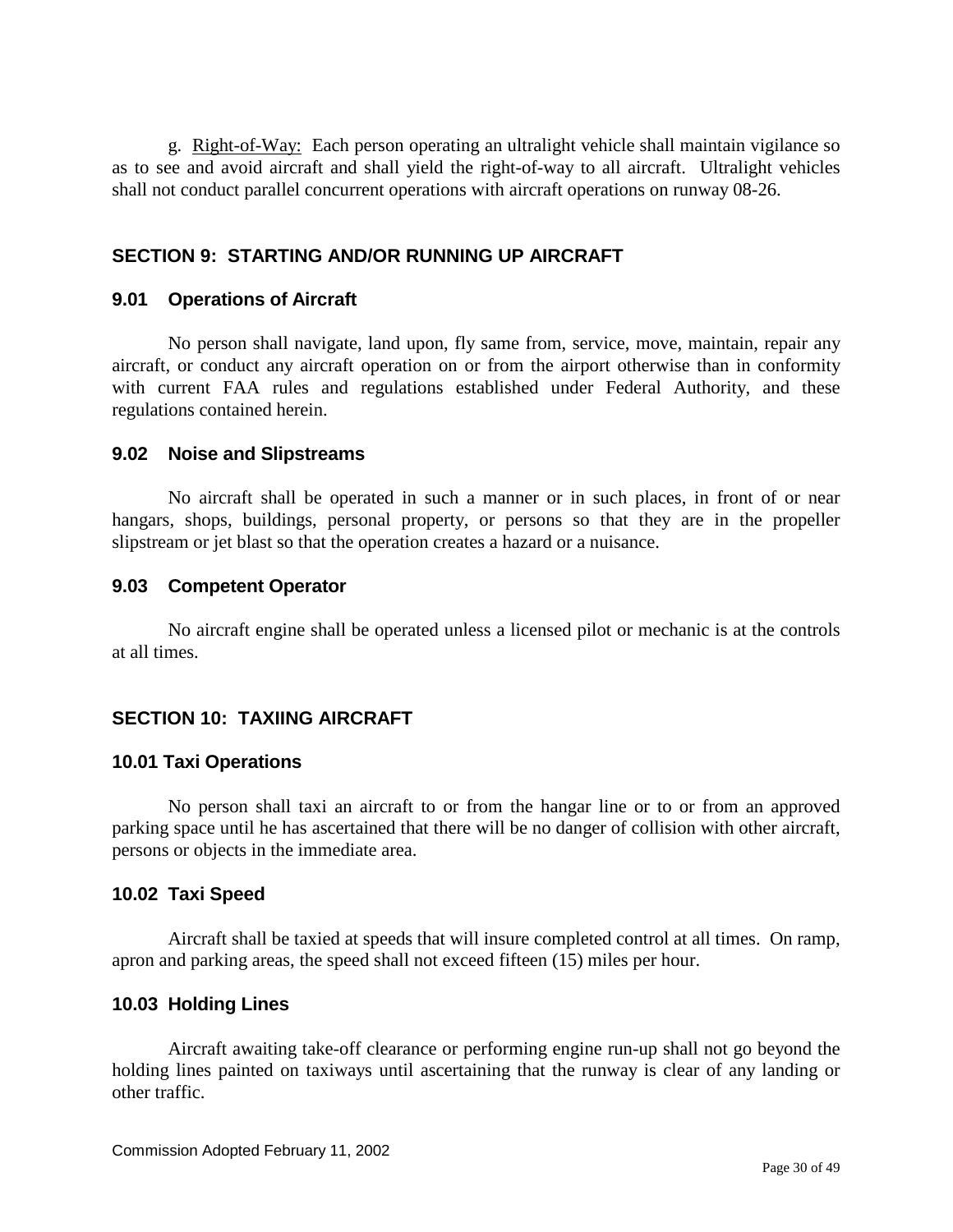#### <span id="page-30-0"></span>**10.04 On Runway**

Landing aircraft shall not turn and taxi back on the runway in use, but shall follow the established taxi pattern along the runway, clearing the runway as soon as practical. Exception: Certain large aircraft may taxi back if taxiway width or strength are considered inadequate for the size of the aircraft.

## <span id="page-30-1"></span>**10.05 Taxi into Crowded Areas, Hangars, Etc.**

No aircraft shall be taxied into or out of any hangars. Pilots taxiing into areas where people are standing should either shut the engine down and push the aircraft or have two or more knowledgeable persons ahead of the aircraft assuring that all persons are well out of the danger area.

## <span id="page-30-2"></span>**SECTION 11: TAKE-OFF, FLIGHT PATTERN AND LANDING**

#### <span id="page-30-3"></span>**11.01 Active Runway**

Landings and take-offs will be made on the runway most nearly aligned with the wind indicator. This does not preclude crosswind practice.

#### <span id="page-30-4"></span>**11.02 Calm Wind Runway**

Runway 26 is designated as the Calm Wind Runway and will be the Active Runway when the wind velocity is less than four (4) knots.

#### <span id="page-30-5"></span>**11.03 Operations from Taxiways, Aprons, Etc.**

No aircraft shall take off or land from any area of the airport other than a designated runway unless such a landing is necessitated by an emergency situation. Exception: Helicopters may operate from taxiway, ramp, or other grass areas. Ultralights are to utilize the grass operating area known as Ultralight 8-26 located south of taxiway "A" between taxiways "G" and "H".

#### <span id="page-30-6"></span>**11.04 Right-of-Way**

Landing aircraft shall have the right-of-way over aircraft taking off. Aircraft which have declared an emergency shall have the right-of-way over all other aircraft. An aircraft that is on final approach shall have right-of-way over all other aircraft, entering or about to enter the traffic pattern.

#### <span id="page-30-7"></span>**11.05 Air Traffic Patterns**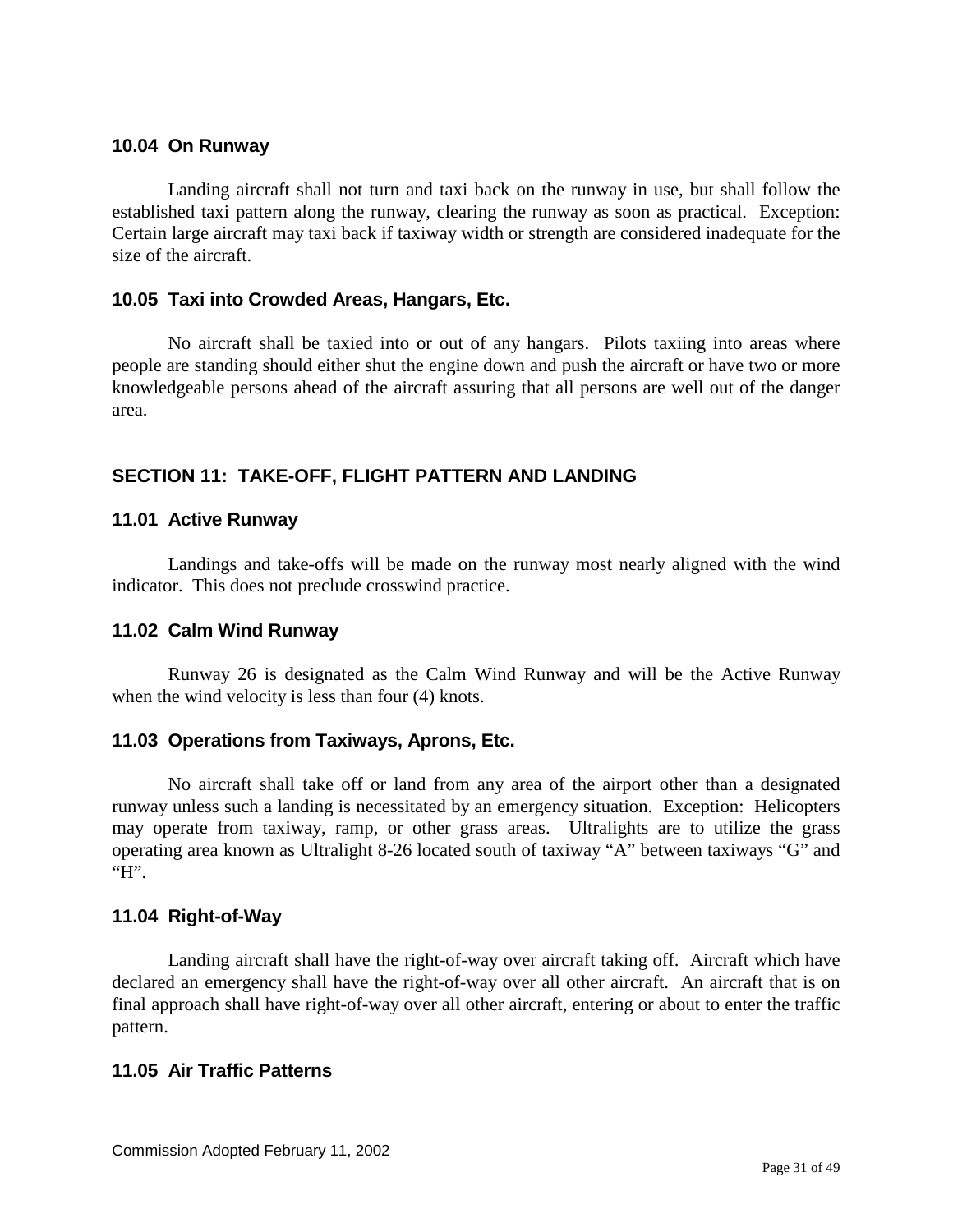a. Pattern Altitude**:** The recommended general aviation traffic pattern altitude for both runways 8/26 and 13/31 shall be one thousand three hundred (1300) feet M.S.L. Exception: A turbine-powered airplane or a large airplane shall, unless otherwise required by the applicable distance from cloud criteria, enter the airport traffic area at an altitude of at least one thousand eight hundred (1800) feet M.S.L. until further descent is required for a safe landing.

#### b. Traffic Direction:

- 1. Runway 8 Aircraft landing and departing shall make left hand turns.
- 2. Runway 26 Aircraft landing and departing shall make right hand turns.
- 3. Runway 13 Aircraft landing and departing shall make left hand turns.
- 4. Runway 31 Aircraft landing and departing shall make right hand turns.

c. Pattern Entry and Departure: Recommendations for pattern entry and departure are depicted in the FAA Airman's Information Manual.

#### <span id="page-31-0"></span>**11.06 Responsibility**

In landing and taking off, the pilot, in the absence of a radio, will at all times be responsible for the safety of their aircraft. He will be responsible for using common sense and good flying judgment. If at any time there is a question about the right-of-way in landing or taking off, he shall give way immediately rather than risk an accident.

#### <span id="page-31-1"></span>**11.07 Turns After Take-Off**

No turns shall be made after take-off until the aircraft has reached an altitude of five hundred (500) feet above ground level (AGL) and is outside the boundaries of the airport.

#### <span id="page-31-2"></span>**SECTION 12: RATES AND CHARGES**

#### <span id="page-31-3"></span>**12.01 Rentals, Rates, Charges and Conditions for Use of the Airport**

Rentals, rates, charges and conditions for use of the airport and its public facilities shall be those specified in the current Port of Port Angeles Schedule of Airport Fees, Rentals, Rates and Charges which may be amended from time to time by the Commission.

#### <span id="page-31-4"></span>**12.02 Current Rates**

A complete copy of all existing current rates, fees and charges applicable to William R. Fairchild International Airport is available upon request from the office of the Airport Manager.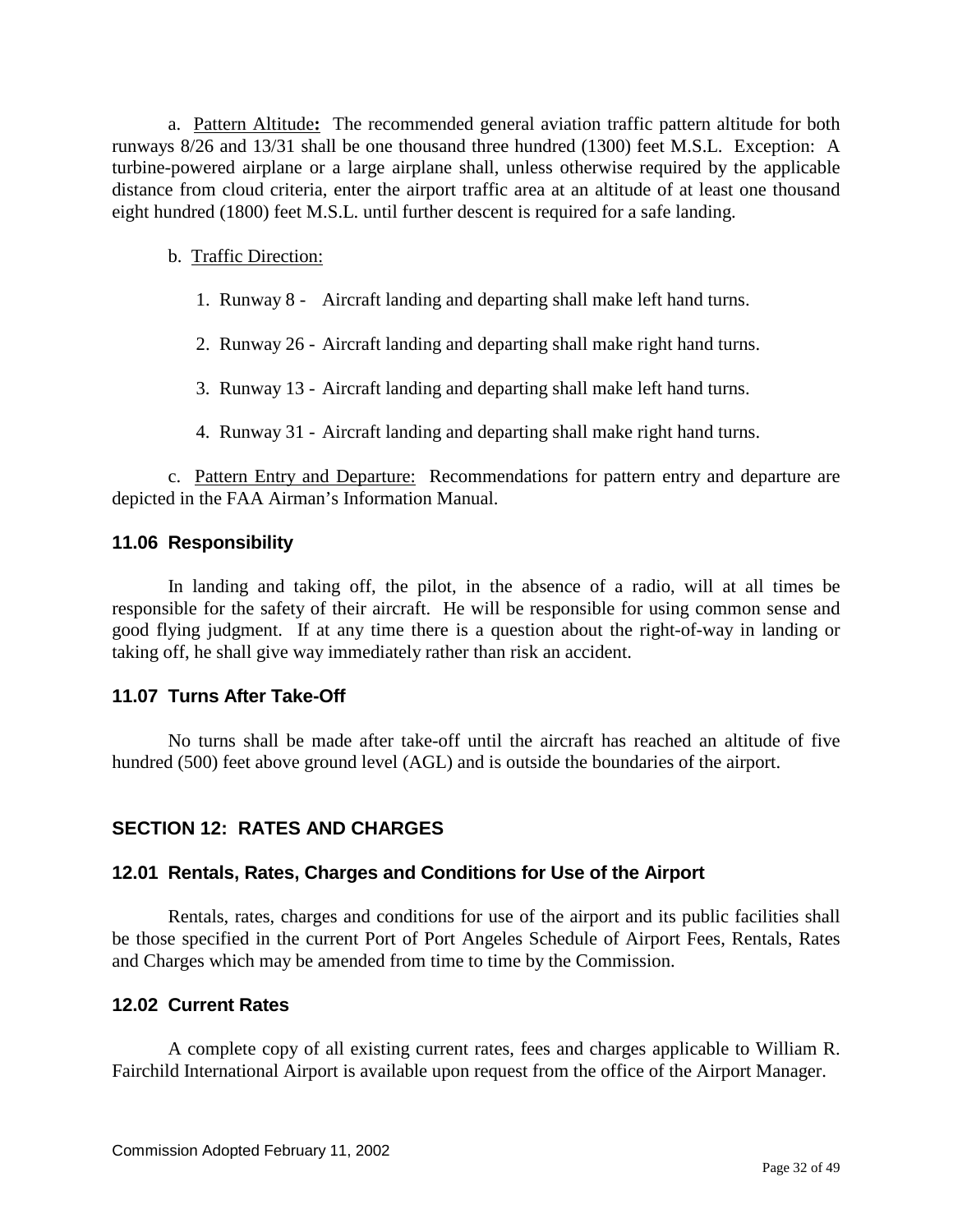## <span id="page-32-0"></span>**12.03 Revision of Rates and Charges**

The Commission reserves the right to revise, delete, amend, or add to the Schedule of Airport Fees, Rentals, Rates and Charges with due notice.

#### <span id="page-32-1"></span>**12.04 Delinquent Payments**

Any person determined to be delinquent in their payment for the use of airport facilities may be promptly removed from the airport by or under the authority of the Port of Port Angeles, and may be deprived of, or refused the further use of, the airport and its facilities. This may include, but is not limited to, impounding aircraft of any person determined to be delinquent in their payment (See Section 4.06 for Procedures for Impoundment and Sale of Aircraft with Delinquent Accounts).

## <span id="page-32-2"></span>**12.05 Establishment of Rates and Charges**

The Port of Port Angeles, with approval of the Commission, may establish charges or rates not covered by the Schedule of Airport Fees, Rentals, Rates and Charges.

## <span id="page-32-3"></span>**12.06 Daily Rates**

Daily rates shall apply to aircraft parked in excess of 24 hours.

#### <span id="page-32-4"></span>**12.07 Monthly Rates**

Monthly rates will apply whenever the accumulated daily rate becomes the greater of the two.

#### <span id="page-32-5"></span>**12.08 Payment of Fees**

Payment of monthly fees is due and payable in advance on the first day of each calendar month. Payment of daily aircraft parking fees shall be made at the time of arrival and not later than prior to departure of the aircraft unless other arrangements have been approved by the Port of Port Angeles.

#### <span id="page-32-6"></span>**12.09 Aviation Fuel Fees - User Fees**

Any firm or individual taking fuel delivery on the airport shall pay a gasoline and jet turbine fuel fee as set by the Commission. These fees shall be collected by the oil company or its dealer and collections shall be remitted monthly to the Port of Port Angeles. Firms currently paying landing fees may apply for an exemption from the fuel fee. Refunds must be requested from the oil company or its dealer. Refund requests shall be submitted on an exemption certificate prescribed by the Port of Port Angeles and shall accompany monthly oil company reports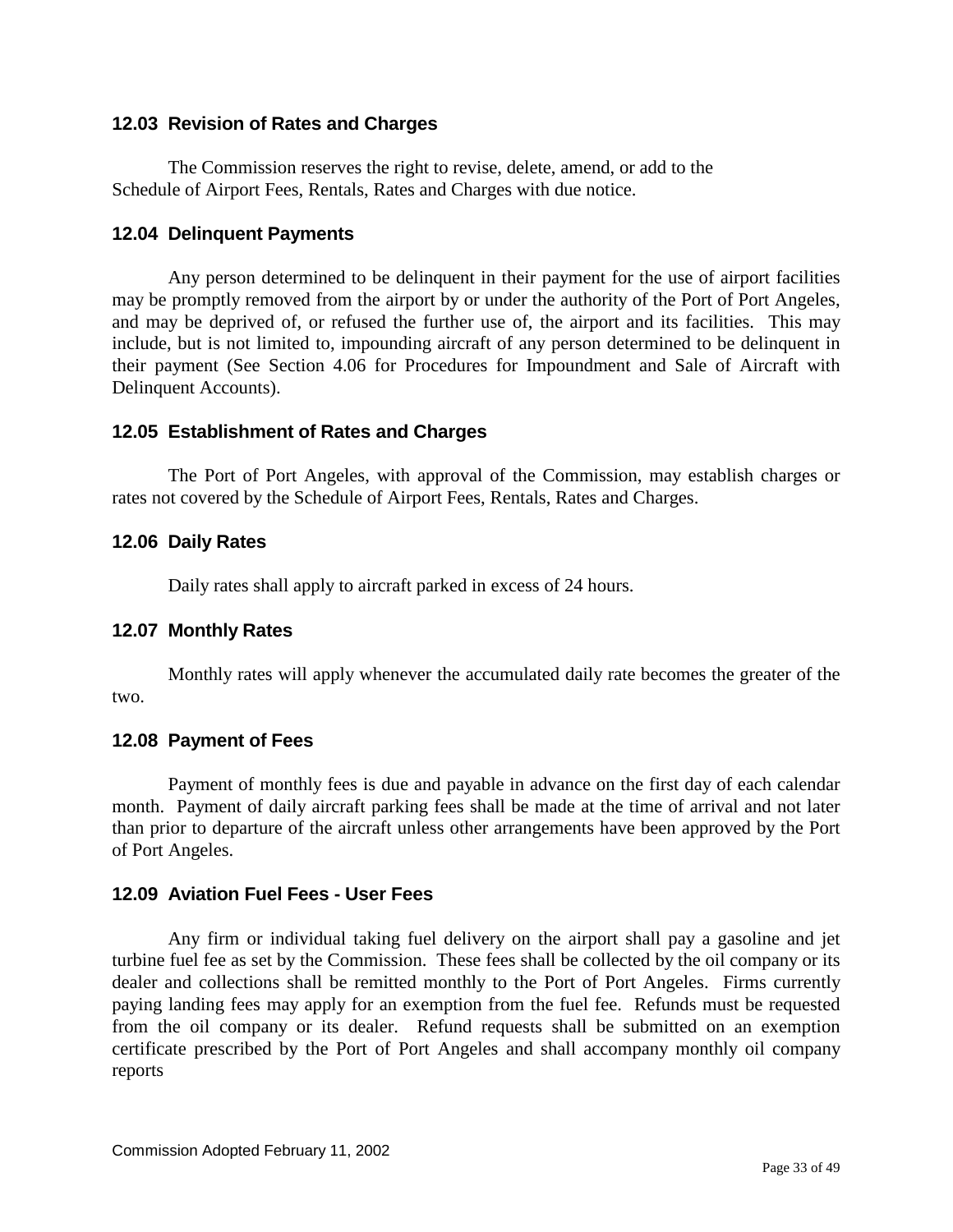#### <span id="page-33-0"></span>**12.10 Landing Fees**

All aircraft carrying passengers, freight, mail or other cargo for which the aircraft owner or operator has received or made a monetary fee or charge, shall be subject to a landing fee as established by the Commission. Aircraft landings subject to these fees shall not include test, courtesy, training, inspection or other trips for which no monetary fee or charge is received by the owner or operator, nor shall it include the flights in connection with pilot instruction or certification of a Fixed Base Operator licensed by the Port of Port Angeles to operate at the airport.Operators shall submit an operations report on an approved form and submit the appropriate landing fees to the Port of Port Angeles by not later than the  $15<sup>th</sup>$  day following the previous months operations. Operators failing to submit reports and landing fees may be subject to impoundment of operator's aircraft without further notice.

## <span id="page-33-1"></span>**SECTION 13: AIRPORT MASTER PLAN**

#### <span id="page-33-2"></span>**13.01 Powers of the Commission**

The Port of Port Angeles Commission may, without the knowledge, consent or approval of any fixed base operator or other person licensed to do business on the airport, make changes in the Airport Master Plan and in its planning and policies in connection with the development of the airport.

The Commission reserves the power and right to designate as common use areas, such portions of any leased areas or areas used by any fixed base operator as shall be necessary for the development of the airport or for the flow of aircraft traffic to other areas on the airport.

## <span id="page-33-3"></span>**SECTION 14: GENERAL PROVISIONS**

#### <span id="page-33-4"></span>**14.01 Severability**

Should any section, subsection, paragraph, sentence, clause or phrase of these Rules and Regulations be declared unconstitutional or invalid for any reason, such decision shall not affect the validity of the remaining portions of these Rules and Regulations.

#### <span id="page-33-5"></span>**SECTION 15: MINIMUM STANDARDS**

#### <span id="page-33-6"></span>**15.01 Business Activities**

Subject to applicable orders, certificates, or permits of the FAA, or their successors, no person shall use the Airport, or any portion thereof, or any of its improvements or facilities for revenue producing commercial, business, or aeronautical activities who has not first complied with these Rules and Regulations and obtained the consent and all appropriate licenses for such activities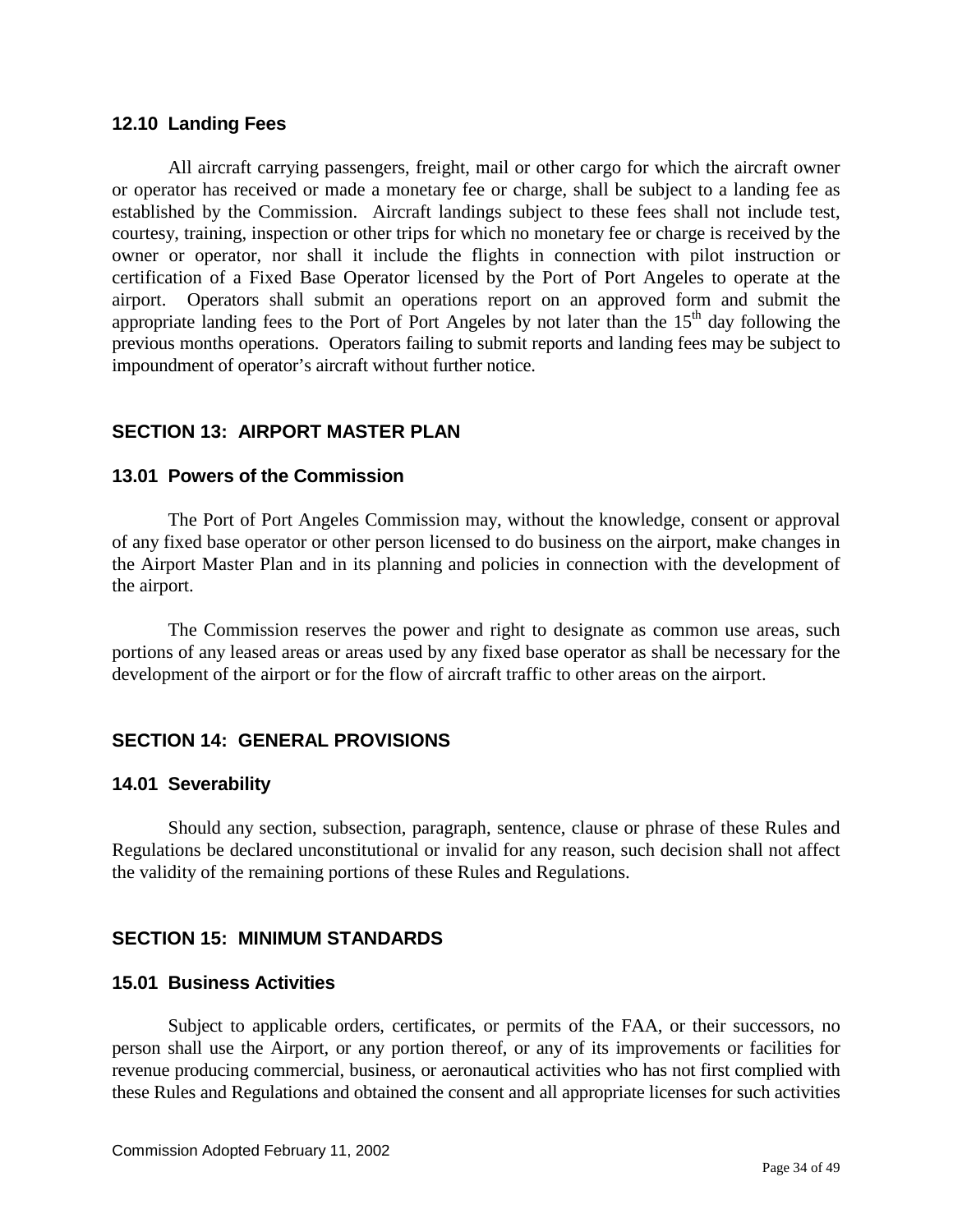from the Port of Port Angeles. For the purpose of definition, a license may include an airport use agreement or a lease agreement, and a licensee may include a lessee. Depending on the nature of business, these definitions may be interchanged.

## <span id="page-34-0"></span>**15.02 Application**

Application for leases of ground or facilities on the Airport and/or for a license to carry on any commercial, business or aeronautical activity on the Airport shall be made to the Port of Port Angeles and distributed as appropriate on the forms prescribed by the Port of Port Angeles. The Port of Port Angeles may, if it deems it advisable, have a public hearing upon the application. The Applicant shall submit all information and material necessary, or requested by the Port of Port Angeles, to establish that the applicant can qualify and will comply with these Rules and Regulations. The application will be signed and submitted by an individual with appropriate authority, and the application will disclose the names of every party owning an interest in the business, every party who will be managing the business, every partner, director, officer, etc. Original applications will be submitted along with the appropriate application fee, if prescribed.

#### <span id="page-34-1"></span>**15.03 Licenses/Leases**

Licenses/leases for commercial, business or aeronautical activity on the William R. Fairchild International Airport will be valid from the date of issue until date of termination unless terminated sooner per these Rules and Regulations and/or contract conditions. Application for renewal shall be made to the Port of Port Angeles for appropriate distribution prior to the termination date. Renewal applications and applications for additional services or operations require such information as may be required by the Port of Port Angeles. In the event of conflict between these minimum standards and fees and Rules and Regulations and the provisions of a specific license or lease, the specific provisions of the license or lease will prevail.

## <span id="page-34-2"></span>**15.04 Action of Application**

The Port of Port Angeles may at its sole discretion deny an application if in its opinion, it finds any one or more of the following:

**Qualifications:** The Applicant, for any reason, does not meet the qualifications, standard, and requirements established by these Rules and Regulations.

**Safety Hazard:** The Applicant's proposed operations or construction will create a safety hazard on the Airport.

**Expenditures Of Port of Port Angeles Funds:** The granting of the application will require the expenditure of Port of Port Angeles funds or the furnishing of labor and/or materials to an operation which, in the judgment of the Port of Port Angeles, is not acceptable.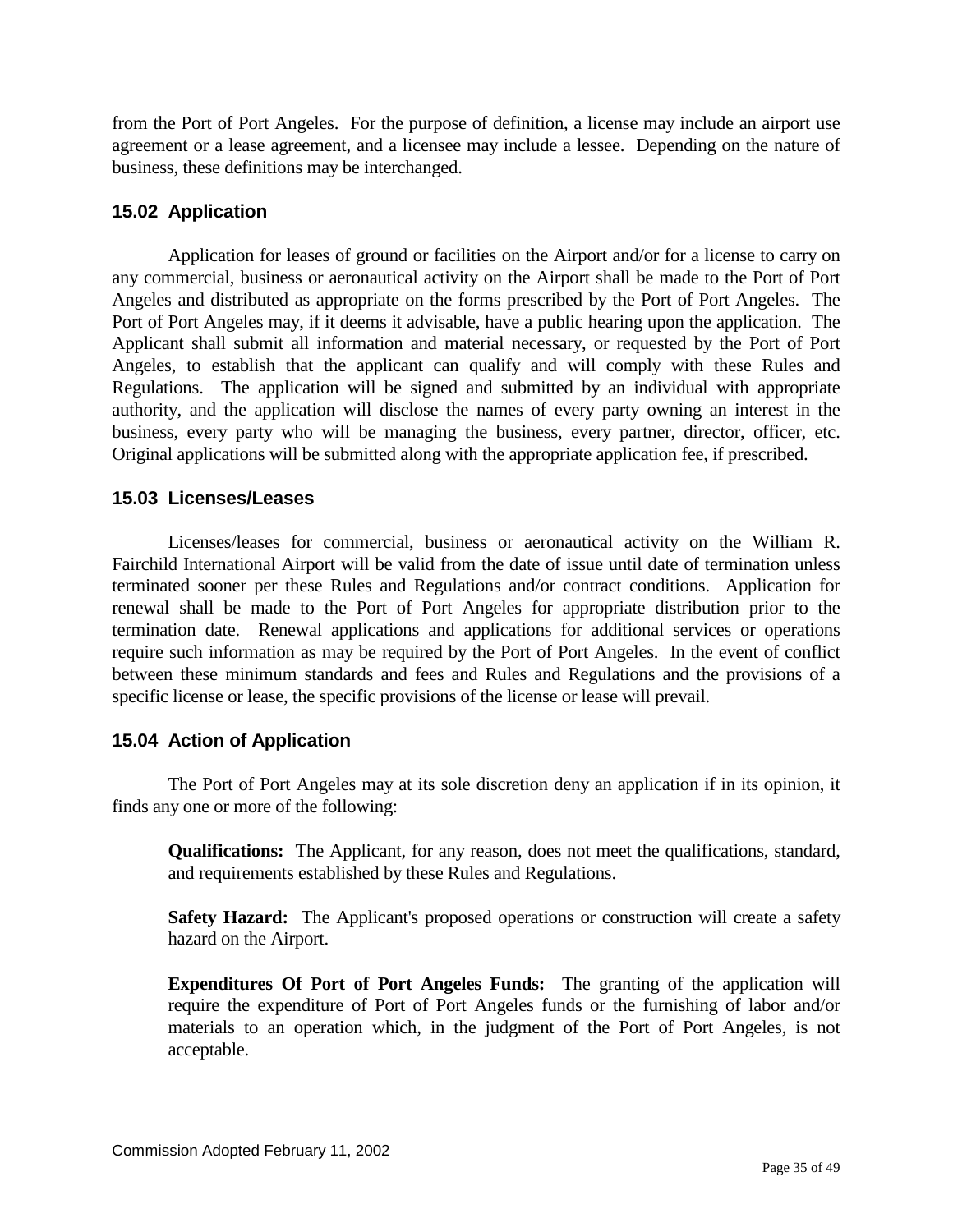**Available Space:** There is no appropriate, adequate, or available space or building on the Airport to accommodate the entire activity of the applicant at the time of the application.

**Airport Lay Out Plan:** The proposed operation or airport development or construction does not comply with the layout plan of the Airport.

**Adverse Impacts:** The development or use of the area requested by the applicant will result in depriving existing licensees/lessees of portions of the area in which they are operating or will result in a congestion of aircraft or buildings or will unduly interfere with the operations of any existing licensees/lessees on the Airport through problems in connection with aircraft traffic or service or preventing free access to the licensee's/lessee's area. The Port of Port Angeles reserves the right to make the determination whether an applicant's development will adversely impact or benefit the Airport. The Port of Port Angeles in its sole discretion may elect to approve or disapprove applicant's development.

**False Information:** The applicant or any party applying or having an interest in the business has supplied the Port of Port Angeles with any false information or has misrepresented any material fact in the application or in supporting documents or has failed to make full disclosure on the application or in supporting documents.

**Record of Violation of Rules:** Any party applying or having/owning an interest in the business has a record of violating these Rules and Regulations of FIA, the minimum standards of FIA, the rules and regulation of any other airport, or any FAA Regulations, or any other rules and regulations applicable to the Airport.

**Default:** Any party applying or having an interest in the business has defaulted in the performance of any lease, or any other agreement with the Port of Port Angeles.

**Credit Report:** Any party applying or having an interest in the business has a credit report which contains derogatory information and does not appear to be a person of satisfactory business responsibility and reputation.

**Finances:** If, in the opinion of the Port of Port Angeles, the applicant does not have, or have access to, the finances necessary to conduct the proposed operation.

**Conviction Of A Crime:** Any party applying or interested in the business has been convicted of any crime or violation of any ordinance of such a nature that it indicates to the Port of Port Angeles that the applicant would not be a desirable operator on the airport or poses a security risk per Federal Aviation Regulations.

**Protection Of Health:** There is a question regarding the protection of the health, welfare, safety, or morals of the inhabitants of Clallam County that would require a denial.

**Non-Aviation or Non-Profit Use:** Nothing contained herein shall be construed to prohibit the Port of Port Angeles from granting or denying, for any reason it deems sufficient, an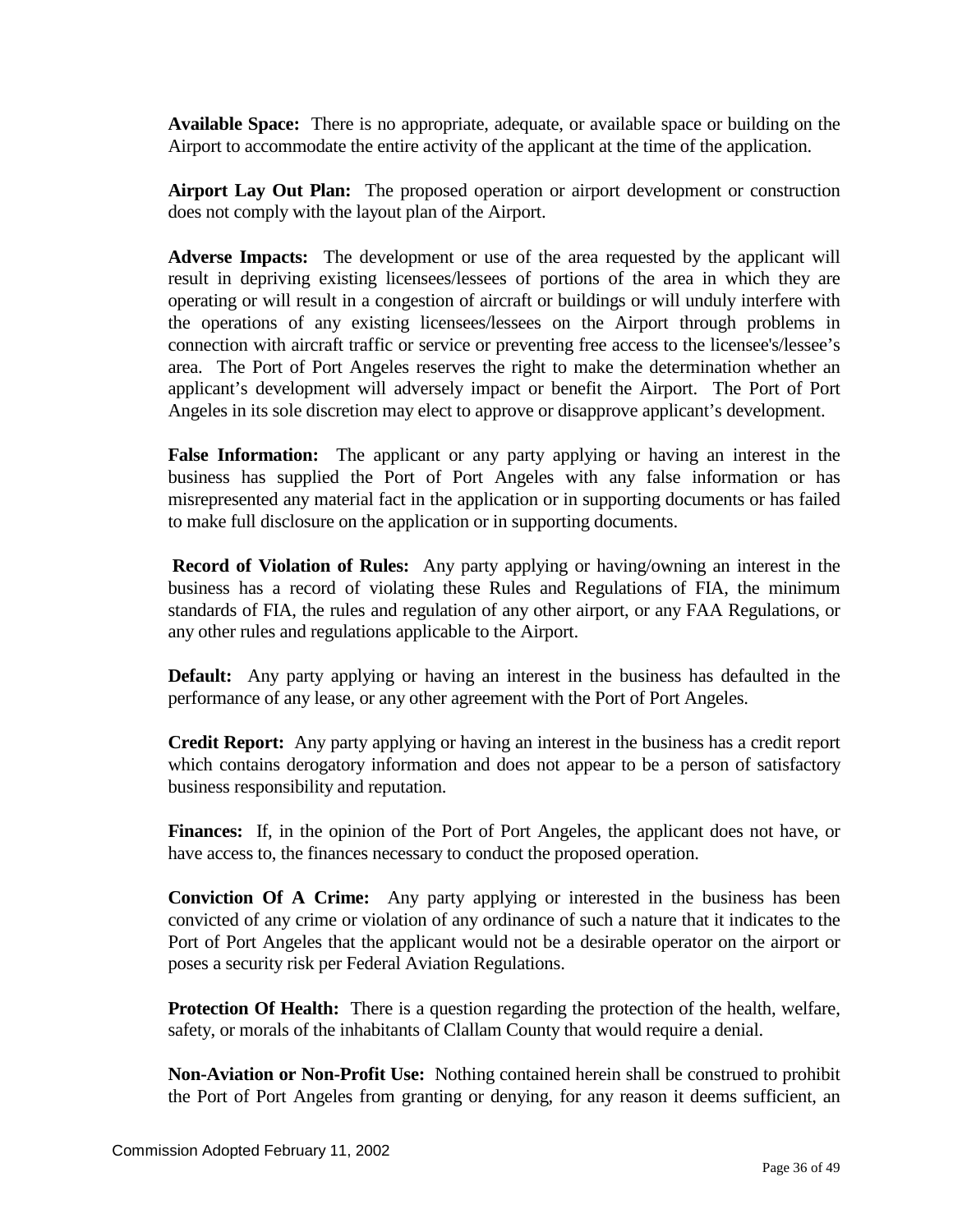application for the purpose of selling, furnishing or establishing non-aviation products and supplies or any service or business of a non-aeronautical nature, or the application for use of an area on the Airport for non-profit use.

## <span id="page-36-0"></span>**15.05 Supporting Documents**

As requested by the Port of Port Angeles, the applicant shall submit the following documents, together with such other information as may be requested.

**Current Financial Statement:** A current financial statement prepared by a Certified Public Accountant.

**Listing Of Assets:** A written listing of assets owned or being purchased that will be used in the business on the Airport.

**Credit Information:** Any information necessary for the Port of Port Angeles to obtain a current credit report for those fields in which the applicant, owners/stockholders of a corporation or partnership holding 10% or more of the ownership interest, and officers have done business during the past six (6) years.

**Authorization From Agencies:** A written authorization for the FAA and all aviation or aeronautical commissions, administrators or departments of all states in which the applicant has engaged in aviation business to supply the Port of Port Angeles with all information in their files relating to the applicant or its operation. The applicant shall execute such forms, releases, and discharges as may be requested by these agencies.

## <span id="page-36-1"></span>**15.06 Aeronautical Services or Operations Requiring a License/Lease:**

No person shall use the Airport for any of the following activities until such person has applied for and received from the Port of Port Angeles a license/lease for said activity or activities and has met the qualifications, standards, and requirements of these Rules and Regulations. An applicant for a license/lease to conduct business on William R. Fairchild International Airport shall specify all services which the applicant desires to conduct on the William R. Fairchild International Airport. A licensee/lessee shall carry on or conduct only those services for which he/she qualifies and which are specified in the license/lease granted by the Port of Port Angeles. The term licensee/lessee as used below in intended to be all inclusive and shall also include lessees or other names for contractors.

#### **Aircraft Sales**

#### **Aircraft Parts And Accessories Sales**

**Charter Operations:** Which includes, but is not limited to, passenger or air-taxi, freight, or delivery.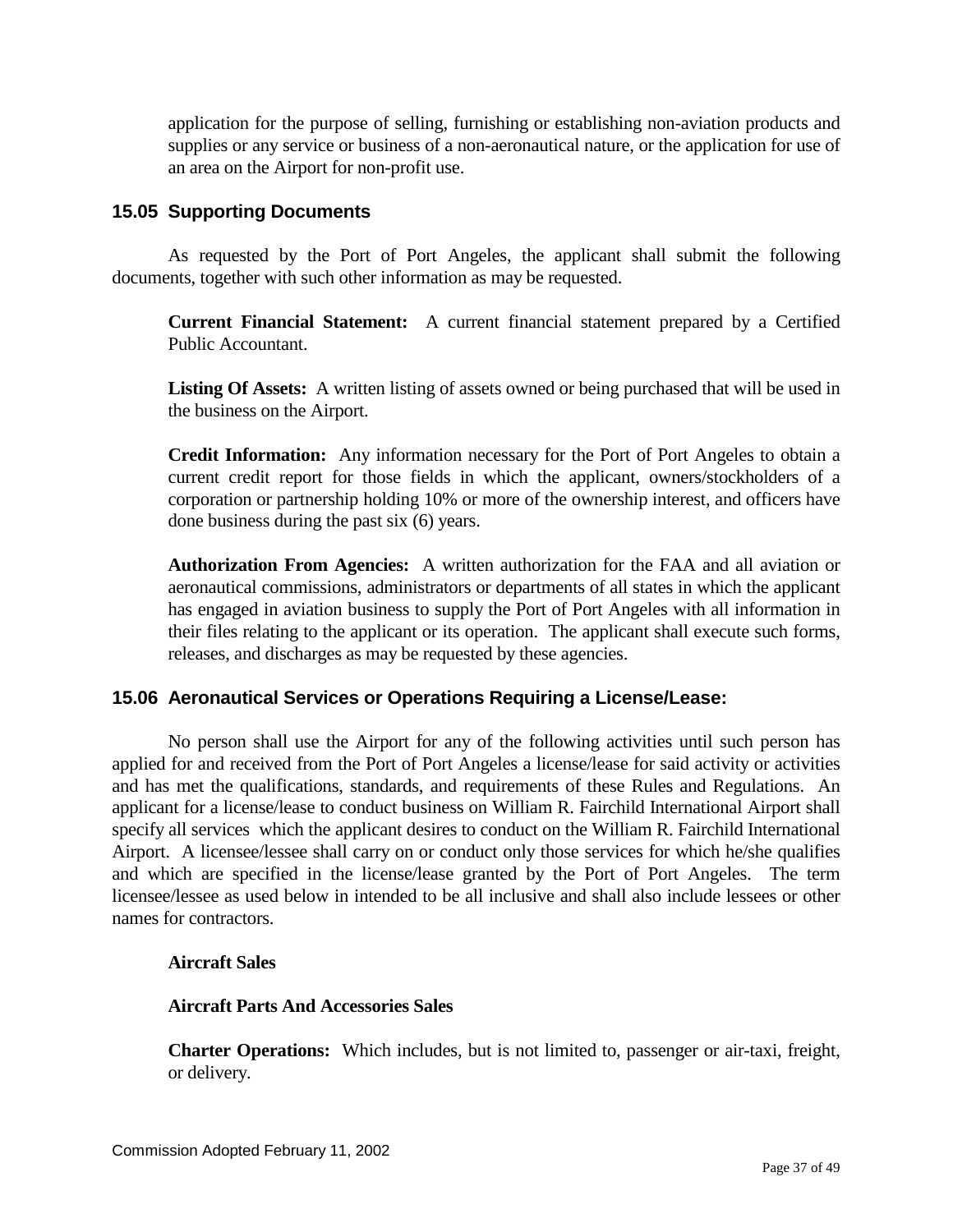#### **Aircraft Rental**

#### **Flight Instruction Or Ground Schools**

**Aviation Maintenance:** Which shall include one or more of the following:

- a. Airframe overhaul and repair
- b. Engine overhaul, repair, and installation
- c. Instrument repair and installation
- d. Radio and electrical repair and installation
- e. Aircraft interior work
- f. Refinishing and painting
- g. Other specialties

**Line Services:** Which includes one or more of the following:

- a. Supplying fuel, oil, and other fluids
- b. Interior and exterior cleaning
- c. In-flight food service

**Aircraft Storage:** Inside and/or outside

**Airline Services:** Either by a certified airline or scheduled commuter of third level airline.

**Specialized Aeronautical Service:** Such as but not limited to: airfreight, photo work, agriculture spraying, banner towing, etc.

#### **Car Rental**

#### **Food And Beverage Service**

**Non-aeronautical Commercial Activity:** Any other wholesale, retail, or service business enterprise.

#### <span id="page-37-0"></span>**15.07 Minimum Standards**

To qualify for a license or lease for the respective services mentioned in Section 15.03, the licensee/lessee shall, in addition to meeting all other requirements and qualifications set out in the airport Rules and Regulations, meet the following minimum qualifications and remit the appropriate fees, if required.

**Aircraft Sales:** A licensee/lessee for aircraft sales shall provide adequate office space and an area on the Airport of sufficient size to permit the storage and/or display of all aircraft for sale or used in the aircraft sales business.

**Aircraft Parts Sales:** A licensee/lessee for parts and accessories sales shall provide an adequate sales room, storage facilities, and administrative office space for such operations.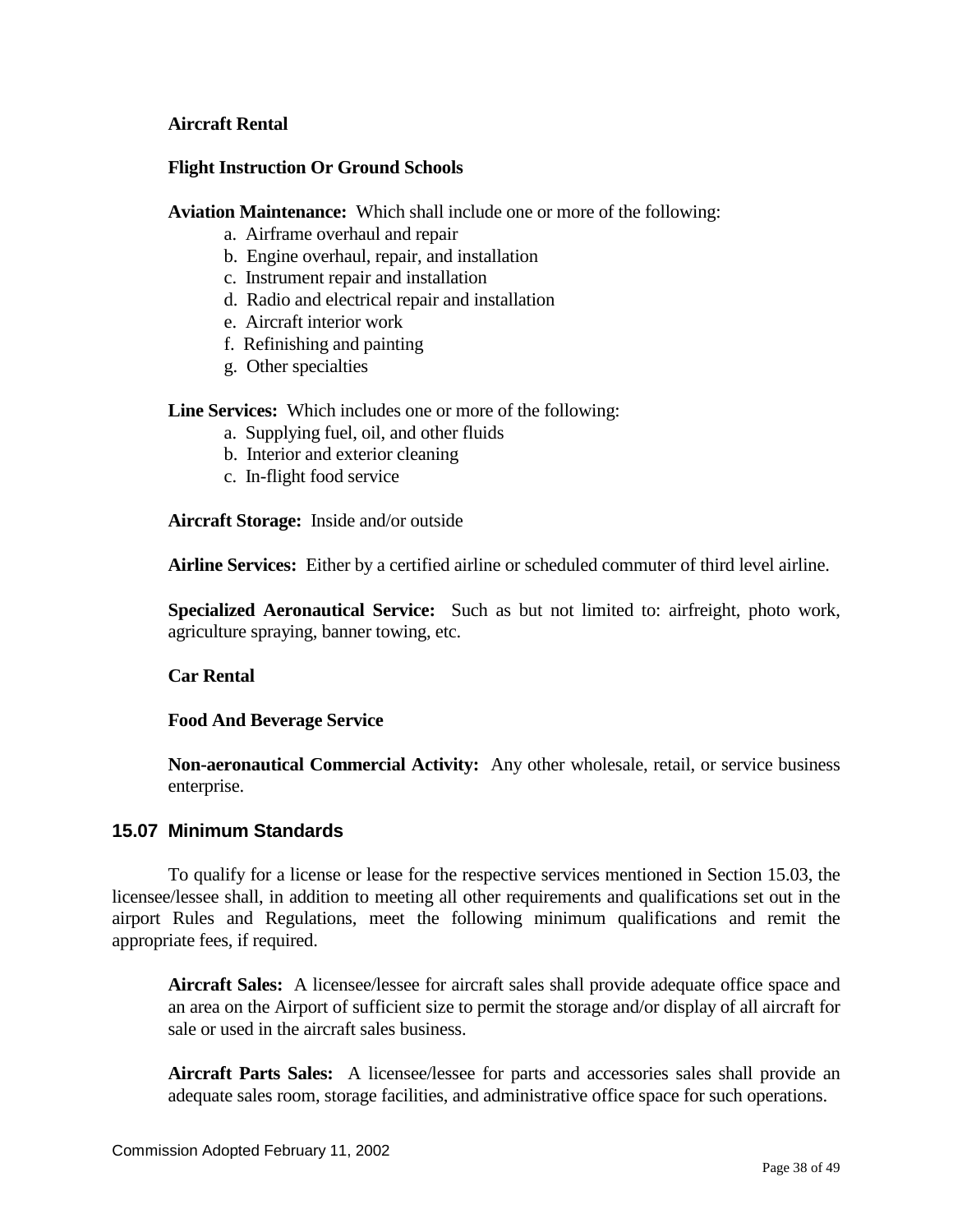**Charter Service Waiting Room:** A licensee/lessee for charter operations shall provide an adequate waiting room with telephone available to the public and rest room facilities. Space should also be adequate for administrative offices. At least one aircraft based on William R. Fairchild International Airport must be suitable for such operations. Charter licensee/lessees/leases will provide the Airport Manager with a monthly report on the number of passengers enplaned at William R. Fairchild International Airport.

**Aircraft Rental Offices:** A licensee/lessee for aircraft rental shall provide a room or other suitable space for flight planning. It shall be equipped with a bulletin board, facilities for flight planning, telephone, restrooms, administrative office space, and shall provide adequate aircraft storage and operating area.

**Flight Instruction:** A licensee/lessee for flight instruction shall provide the same facilities as for aircraft rental. If ground school is to be offered, a classroom shall be provided. Such licensee/lessee shall operate and have based on the Airport one or more aircraft suitable for flight instruction.

**Maintenance Shop Space:** A licensee/lessee for maintenance services shall provide a shop building of sufficient size to accommodate at least one twin-engine aircraft together with all tools and equipment. In addition, the licensee/lessee shall equip the shop with such tools, machinery, equipment, parts and supplies normally necessary to conduct a full-time business operation for the maintenance service being offered. Such a shop shall be staffed by mechanics and personnel who are qualified and competent, and who have all necessary FAA Certificates. This also will require each shop that is not an approved repair station to have at least one full-time mechanic with an inspection authorization.

**Line Services:** A licensee/lessee for line services shall provide and maintain all necessary pumps, tanks, and/or mobile fuel trucks, fueling islands and areas, ramps and other fueling facilities that may be necessary, provided, however, the licensee/lessee shall not place or maintain any fueling facility on the Airport, mobile or fixed, which is not previously approved by the Port of Port Angeles. The licensee/lessee shall not deliver fuel into any aircraft unless the fuel has been placed in a suitable approved filtration tank. There shall be no fueling direct from a common carrier transport truck into refueler without filtration. Licensee/lessee shall comply with the current FAR 139 fire regulations, uniform fire codes, and current FAA fueling rules and regulations. Licensee/lessee offering line services shall maintain enough full time uniformed attendants on duty to service aircraft without unreasonable delay during normal times. If required by the Port of Port Angeles, the licensee/lessee shall offer night service by having an attendant available who will respond by a telephone call to a telephone number and any charges for this service shall be conspicuously posted at the facility. This information shall also be filed with the Airport Manager. The licensee/lessee shall, at all times, maintain an adequate supply of fuels, oils, and fluids normally called for on this Airport. If the licensee/lessee maintains a mobile fuel truck, they shall operate this truck only on the area leased by him/her and such other areas that the Airport Manager may designate from time to time. If any of this area is in the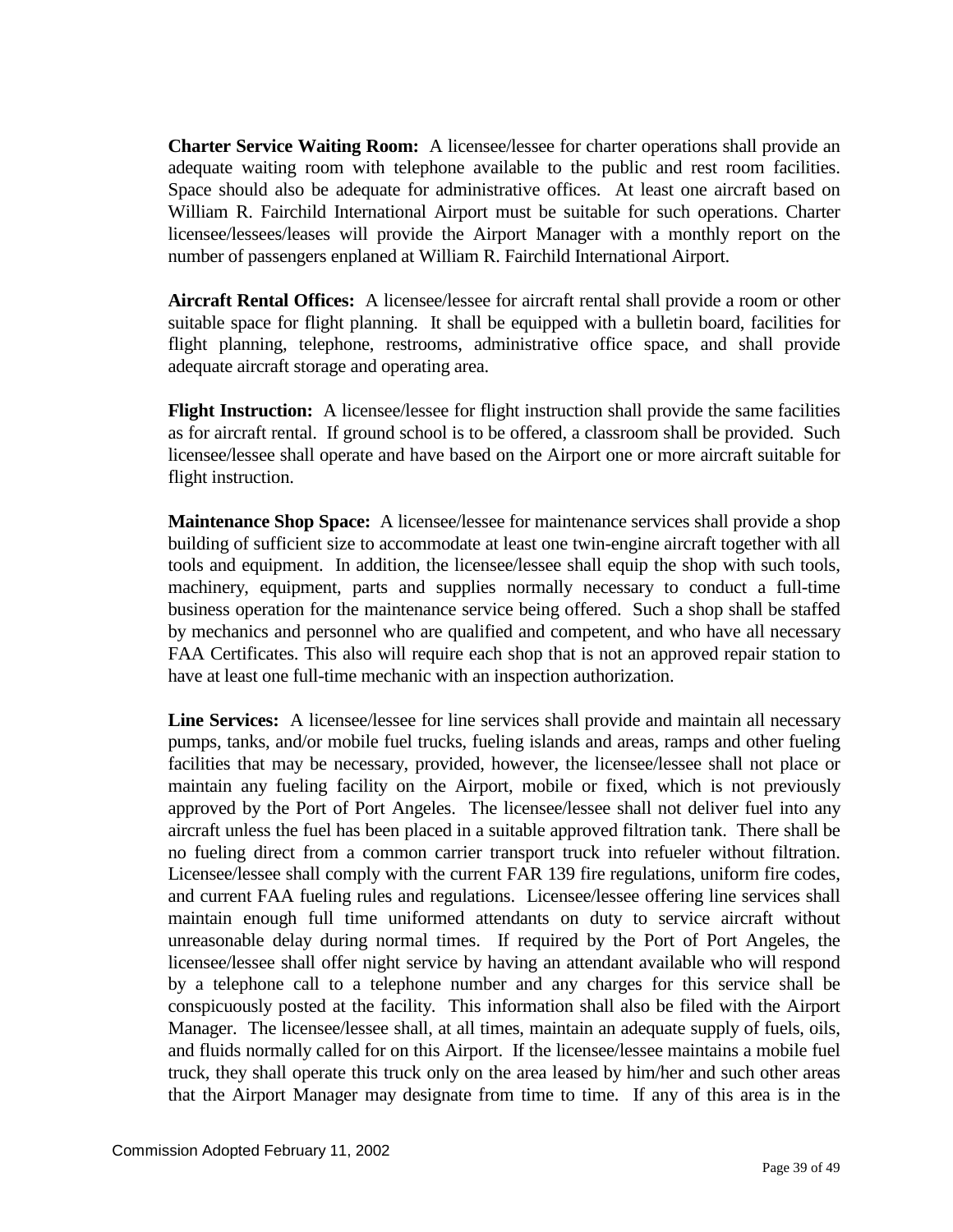aircraft movement area, each truck shall be equipped with a two-way radio for communications with the UNICOM frequency. The licensee/lessee must have an area sufficient in size to accommodate the line services and flow of traffic in and out of the line services, parking of serviced aircraft, and aircraft to be serviced.

**Outside Aircraft Storage:** A lessee for outside aircraft storage must also include at least one other licensed service in addition to the qualifications therefor and shall have sufficient area to accommodate the aircraft to be stored. The area will be kept maintained or surfaced. Secure aircraft anchors will be provided. Current rates for this service will be filed with the Airport Manager. The Port of Port Angeles may retain the right to provide inside aircraft storage other than aircraft operated by the lessee.

**Airline Service:** A licensee/lessee shall provide at least the following:

- a. Fly published scheduled operations at published rates.
- b. Establish, staff, and operate an adequate facility at the airport that has:
	- 1. A ticket counter staffed in such a manner as to provide proper service before and after each flight.
	- 2. Reservation service, handled in such a way as to prevent over booking and provide interline reservations.
	- 3. Baggage handling service, including airline interchange.
	- 4. Passenger interchange service with other airlines operating at William R. Fairchild International Airport.
	- 5. Adequate passenger lounge area with access to restrooms and telephone.
- c. Monthly reports of operations at William R. Fairchild International Airport as to the number of landings, type aircraft, number of passengers enplaned, and pounds of freight.

**Specialized Aeronautical Services:** Any specialized services not covered in the above categories shall meet the requirements as prescribed by the Port of Port Angeles to conduct a safe and business like operation at the William R. Fairchild International Airport and shall provide liability insurance as required by the Port of Port Angeles.

**Car Rental Facilities:** A license or lease for car rental shall have adequate facilities for such services. License fees shall be set by the Port of Port Angeles.

**Food And Beverage Service:** A license or lease for food and beverage service shall have adequate facilities and meet all state and county laws pertaining to such facilities.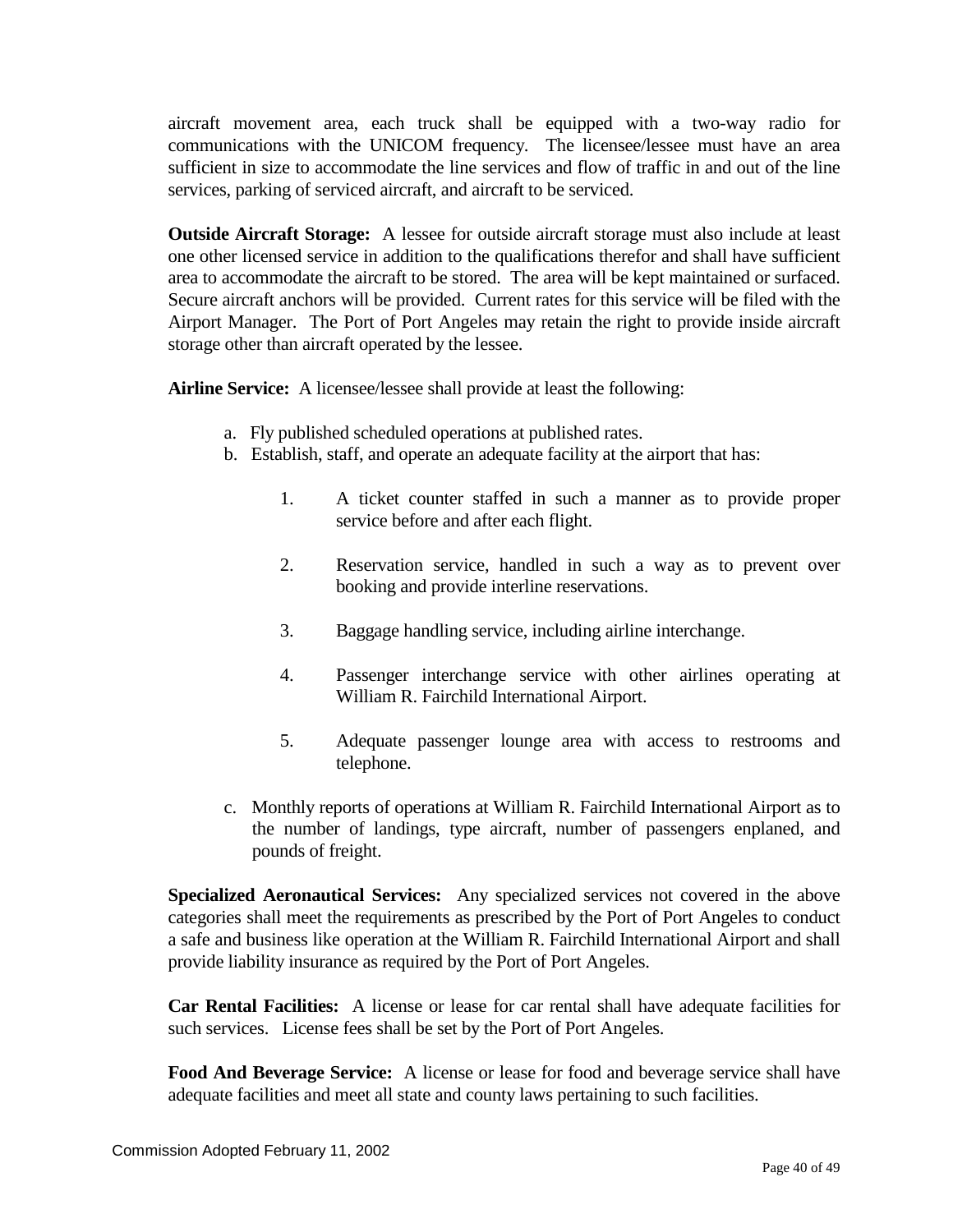## <span id="page-40-0"></span>**15.08 General Rules**

The following general rules apply to all licensees/lessees:

**Authorized Operations Area:** No person authorized to operate or conduct any business activities on the Airport shall conduct any business or activity in any area except as specified by the Port of Port Angeles or in applicable lease or rental agreements.

**Business Personnel:** The licensee/lessee shall employ adequate and competent personnel. Personnel positions which require certification by the FAA will not be filled other than by individuals who have such certification which is both valid and current. The licensee/lessee shall ensure that personnel have received proper training for their duty assignments, including the operation of necessary equipment.

**Normal Working Hours:** Licensees/lessees shall be staffed and open for business during the normal business hours of each normal business day. Licensees/lessees will post their hours of operation conspicuously at their premises.

**Copies Of Appropriate Certificates And Permits:** Any operation that requires an FAA, City of Port Angeles, or other certificate will provide current copies to the Airport Manager.

**Business Name And Signs:** No licensee/lessee shall conduct business operations on the Airport under a business name the same as or deceptively similar to the business name of any licensee/lessee previously established on the Airport. Each licensee/lessee may be identified by a sign or signs at its facility on the Airport. All signs must be approved in writing by the Port of Port Angeles. Signs which are no longer appropriate, due to a change in service, product line, or other reason, shall be removed by the licensee/lessee.

**No Discrimination:** The licensee/lessee agrees that it will not discriminate in any respect against any person because of race, creed, color, sex, or national origin.

**No Discrimination In Service:** The licensee/lessee shall furnish all services authorized or licensed by the Port of Port Angeles on a fair, equal, and non-discriminatory basis to all users thereof, and shall charge fair, reasonable, and non-discriminatory prices for each unit or service; provided that the licensee/lessee may make reasonable non-discriminatory discounts, rebates, or other similar types of price reductions to volume purchasers, if permitted by law.

**Cooperation With Airport Management:** The licensee/lessee shall cooperate with the Port of Port Angeles in operation and control of the Airport. The licensee/lessee shall do all things reasonable to advance or promote the William R. Fairchild International Airport and aeronautical activities thereon, and to develop the Airport into an attractive, efficient, and modern Airport.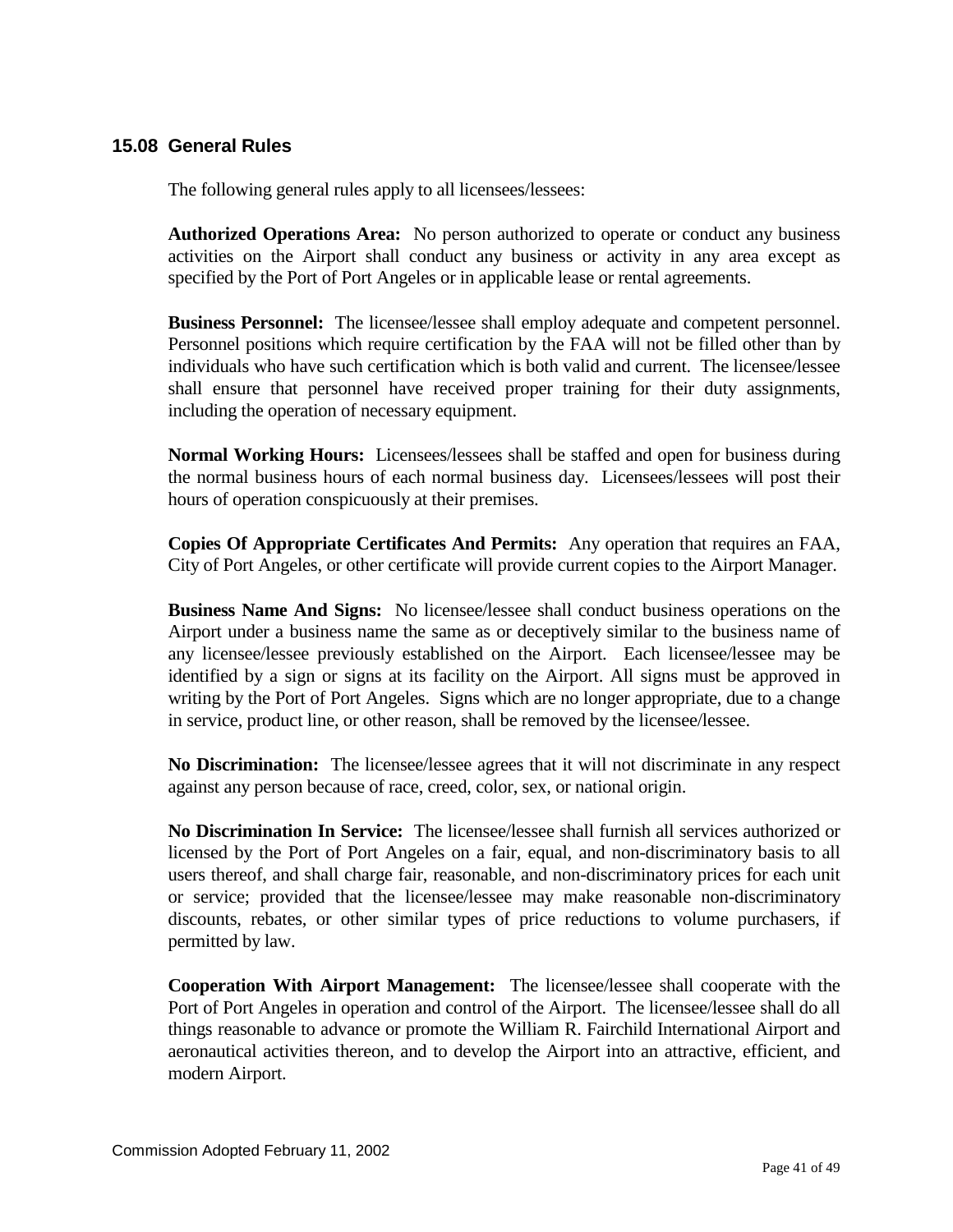**Snow, Ice, And Weed Removal:** The licensee/lessee shall be responsible for the removal of snow, and ice, from all his/her leased areas and areas in which he/she is authorized to operate. The licensee/lessee shall keep leased areas, and areas in which he/she operates, free and clear of all weeds, rocks, debris, and other material which could cause damage to aircraft, buildings, persons, or property as the result of aircraft engine operation. The Port of Port Angeles may, at the request of the operator, and at the discretion of the Port of Port Angeles, assist the licensee/lessee in snow, ice, and weed removal, provided such operator shall assume the liability of the Port of Port Angeles' actions in this regard, and shall indemnify and hold the Port of Port Angeles, its officers, agents, and employees harmless from all liability in connection with all things done by the Port of Port Angeles pursuant hereto and in connection with such snow, ice, and weed removal.

**Monthly Reporting:** In addition to any other reports called for in these standards, licensee/lessee may be required to report monthly to the Airport Manager the dollar volume of business in each category they are licensed for. Those licensed for aircraft storage will also report the number of customers' aircraft stored. Licensees/lessees basing aircraft on the Airport and/or offering aircraft storage will file annually with the Airport Manager the following information on each aircraft: registration number, make and model, and the owner's name and address. Business reports required under this section are for the Port of Port Angeles' administrative use only in connection with these Rules and Regulations and will remain confidential. Reports will be filed on forms provided by the Port of Port Angeles.

**Inspection By The Port of Port Angeles:** To the extent necessary to protect the rights and interests of the Port of Port Angeles, or to investigate compliance with the terms of these Rules and Regulations, any employee of the Port of Port Angeles, Port of Port Angeles Attorney and any other agent of the Port of Port Angeles shall have the right to inspect, at all reasonable times, all Airport premises, together with all structures or improvements, and all aircraft, records and books, equipment, and all licenses and registrations.

#### <span id="page-41-0"></span>**15.09 Termination**

A license may be terminated by the Port of Port Angeles for any of the following:

**Making Assignment:** The making by the licensee/lessee of any general assignment for the benefit of creditors.

**Discontinuance Or Abandonment:** The abandonment or discontinuance of any permitted operation at the Airport by the licensee/lessee or the failure to conduct operations on a full time basis without the prior written approval of the Port of Port Angeles.

**Violation Of Rules:** A violation of these Rules and Regulations for the William R. Fairchild International Airport by the licensee/lessee or his/her employees.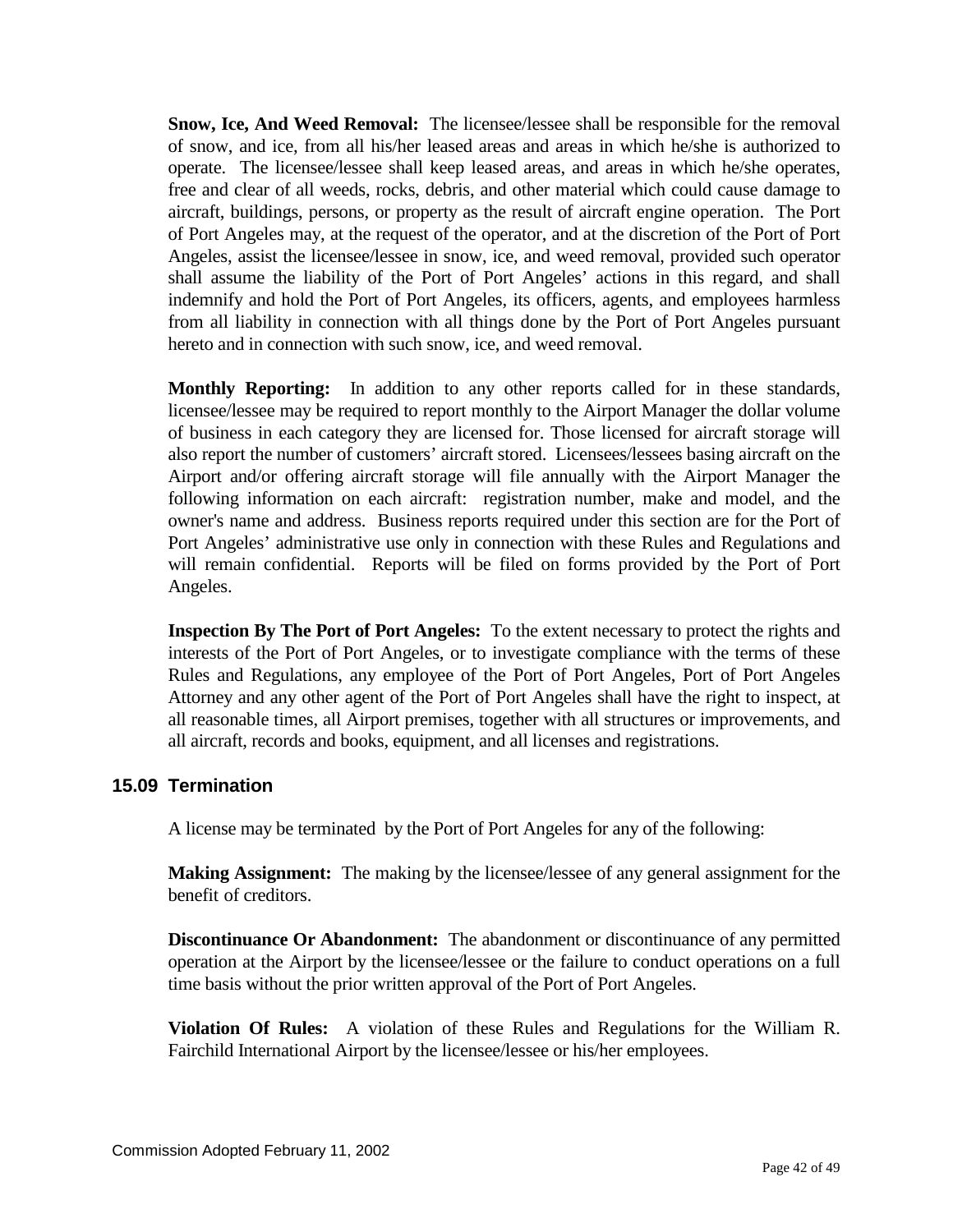**Violation Of Lease Terms:** A violation of any lease terms or development standards of the Port of Port Angeles.

**Violation Of Laws:** Any violation of the laws of the United States or any of its political subdivisions.

**False Information:** Any party who, in application for a lease or license at William R. Fairchild International Airport, has supplied the Port of Port Angeles with any false information or misrepresentation of any material fact to the Port of Port Angeles in the application, supporting documents, or in statements to or before the Port of Port Angeles, or failed to make full disclosure in the application, or supporting documents, or in statements to or before the Port of Port Angeles.

**In The Event Of Termination:** In the event of termination, the licensee/lessee shall cease and desist all operations under the license or licenses affected and such licenses shall be surrendered to the Airport Manager. Should the licensee/lessee fail to do this, the Port of Port Angeles shall have the right, at once, and without further notice to the licensee/lessee, to enter and take full possession of the space occupied by the licensee/lessee on the airport by force or otherwise, and with or without further legal process to expel, oust and remove any and all parties and any and all goods and chattels not belonging to the Port of Port Angeles that may be found within or upon the same at the expense of the licensee/lessee and without being liable to prosecution or to any claim for damages therefore. Upon such termination by the Port of Port Angeles, all rights, powers, and privileges of the licensee/lessee hereunder shall cease and the licensee/lessee shall immediately vacate any space occupied by him under the agreement or any lease or leases and shall make no claim of any kind whatsoever against the Port of Port Angeles, its agents, or representatives by reason of such termination or any act incident thereto.

In addition to all other rights and remedies provided in these rules, the Port of Port Angeles shall have any and all other remedies at law or without the necessity of posting bond in equity, including the equitable remedy of injunction, to enforce these Rules and Regulations.

## <span id="page-42-0"></span>**15.10 Waiver of Minimum Standards Provisions**

The Port of Port Angeles may, in its discretion, waive all or any portion of the Commercial Operations Minimum Standards and rules and regulations for the benefit of any commercial airline, any government, governmental agency or department, or person performing nonprofit public services to the aircraft industry, or performing air search and rescue operations or performing fire prevention or fire fighting operations.

## <span id="page-42-1"></span>**15.11 Port of Port Angeles Liability**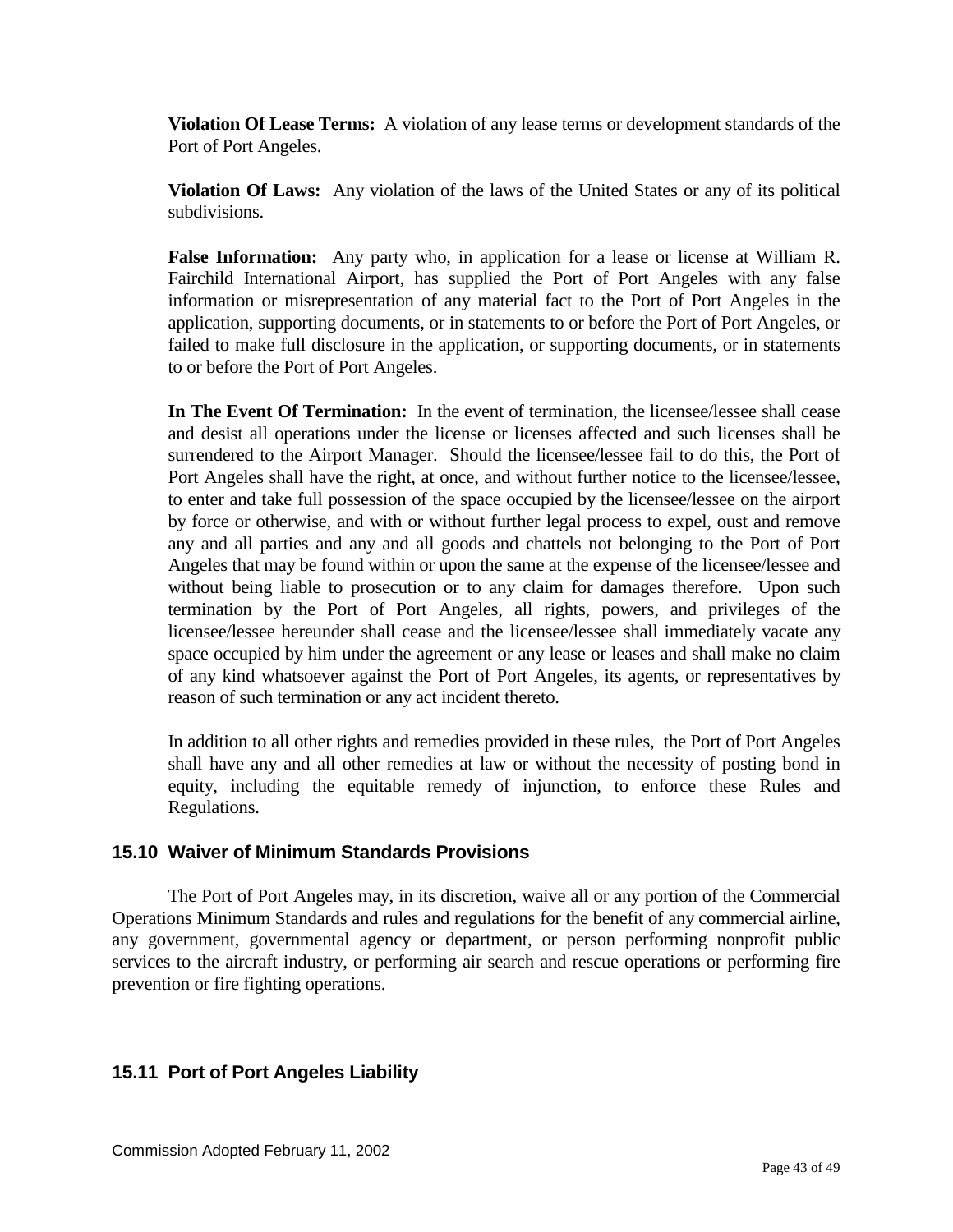Nothing contained in these Rules and Regulations shall be construed as requiring the Port of Port Angeles to maintain, repair, restore, or replace any structure, improvement or facility which is substantially damaged or destroyed due to an act of God or other condition or circumstance beyond the control of the Port of Port Angeles.

## <span id="page-43-0"></span>**15.12 Business Tenants**

**Tenant Definition:** Such a tenant is any person leasing property on the Airport for an aircraft for his/her exclusive use and who is not a Licensed operator. Such a tenant may hangar his/her aircraft on their leased property, such property to be improved under the terms approved by the Port of Port Angeles.

**Work By Business Tenants:** A business tenant may perform services that he may choose to perform on his own aircraft with his own employees. He/she may not hire vendors of services, parts, or fuel from off airport premises to perform services on the Airport without specific written approval by the Port of Port Angeles.

**Reporting Requirements:** A tenant availing himself /herself of this section will file with the Airport Manager an annual report of all employees' names and the employer's federal registration number.

**Security Background Checks:** Security background checks, in accordance with CFR Title 49, Part 1542, shall be conducted on all employees requiring access to the Critical Air Operations Area. The background check shall be provided to the Airport Manager and approved prior to employees' access to the Critical Air Operations Area. The Airport Manager shall be informed by the licensee/lessee within twenty four hours of any employees having security clearance that no longer work for the licensee.

#### <span id="page-43-1"></span>**15.13 Government Agreements**

During time of war or national emergency, the Port of Port Angeles shall have the right to lease the Airport, or the landing area, or any part thereof, to the United States Government for military use, and any license or authority granted under these rules and any lease or agreement executed pursuant thereto, shall be subject to such Government lease and the provisions of the Government lease shall control insofar as they are inconsistent with the said operator's agreement, lease or authority.

Any license, authority, lease, or agreement entered into pursuant to these regulations shall be subject and subordinate to the provisions of any existing or future agreement between the Port of Port Angeles and the United States, relative to the operation or the maintenance of the Airport, the execution of which has been or may be required as a condition precedent to the expenditure of federal funds for the development of the Airport.

## <span id="page-43-2"></span>**15.14 Master Plan and Airport Layout Plan**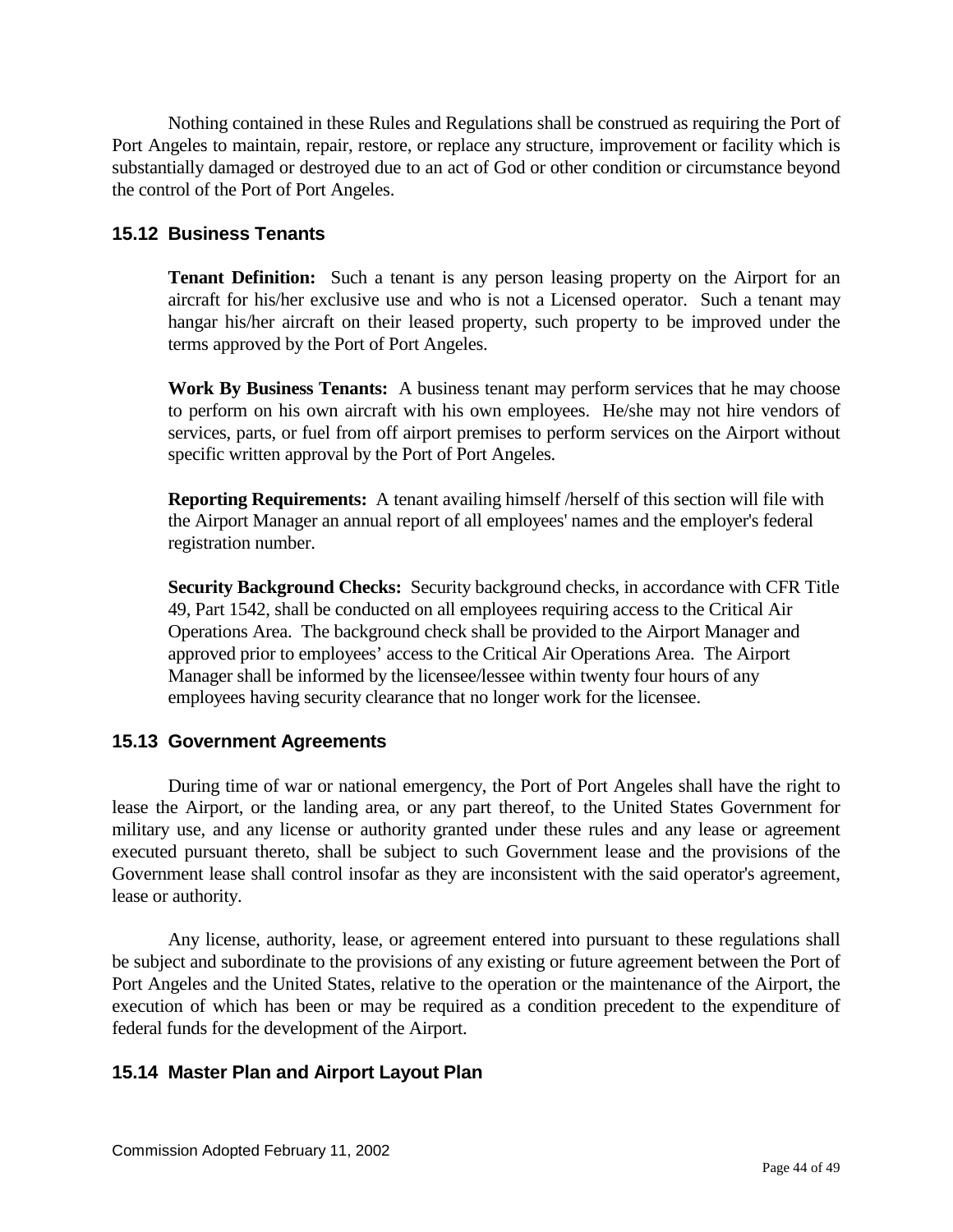The Port of Port Angeles reserves the right to alter the Master Plan, Airport Layout Plan, and designate as common use areas such portions of any leased area or areas used by any licensed operator or other person licensed to do business on William R. Fairchild International Airport as shall be necessary for the development of the Airport or for the flow of aircraft traffic to other areas on the Airport. Leases will be adjusted for such changes.

## **15.15 Minimum Construction Standards (Revised November 2020)**

1. These Rules and Regulations and Minimum Standards shall merge and coincide with all existing Rules and Regulations of the William R. Fairchild International Airport.

2. The Port reserves the right to make any additions, deletions or corrections to these Rules & Regulations which may be considered necessary for the safety of aircraft operations or of personnel using the Airport.

3. In any instance in which these Rules may be or become inconsistent with Federal Aviation Regulations, or any other governmental agency, then these Rules shall be void as to the conflict. No part of these Rules shall be construed as license or authorization to deviate from Federal Aviation Regulations.

4. The Rules are promulgated under the power granted by Washington State Municipal Airports Act of 1941 and 1945, R.C.W. 14.08, which specifically grants the power to the authority to "Provide Rules and Regulations Governing the Use of such Airport and Facilities."

#### **Approval of Construction**

No buildings, structures, tie-downs, ramps, paving, taxi areas, or any other improvements or addition on the Airport shall be placed or constructed on the Airport, or altered or removed without the prior approval of the Port. All new building, structures, or other improvements, as appropriate, must be in accordance with local and regional building codes and must be approved by the local/regional permitting agency, prior to construction. All proposed on-airport development is required to be properly coordinated with the Federal Aviation Administration Seattle Airports District Office (Seattle ADO) through the submittal of FAA Form 7460-1, Notice of Proposed Construction or Alteration, prior to construction in accordance with FAA rules. In the event of any construction, the Port will require an appropriate bond to guarantee the completion of the construction in accordance with the Port approval.

#### **Construction Performance:**

The developer shall submit plans and specifications to the Port for review and approval a minimum of 90 days prior to the start of construction. Construction shall not commence until the Port has approved the plans and specifications. All construction shall be completed by the developer within one year from the date the Port approved the plans and specifications. This construction timeframe may be extended by the Port upon good cause shown by the developer or as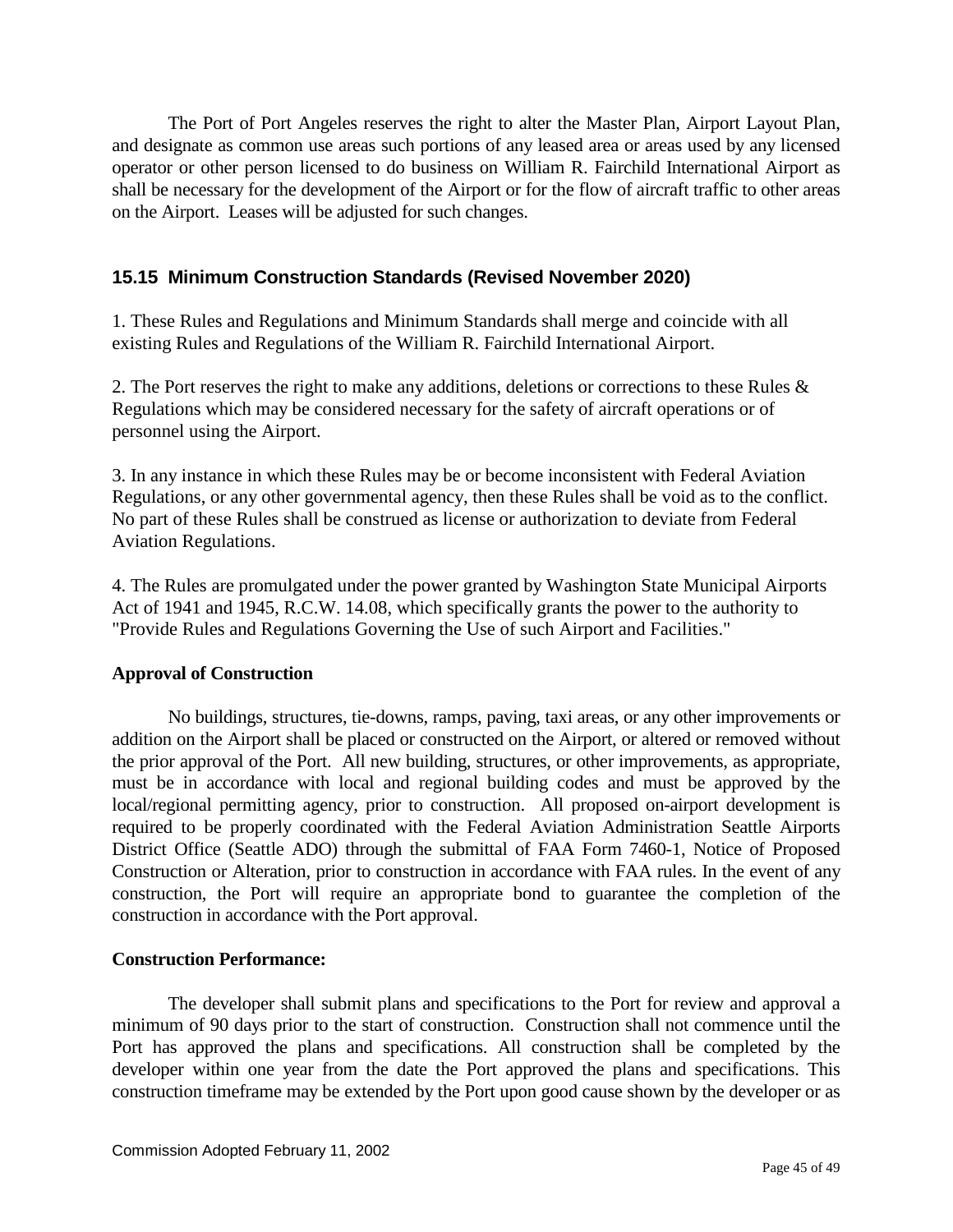agreed upon by the Port or part of contracted terms. All construction shall comply with all applicable building codes and ordinances.

## **Specific Building Design Requirements:**

1. All aircraft hangars must either be steel frame or concrete (pre-cast tilt up) construction with metal roof and doors. Approval of alternative building materials will be at the discretion of the Port.

2. All hangars require a finished concrete floor. Bearing capacity of Hangar floor must be adequate to accommodate weight of largest aircraft type/grouping (determined by maximum wingspan) that can be accommodated in the hangar, subject to verification during building plan review. Developer must submit the design aircraft for Port approval.

3. All hangars require separate (pedestrian) door for ingress/egress, in addition to door for aircraft access. The pedestrian door may be physically separated from the aircraft door, or integrated into the aircraft door (e.g., common on bi-fold doors).

4. A minimum 1:12 roof pitch is required for hangars.

5. All hangar exterior colors shall conform to the Port specifications and must be approved by the Port in the design submittal review.

6. All hangar buildings must be equipped with adequate bathroom facilities to accommodate all hangars within the building.

Attempts to incorporate living space, excess storage or vehicle accommodations other than aircraft will result in a denial of the application, subsequent termination of the lease and forfeiture of the deposit.

#### **Ground Lease Procedures**

*The acceptance of these applications does not indicate that the Port has or will have land available for lease but should such land become available this policy will guide the process in allocating available lease properties.* 

**Goal:** To utilize as efficiently as possible all airport properties with current or potential access to a runway in such a manner as to allow the maximum number of aircraft safe and unfettered access to the runway and taxiway system for the purpose of flight. Compliance with FAA Advisory Circular 5190.6b, as amended from time to time, is an integral part of this goal. In cases of conflict with this policy or its application then 5190.6b (most current version as amended by the FAA) shall prevail.

**Process:** Applicant for a land lease will fill out a form, accompanied by a refundable deposit (subject to Port's adopted fee resolution) that includes the following information:

- Applicants name, address and contact information
- Date of application
- Type and dimensions of land lease desired
- Narrative describing the proposed project
- Narrative describing the proposed use of the completed facility
- Description of aircraft to be stored in the facility or business to operate from the facility.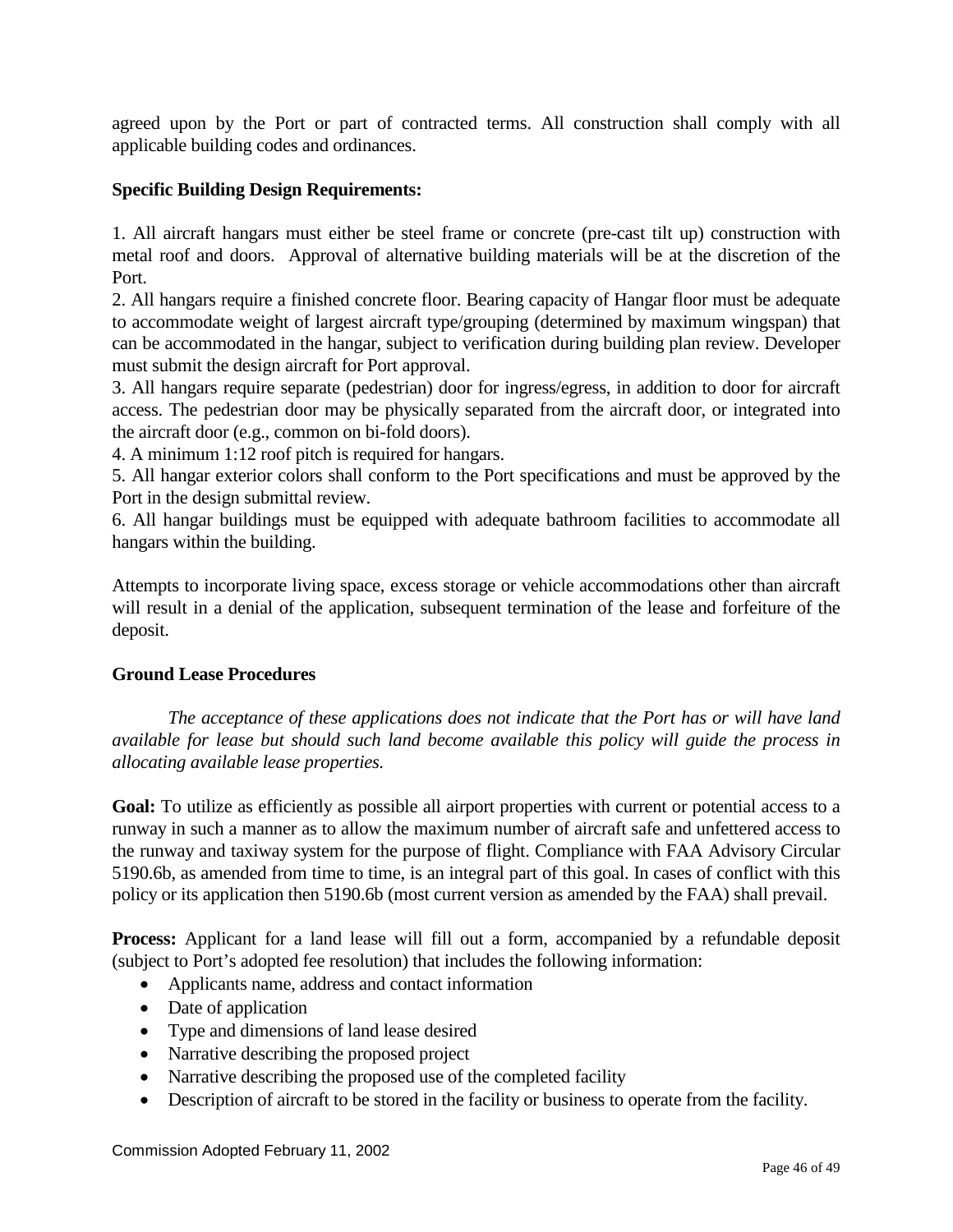• Statement that applicant is the owner of the aircraft to be stored

A site plan, permit applications and other regulatory requirements must be complied with, as determined by the City of Port Angeles, before construction is to begin. An approved FAA 7460 must be obtained before proceeding with any construction. The Port of Port Angeles as sponsor must apply for the 7460 based on information supplied by the lessee and other documentation provided at the expense of the lessee. The Port of Port Angeles is not responsible, other than a refund of the deposit fee, if the FAA should determine that the proposed hangar is not approved and the lessee has expended funds previous to that determination.

Construction must not interfere with the use of the taxiway or hangar areas by other tenants other than on a temporary basis such as placing rafters or doors. Absolutely no loose garbage or unsecured building supplies of any kind will be allowed on site. Cranes, concrete pouring equipment etcetera must be scheduled in advance and must have a checkered flag located on the highest point of the equipment. Equipment may not be operated within the protected airspace without a NOTAM issued by the airport manager or his designee. Gravel, rocks or other debris must be removed from any taxiway or runway immediately and equipment or materials cannot encroach on any runway, taxiway or taxi lane safety area. Hangar owner will assume full responsibility for any damage to any adjacent hangar or aircraft caused by his/her actions or lack thereof. The granting of this lease in no way entitles hangar lessee to travel or impinge on any adjoining leased land without first gaining full permission from the lessee either before, during or after construction.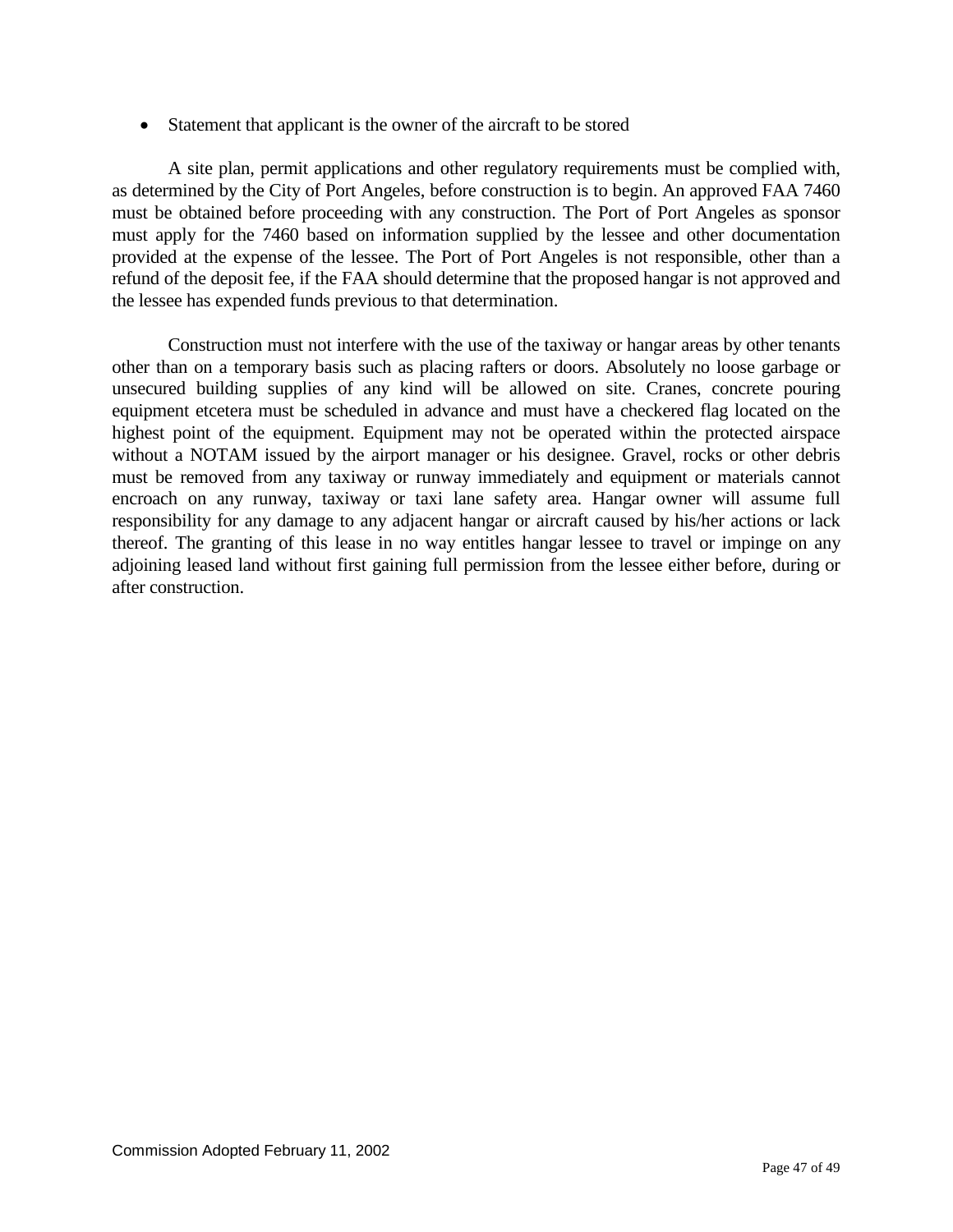## <span id="page-47-0"></span>**APPENDIX A: DIAGRAM OF ULTRALIGHT PATTERN**